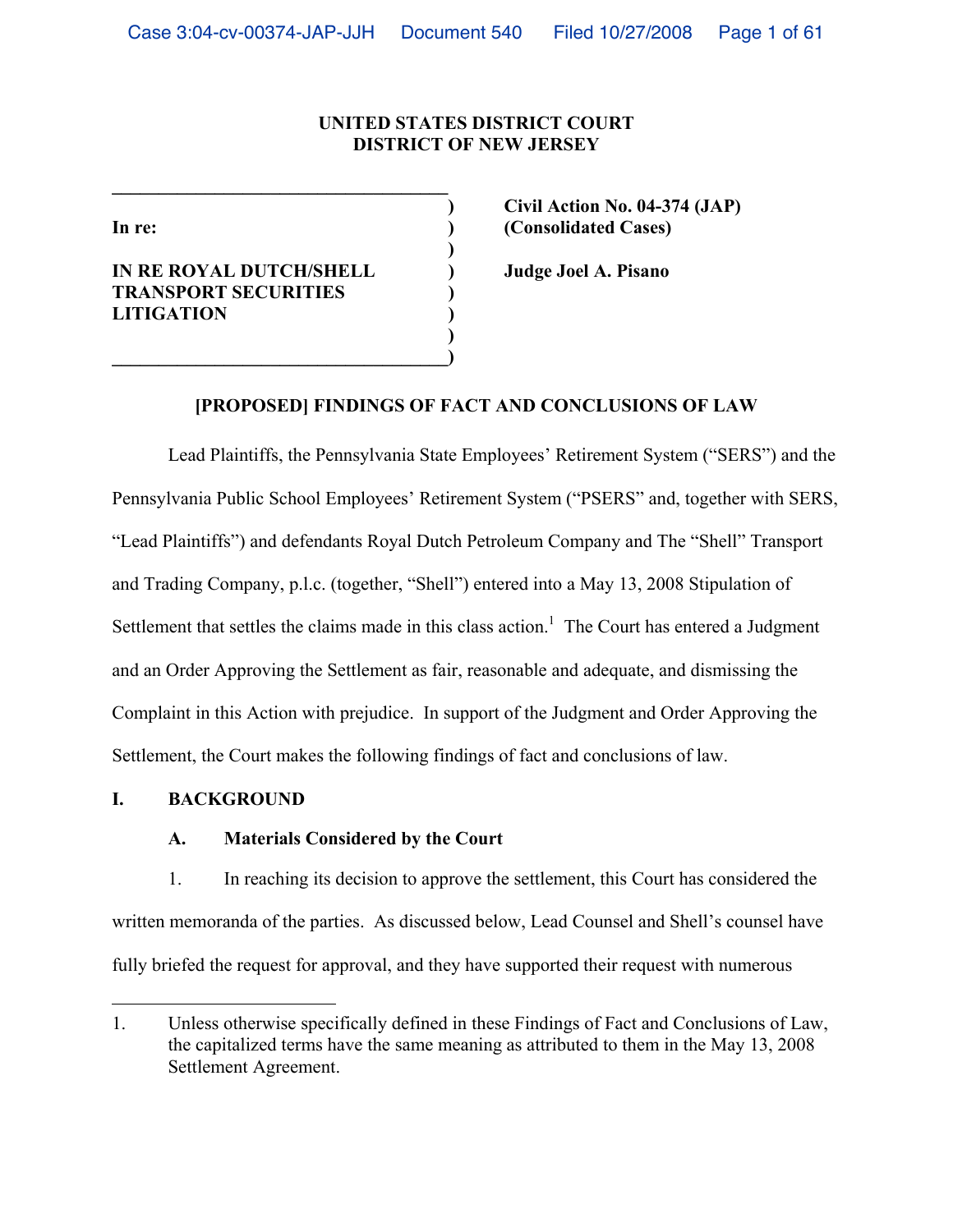declarations of fact. Lead Counsel and Shell's counsel were also present at the September 26, 2008 Fairness Hearing and addressed, among other things, the standard for approving a class action settlement and the reasons why the settlement presented in this Action warrants approval.

2. As discussed in greater detail below, the Court also considered three written objections that were submitted to the Court regarding the Settlement Agreement, as well as a written report of U.S. Trust, an independent fiduciary retained by certain of Shell's ERISA plans (which are Class Members in this Action).

#### **B. History of the Litigation**

3. On January 9, 2004, Shell announced that it was recategorizing certain of its oil and gas reserves. Soon after this announcement, fourteen putative securities class actions were filed in this Court against Shell and certain Shell employees. The actions were assigned to Chief Judge John W. Bissell.

4. On June 30, 2004, the Court issued an order consolidating into the abovecaptioned action all such securities class actions. In that order, the Court also appointed SERS and PSERS as Lead Plaintiffs and the law firm of Bernstein Liebhard & Lifshitz, LLP as Lead Counsel. The June 30, 2004 order further provides that Lead Counsel shall be generally responsible for coordinating Lead Plaintiffs' pre-trial activities, including conducting settlement negotiations on behalf of plaintiffs.

5. On September 13, 2004, Lead Plaintiffs filed a consolidated amended class action complaint for relief in connection with alleged violations of the federal securities laws. The consolidated amended complaint named as defendants Shell, certain individual Shell employees and former employees, and Shell's external auditors.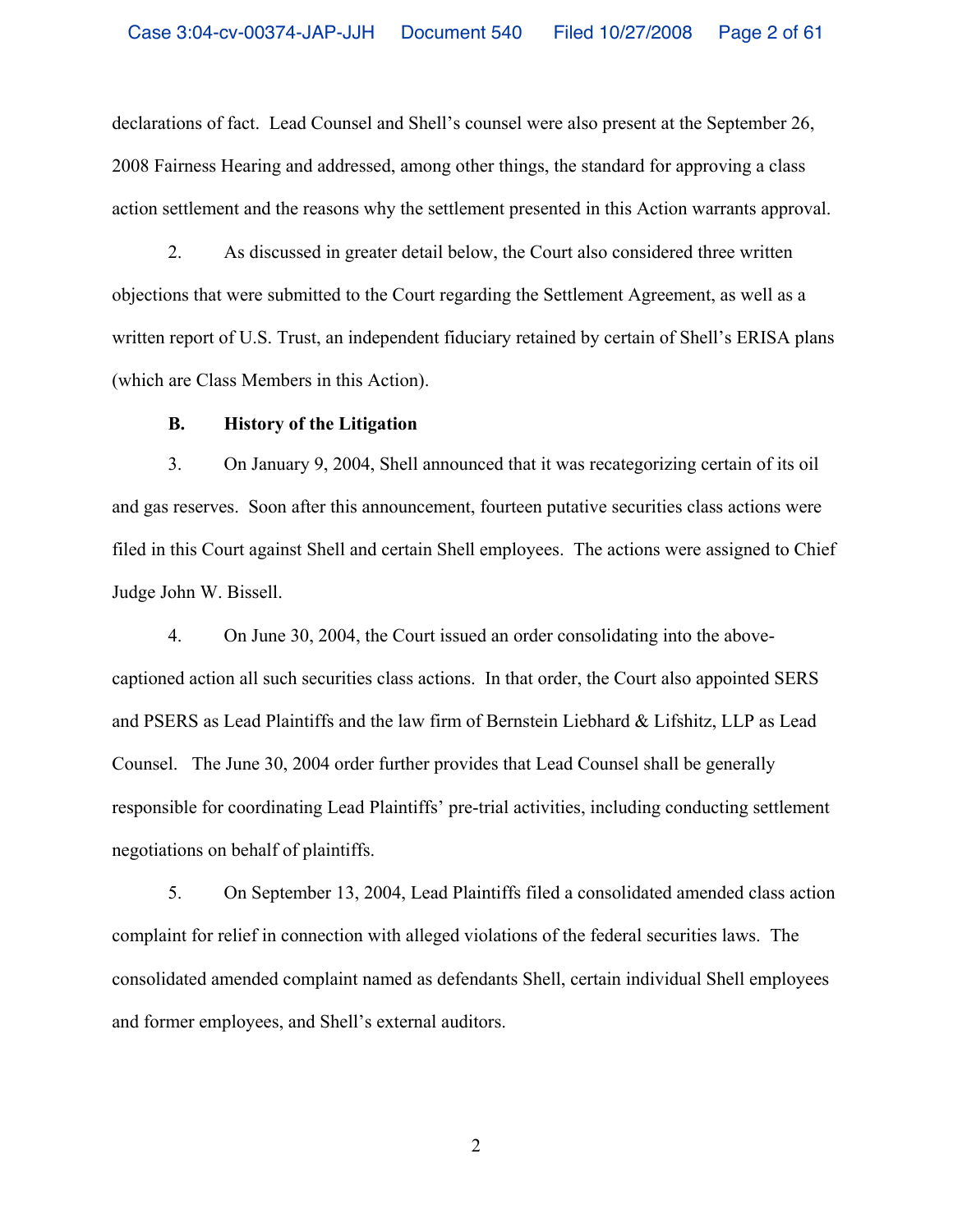6. In December 2004, defendants filed motions to dismiss the consolidated and amended complaint based upon a lack of subject matter jurisdiction and failure to state a claim. The Court ruled on these motions on August 9, 2005. *In re Royal Dutch/Shell Transport Sec. Litig.*, 380 F. Supp. 2d 509, *rev'd in part,* 404 F. Supp. 2d 605 (D.N.J. 2005).

7. The Court dismissed with prejudice certain of the named individuals and one of the auditor defendants (another was ultimately dismissed in a subsequent decision of the Court), and all claims based upon Section 14(a) of the Securities Exchange Act of 1934 (the "Exchange Act"). This Court denied defendants' Rule 12(b)(1) motions to dismiss for lack of subject matter jurisdiction, finding that Lead Plaintiffs had met the "light" burden of demonstrating subject matter jurisdiction at the pleading stage.

8. Lead Plaintiffs filed their second consolidated amended class action complaint on September 19, 2005. Shell filed its answer to the Complaint on November 17, 2005.

9. Upon Judge Bissell's retirement in late 2005, the Action was assigned to the undersigned.

10. In a May 23, 2006 amended joint scheduling order, the Court scheduled a threeweek evidentiary hearing to address all issues related to Lead Plaintiffs' motion for class certification. The order provided that the evidentiary hearing would proceed in three sequential phases: (*i*) a bench trial on whether Home Exchange Purchasers satisfy the so-called "conduct test" – *i.e.*, whether defendants engaged in sufficient conduct in the United States in connection with the claims made in the Action – for purposes of the Court's exercising its jurisdiction over the claims of such purchasers, (*ii*) an evidentiary hearing on Shell's proposed summary judgment motion concerning causation, damages and scienter issues and (*iii*) an evidentiary hearing on Lead Plaintiffs' motion for class certification.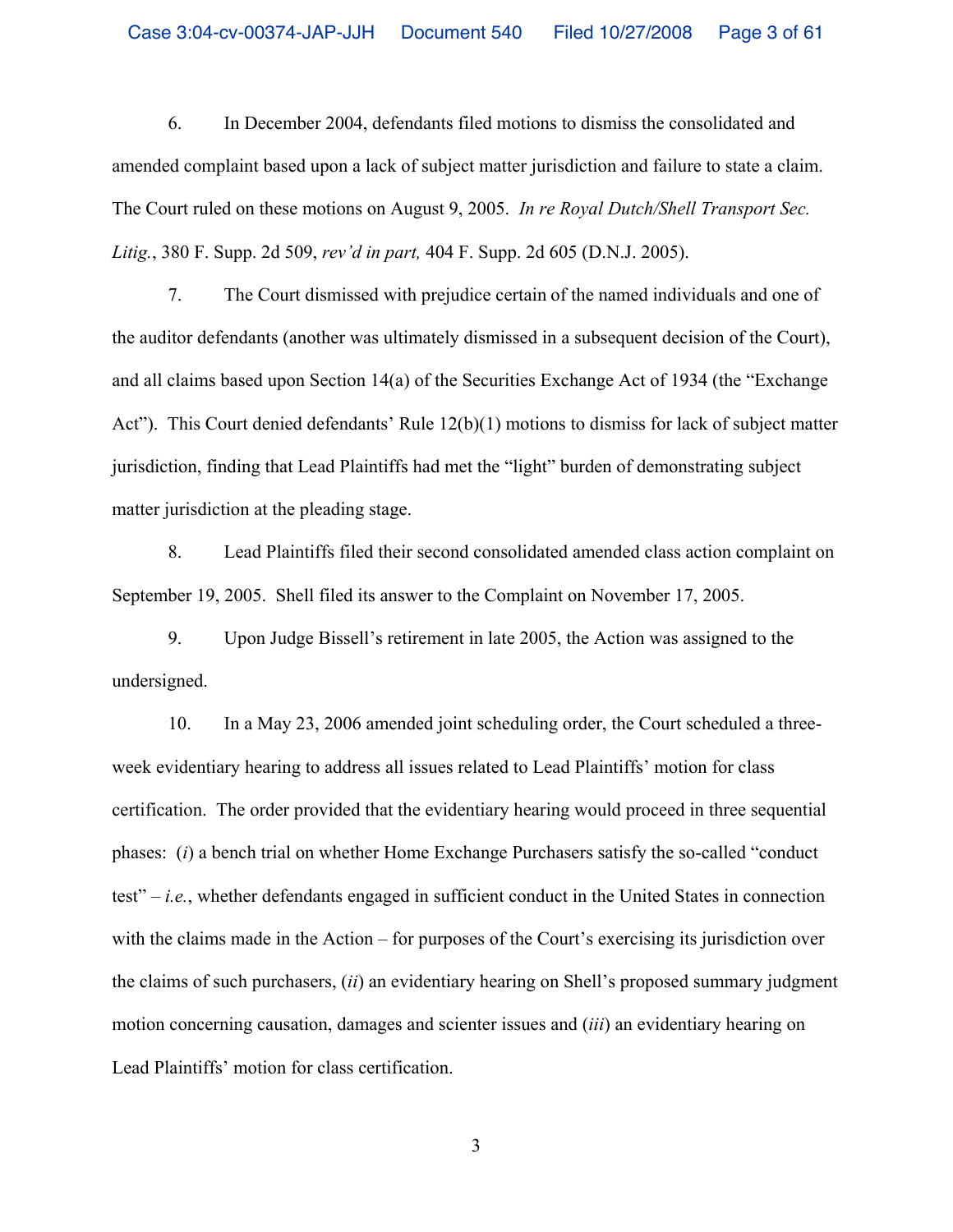11. On April 11, 2007, Shell advised Lead Plaintiffs and the Court that it had entered into a settlement agreement with Home Exchange Purchasers who purchased their Home Exchange shares during the period of April 8, 1999 through March 18, 2004, inclusive, regarding their asserted and unasserted claims arising out of Shell's recategorization of certain of its oil and gas reserves. Shell also advised the Court that the Non-U.S. Settlement Agreement would automatically terminate if the Court determined that it had jurisdiction to consider the claims of the Home Exchange Purchasers. The terms of the Non-U.S. Settlement Agreement are discussed below.

12. Lead Plaintiffs filed a motion seeking to enjoin Shell from proceeding with the Non-U.S. Settlement Agreement, and Shell moved to sever and dismiss the claims of Home Exchange Purchasers from those of the rest of the putative class. In a second amended joint scheduling order entered by the Court on May 2, 2007, the Court set a briefing schedule for these motions and continued the date of the evidentiary hearing until June 18, 2007.

13. Subsequent to the entry of the May 2, 2007 scheduling order (and as more fully described below), the Settling Parties met in mediation with retired United States District Judge Nicholas H. Politan. As a result of these mediation sessions, the Settling Parties agreed, among other things, to continue the June 18, 2007 bench trial and to jointly propose to the Court that Judge Politan be appointed a Special Master under Fed. R. Civ. P. 53 to consider and review the extensive evidentiary record on the conduct test issues and report on his findings and recommendations to the Court. The Court appointed Judge Politan as Special Master in a May 24, 2007 order.

14. On September 18, 2007, the Special Master issued a report and recommendation, based upon the extensive briefing and argument of Lead Plaintiffs and Shell, in which he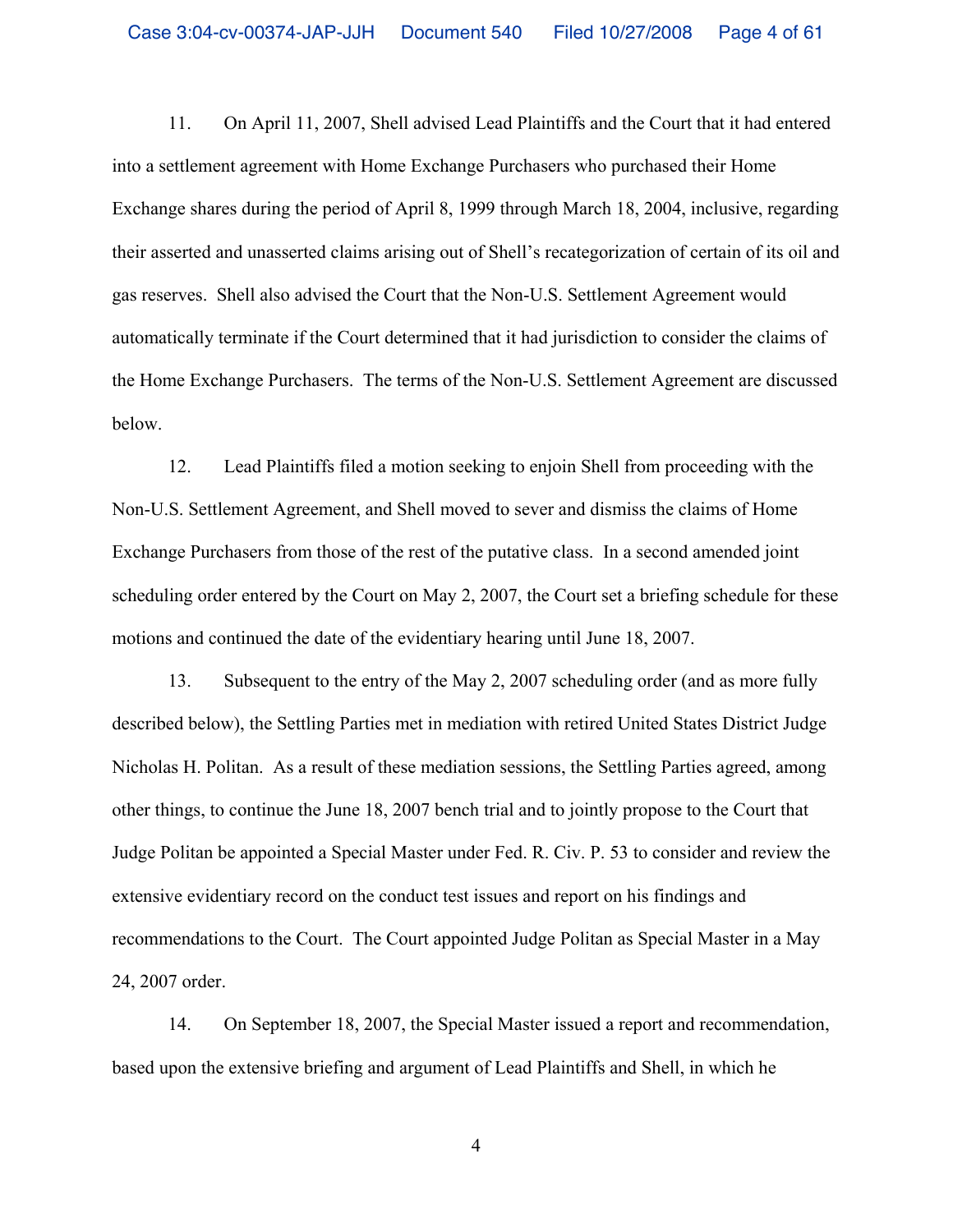recommended that the Court "conclude that it lacks subject matter jurisdiction over the Home Exchange Purchasers and must exclude them from the Class because the federal securities laws do not apply to their claims." The Court adopted the Special Master's recommendations and entered an order (which became final in January 2008) dismissing the claims of Home Exchange Purchasers from the action.

15. On January 14, 2008, the Court issued an order approving Shell's payment of \$27 million to Lead Counsel in recognition of Lead Plaintiffs' and Lead Counsel's efforts "in vigorously pursuing through litigation the claims [of Home Exchange Purchasers] for more than three years, in satisfaction of their fiduciary obligations to the proposed class." The Court further noted that these efforts were a "substantial factor" in Shell's decision to enter into the Non-U.S. Settlement Agreement, which agreement will confer a "significant benefit" upon the Home Exchange Purchasers. In addition, on February 4, 2008, the Court issued an order dismissing the remaining individual defendants from the Action with prejudice.

16. Lead Plaintiffs and Shell entered into the Settlement Agreement on May 13, 2008. Lead Plaintiffs and Shell submitted the Settlement Agreement to the Court on June 17, 2008 and the Court preliminarily approved it.

### **C. Settling Parties and Their Counsel**

17. **Lead Plaintiffs** – The Court appointed SERS and PSERS as Lead Plaintiffs. Both purchased Shell securities during the Class Period.

18. **Lead Counsel** – The Court appointed the law firm of Bernstein Liebhard & Lifshitz, LLP as Lead Counsel for plaintiffs. This law firm is knowledgeable about, and experienced in, complex class actions of this nature, including those involving claims under the federal securities laws.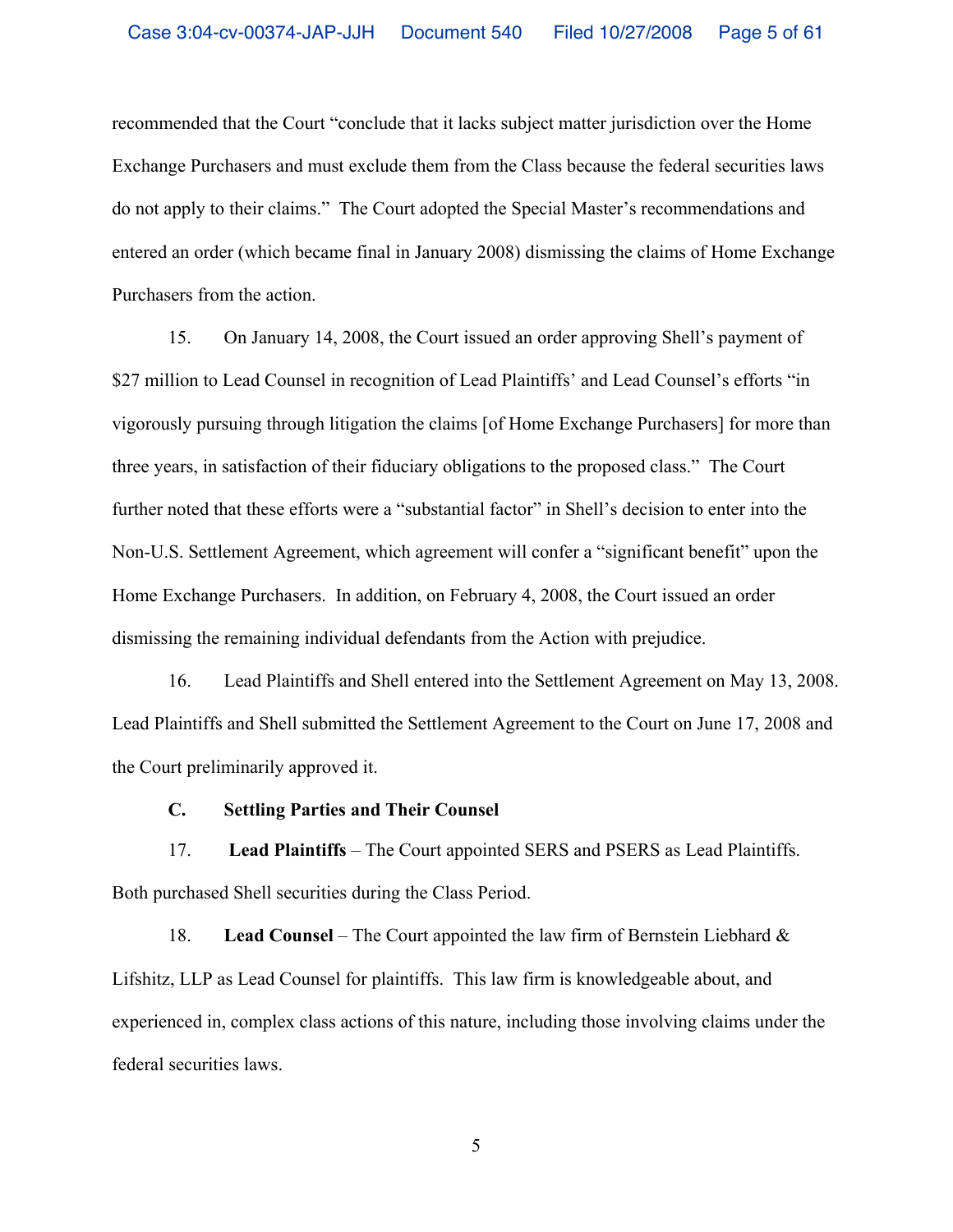19. **Shell Defendants** – The Complaint names Royal Dutch Petroleum Company (a/k/a N.V. Koninklijke Nederlandsche Petroleum Maatschappij) and The "Shell" Transport and Trading, p.l.c. In December 2005, the Royal Dutch Petroleum Company was merged into Shell Petroleum N.V. The "Shell" Transport and Trading Company p.l.c. is now known as The Shell Transport and Trading Company Limited.

20. **Shell's Counsel** – Shell is represented by Dewey & LeBoeuf LLP and Debevoise and Plimpton LLP, two firms with extensive experience in complex class actions, including actions arising under state and federal securities law.

### **D. Related Settlements**

21. **SEC Fair Funds Settlement** – In August 2004, Shell entered into a settlement with the SEC regarding its recategorization of certain of its oil and gas reserves. Pursuant to that settlement, Shell agreed, among other things, to pay a civil penalty of \$120,000,000. Consistent with the Fair Funds for Investors provision of the Sarbanes-Oxley Act of 2002, 15 U.S.C. § 7246(a), the United States Court for the Southern District of Texas established a Fair Fund to hold the monies paid by Shell, together with all interest earned on such monies. Pursuant to the Fair Funds for Investors provision, individuals and entities who purchased their shares during the period of April 8, 1999 through March 16, 2004, inclusive, and who otherwise fall within the definition of Class Members in this Action (whether they have remained in the Class or requested exclusion from it) or within the definition of Home Exchange Purchasers are eligible to make claims for a distribution from the Fair Fund. Notice of this distribution was provided to eligible shareholders at the same time notice was provided regarding the Settlement Agreement.

22. **ERISA Settlement** – In connection with Shell's announcements of its recategorization of certain of its oil and gas reserves, four putative class actions were filed in this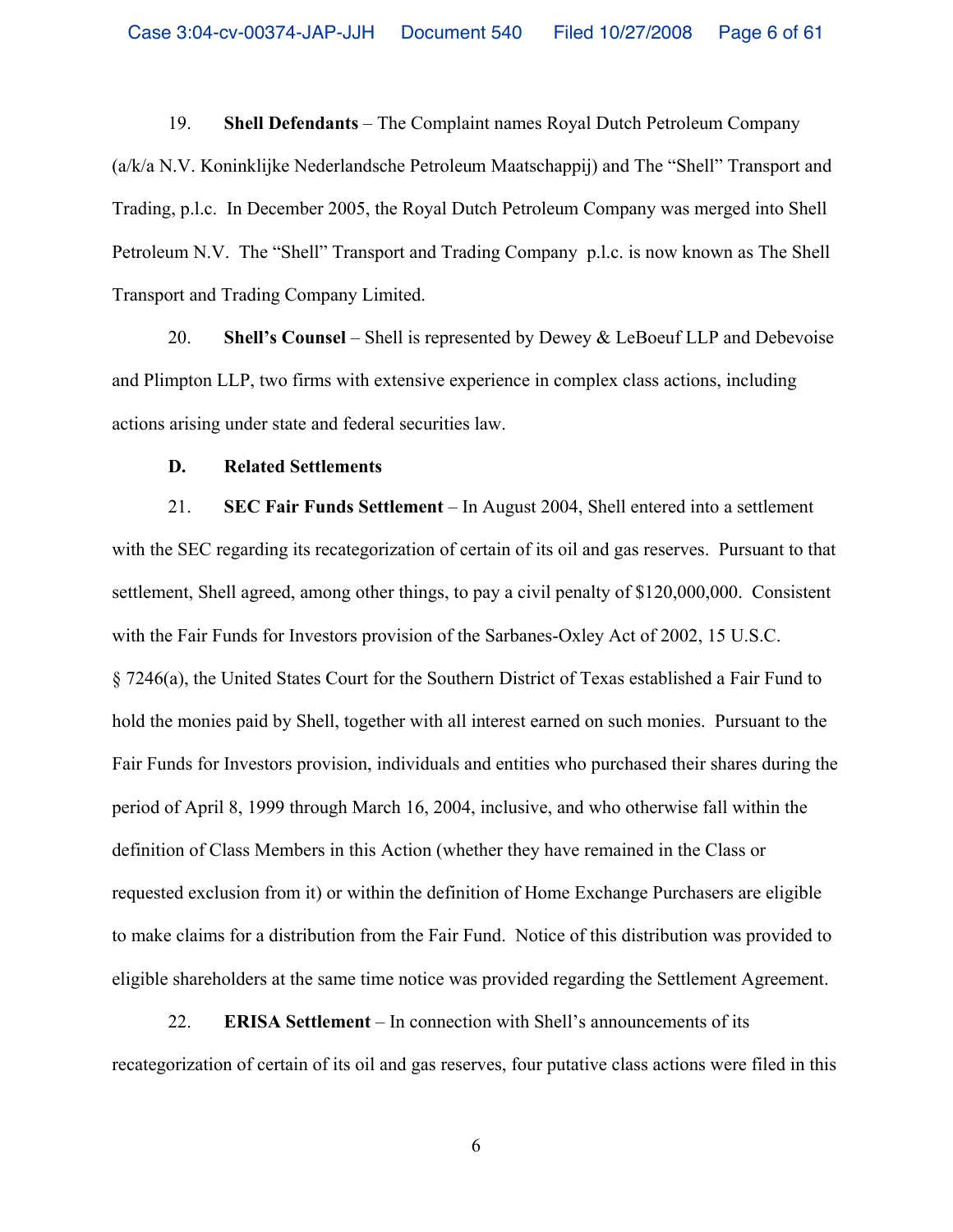Court alleging violations of the Employee Retirement Income Security Act of 1974 ("ERISA"). These cases were consolidated into one action pursuant to a June 30, 2004 order.

23. On April 6, 2005, Shell entered into a settlement with the co-lead plaintiffs in the consolidated ERISA action pursuant to which Shell agreed, among other things, to pay \$90,000,000 in settlement relief, to pay the expenses associated with providing notice of the settlement to class members and to reimburse co-lead counsel for up to \$1,000,000 of their outof-pocket expenses. This settlement was approved by the Court on August 30, 2005, and settlement relief was distributed by the first half of 2008. Pursuant to the terms of the ERISA settlement, the ERISA plans that were covered by the ERISA settlement – which are also included in the definition of Class Members in the Settlement Agreement with respect to their purchases of Shell securities during the Class Period – did not release their claims under the federal securities laws. Thus, the ERISA plans that fall within the definition of Class Member may receive relief under the Settlement Agreement if they are entitled to do so under the Settlement Distribution Plan.

24. An independent fiduciary retained by the certain Shell ERISA plans has concluded that the Settlement Agreement is reasonable in light of the ERISA plans' "likelihood of full recovery, the risks and costs of litigation, and the value of claims foregone," and the fiduciary has thus concluded that the Class Member plans "should participate in the Settlement without objecting to any of the Settlement's provisions."

25. **Non-U.S. Settlement** – As noted above, on April 11, 2007, Shell reached a settlement with Home Exchange Purchasers who purchased their Home Exchange shares during the period of April 8, 1999 through March 18, 2004, inclusive, of their asserted and unasserted claims arising out of Shell's recategorization of certain of its oil and gas reserves. The Non-U.S.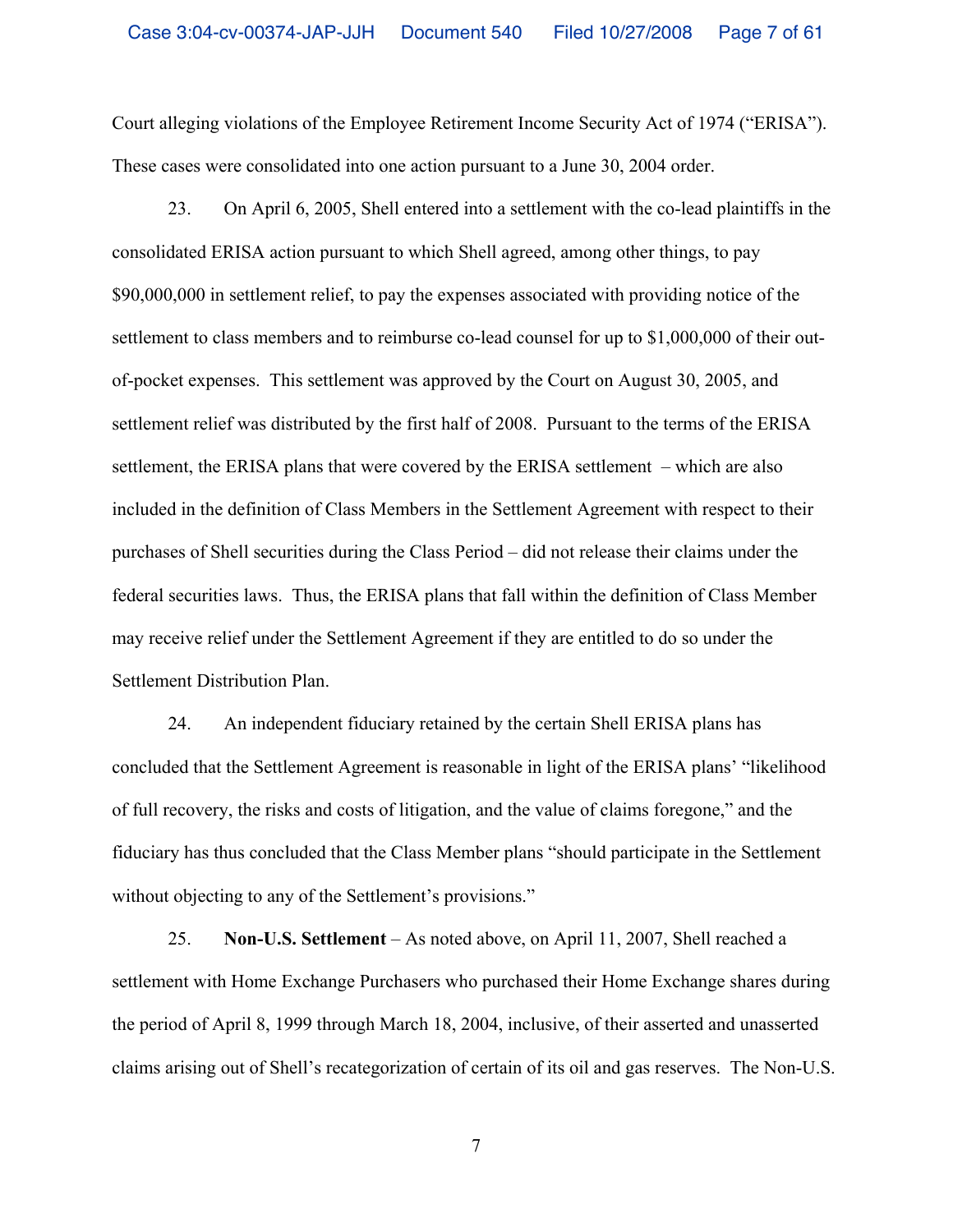Settlement (which was executed pursuant to a June 23, 2005 Dutch statute, Wet collectieve afwikkeling massachade) was filed with the Amsterdam Court of Appeals in the Netherlands, which has exclusive jurisdiction under the Dutch statute to review such a settlement and determine whether it should be declared binding as to the persons and entities included within its terms. Parties to the Non-U.S. Settlement Agreement are Shell, a special purpose Dutch foundation, certain of Shell's non-United States institutional investors (including certain non-United States institutional investors who had filed separate individual actions before this Court) and a Dutch shareholder advocacy group.

26. The Non-U.S. Settlement provides that (subject to the approval of the Amsterdam Court of Appeals) Shell will pay (*i*) settlement relief of \$340,100,000 to be distributed to Home Exchange Purchasers pursuant to a plan of distribution; (*ii*) additional settlement relief of \$12,500,000 to be divided equally among all Home Exchange Purchasers who submit a valid claim for relief and (*iii*) all fees and expenses (including an agreed amount of attorneys' fees and expenses for the principal counsel for the Home Exchange Purchasers) associated with implementing the settlement. It also contains a provision pursuant to which Shell agreed it would pay additional settlement relief to those persons and entities who are covered by the Non-U.S. Settlement Agreement if it were to agree to pay proportionally more to Class Members (the "Non-U.S. Settlement True-Up Provision").

27. As set out in the Précis to the Settlement Agreement, Lead Plaintiffs and Shell intended that the Settlement Agreement provide relief to Class Members that is consistent with and proportional to the relief that is provided to Home Exchange Purchasers under the Non-U.S. Settlement Agreement.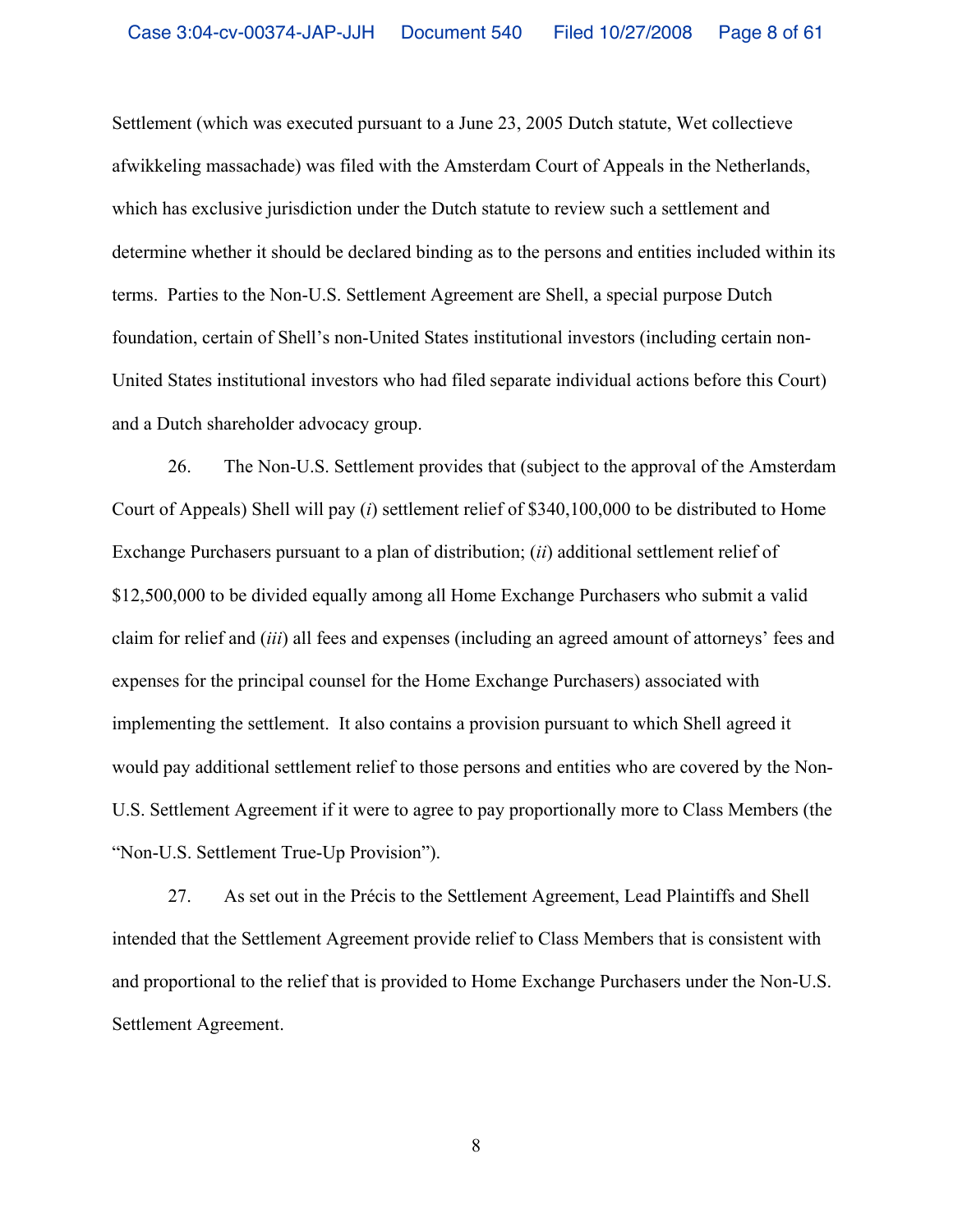28. The Amsterdam Court of Appeals has set a hearing to consider whether to declare the Non-U.S. Settlement Agreement binding on the individuals and entities covered by its terms for November 20, 2008.

### **E. Discovery**

29. The parties began discovery in August 2006. From that time until into 2008, the parties engaged in extensive document and deposition discovery. Shell and other defendants produced millions of pages of documents to Lead Plaintiffs and Lead Counsel. The parties also embarked on an ambitious deposition program, taking a total of 85 depositions. Lead Counsel took 70 fact depositions (including those of Shell's most senior executives who were involved in issues relating to the recategorization and of its external auditors) and 5 expert depositions; Shell's counsel took 4 fact depositions and 6 expert depositions.

# **F. Settlement Discussions**

30. The parties engaged in multiple attempts to settle this Action. The first mediation attempt was made over a two-day session with Judge Politan in July 2006. The discussions were difficult and the parties remained far apart; no settlement was reached. The parties met a second time before Judge Politan on November 27 and 28, 2006. No settlement was reached.

31. As noted above, on April 11, 2007, Shell advised the Court, Lead Counsel and the public that it had agreed to settle all asserted and unasserted claims arising from the reserves recategorization of Home Exchange Purchasers.

32. After Shell announced its execution of the Non-U.S. Settlement Agreement, the Court urged the parties to consider whether they could resolve the remaining claims. As a consequence, Shell and Lead Plaintiffs (individually, collectively and through their counsel) met by telephone and in person in mediation sessions with Judge Politan over the course of one and a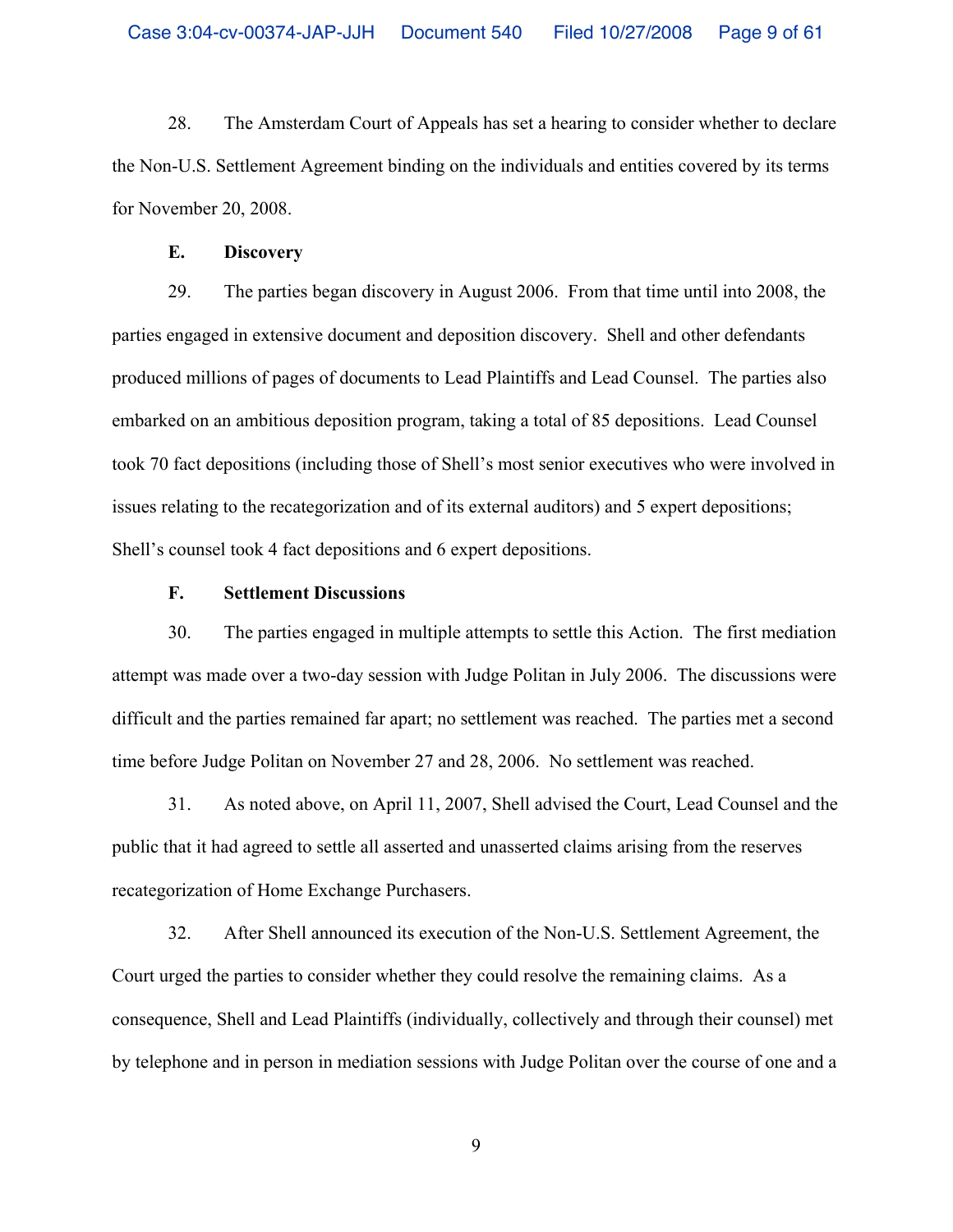half weeks starting on April 23, 2007, and in a full-day, in-person session on May 9, 2007. Also present at the May 9 session were representatives of (*i*) the special purpose Dutch foundation that was formed in connection with, and is a party to, the Non-U.S. Settlement Agreement and (*ii*) the Dutch shareholder advocacy group that is party to the Non-U.S. Settlement Agreement.

33. These sessions resulted in the agreement between Shell and Lead Plaintiffs (as discussed above) to request that Judge Politan be appointed as a Special Master to consider whether the Court should hear the claims of Home Exchange Purchasers. As also discussed above, Judge Politan, acting as Special Master, later issued findings and recommendations that the claims of Home Exchange Purchasers should not be heard by the Court. After briefing by Shell and Lead Plaintiffs, the Court adopted the findings and recommendations, and dismissed the Home Exchange Purchasers' claims based upon a lack of subject matter jurisdiction.

34. After engaging in extensive merits discovery during the period starting in September 2007 and ending in February 2008, Lead Plaintiffs and Shell met with Judge Politan for two days of in-person mediation sessions on March 3 and 4, 2008. As a result of these sessions, they reached an agreement in principle to settle all remaining claims in the Action.

35. Throughout March and April 2008, Lead Plaintiffs and Shell drafted and negotiated the Settlement Agreement (including the documents necessary to implement the Settlement Agreement that are exhibits to it). During that period they also participated in depositions of the remaining auditor defendants.

### **G. June 17, 2008 Preliminary Approval Order**

36. On June 17, 2008, this Court held a hearing to determine whether to approve the settlement preliminarily.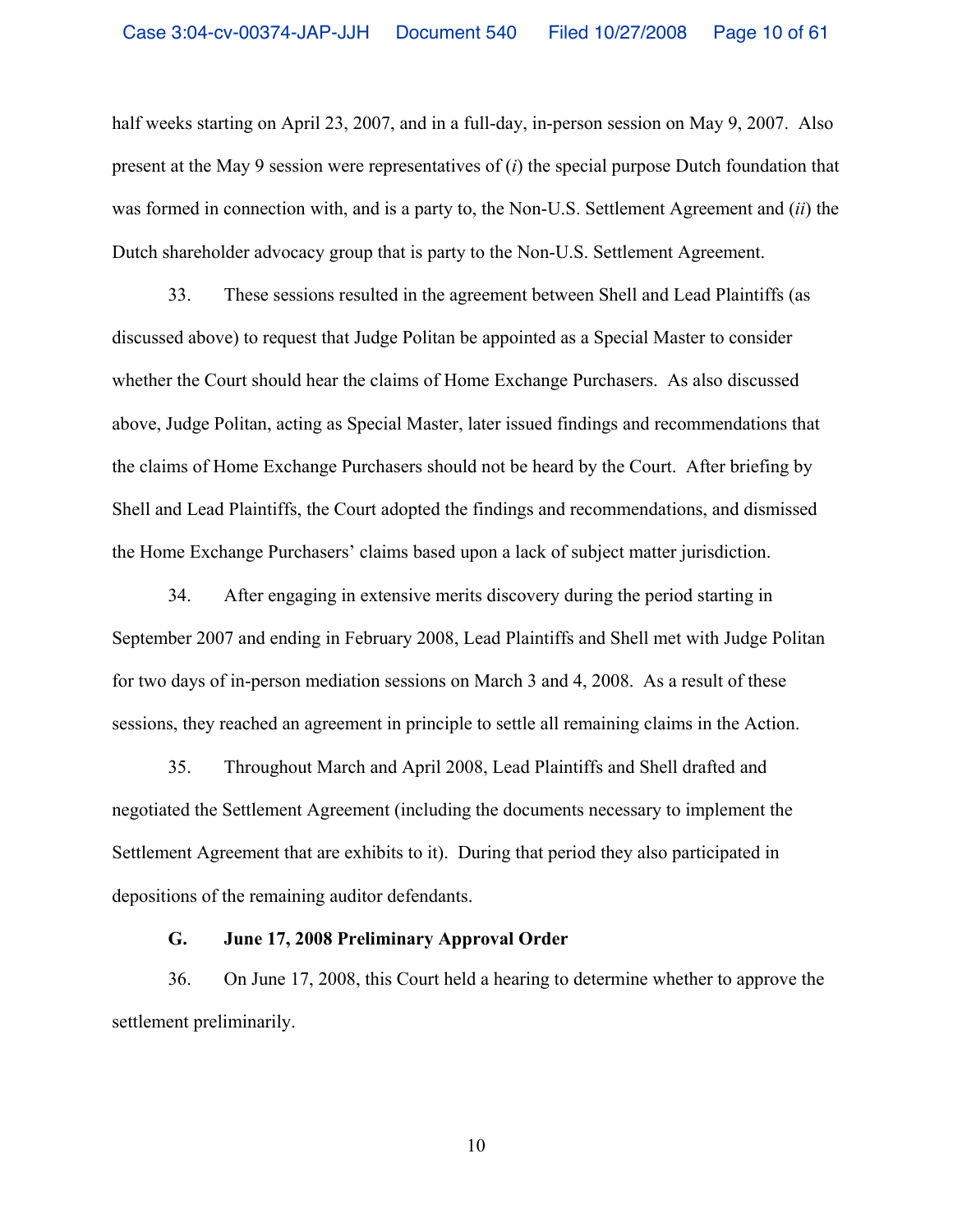37. Based upon the Court's review of the Settlement Agreement and the parties' oral presentations, the Court entered a June 17, 2008 order in which it, among other things: (*i*) preliminarily certified the Class for settlement purposes, (*ii*) found that the Settlement Agreement resulted from extensive arm's-length negotiations, was concluded after Lead Counsel had conducted broad discovery and was sufficiently fair, reasonable and adequate to warrant sending notice of the Action and Settlement Agreement to Class Members and holding a Fairness Hearing on the proposed Settlement Agreement, (*iii*) approved retention of the Administrator, (*iv*) found that the proposed forms and methods of notice met the requirements of the Federal Rules of Civil Procedure, the United States Constitution, the Rules of the Court, the Private Securities Litigation Reform Act of 1995, 15 U.S.C. §§ 78u-4, *et seq.* ("PSLRA") and any other applicable law and (*iv*) established procedures for Class Members to object to the Settlement Agreement or exclude themselves from it. [Preliminary Approval Order ¶¶ 2-11.]

### **H. Notice to the Class**

38. Consistent with the Preliminary Approval Order, the parties retained RCB Fund Services LLC as the Administrator, who arranged for the mailing of individual notice to Class Members. [Declaration of Paul Joslyn Regarding the Administration of the Royal Dutch/Shell Transport Settlement and Mailing of Royal Dutch/Shell Transport Settlement Notice and Proof of Claim ¶ 24 ("Joslyn Decl.")]

39. The Notice was sent as part of a claim packet (the "Claim Packet"), which was comprised of four documents: the "Cover Letter" (which provides a general description of the contents of the Claim Packet and general instructions); the Claim Form (including a release instruction sheet); and the Notice (including as appendices the distribution plan and a verbatim copy of the releases and waivers (with relevant definitions)). [*Id.* at  $\P$ [14 – 15.] The notice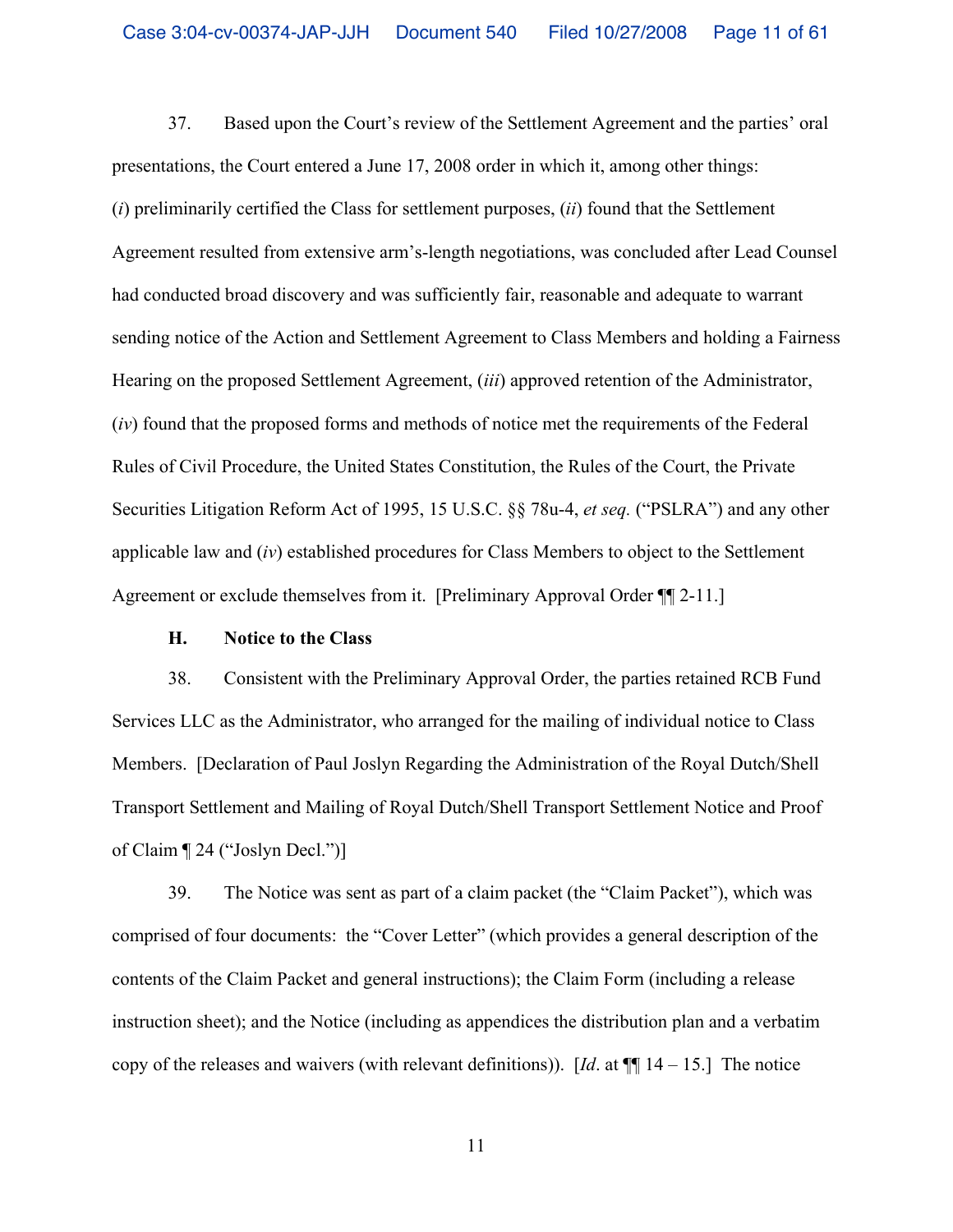provided detailed information about the Action, the settlement benefits available to the Class Members, their right to object to the Settlement Agreement and to appear at the Fairness Hearing, and their right to request exclusion from the Settlement Agreement.

40. The Administrator commenced the mailing process on July 25, 2008. Over 90% of the Claim Packets (a total of 891,260) were mailed by July 28, 2008. [Joslyn Decl. ¶ 25] The remaining 91,335 Claim Packets were mailed after that date (*i*) in connection with late requests that resulted from the failure of certain nominees to respond to previous notices and (*ii*) the Administrator's receipt of some name and address data after July 28, 2008. [*Id.*]

41. As of September 15, 2008, the Administrator had mailed a total of 982,595 Claim Packets. [*Id.* ¶ 24]

42. The Administrator arranged for publication of the Summary Notice. [*Id.* ¶ 2] The Summary Notice was published twice in each of *The Wall Street Journal*, the *Houston Chronicle*, the *Times of Trenton*, *The New York Times*, the *Financial Times*, and *USA Today*. [Declaration of Tamara Ollivier ¶ 5 ("Ollivier Decl.")] The Summary Notice was also published once in the newspaper with the highest circulation in each of the fifty states and in the District of Columbia, in United States territories and possessions, and in the foreign countries in which substantial numbers of Class Members reside. [*Id*.]

43. The Administrator also established a toll-free telephone call center to receive and respond to Class Member inquiries regarding the Action and the proposed settlement. The call center is staffed by trained customer service representatives who fluently speak English, French, Italian, Spanish, Portuguese, Dutch and German. [Joslyn Decl. ¶ 9] Toll-free numbers were established for eleven countries: the U.S., Belgium, Canada, France, Germany, Italy, the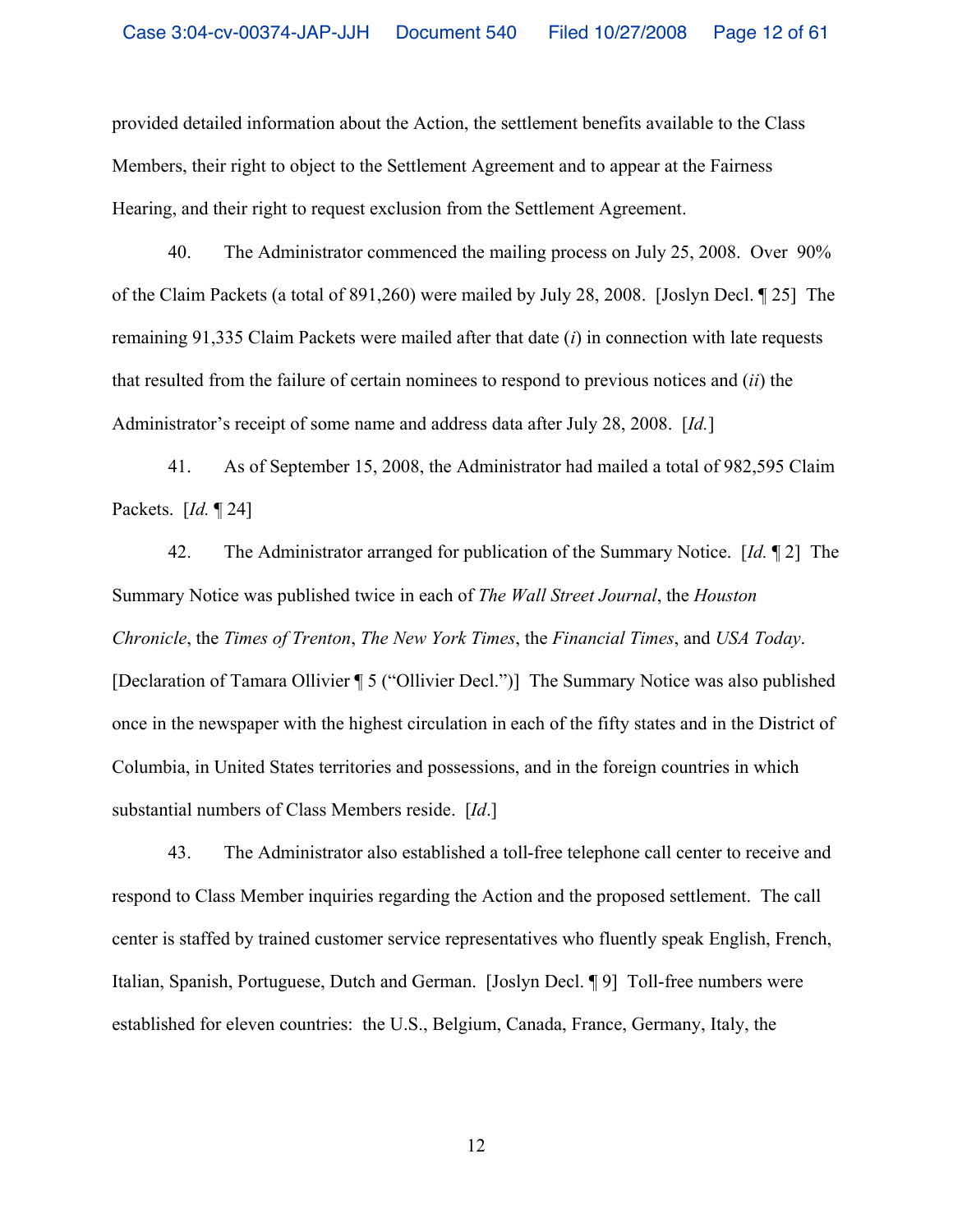Netherlands, Portugal, Spain, Switzerland and the United Kingdom. [*Id.*] As of September 15, 2008, the call center had received a total of 9,543 calls.

44. The Administrator designed and implemented a website dedicated to this settlement at www.ShellClassActionSettlement.com, which became fully operational on July 24, 2008. [*Id.* ¶ 4] The website provides general information about the settlement, including eligibility requirements for participation in the settlement, and provides general information regarding the SEC Fair Funds settlement and the Non-U.S. Settlement (including links to the websites concerning each of those two settlements). [*Id.* ¶ 5]

45. The Administrator's website also contains links to all the documents provided in hard copy in the Claim Packet, as well as contact information providing the toll-free telephone numbers. [*Id.* ¶ 6]

46. The contents of the Claim Packet were also published on Lead Counsel's and Shell's Website.

47. The Administrator established an email account to field inquiries from potential Class Members. [*Id.* ¶ 12] As of September 16, 2008, the Administrator had received and responded to nearly 1,500 email inquiries, and over 40 written inquiries from potential Class Members. [*Id.* ¶ 13]

# **I. The Fairness Hearing**

48. The parties filed submissions in support of the settlement on September 19 and 22, 2008. These submissions were accompanied by declarations or affidavits from the following fact witnesses: Stanley Bernstein (Lead Counsel for Plaintiffs); Gerald Gornish (Chief Counsel of PSERS); Brian McDonough (Deputy Chief Counsel of SERS); Paul Joslyn (President of RCB Fund Services LLC); Tamara Ollivier (Director of Legal Communications at GCG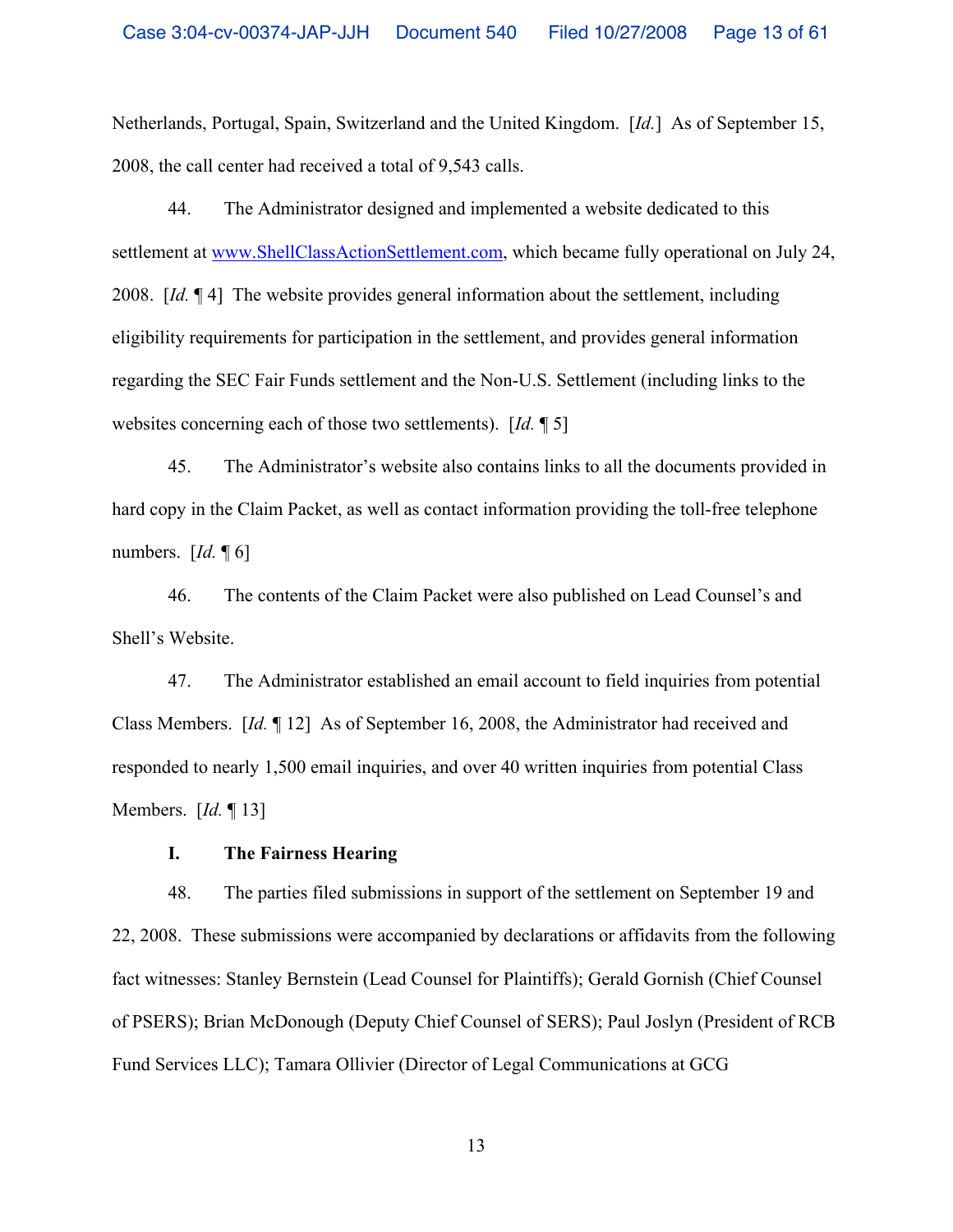Communications); Sherrie R. Savett (counsel to Thomas Bennet); and Daniel E. Sommers (counsel for plaintiffs Sandra J. Lewis, Melissa Lovell and KBC Asset Management N.V.).

49. As noted above (and discussed in more detail below), three objections to the Settlement Agreement were filed. Both Lead Plaintiffs (in a separate memorandum) and Shell (as part of its brief in support of the settlement) responded to the objections.

50. The Court held a hearing regarding the fairness, reasonableness and adequacy of the Settlement Agreement on September 26, 2008.

51. Lead Counsel and Shell's counsel both appeared and made presentations in support of the settlement at the Fairness Hearing. Representatives of Lead Plaintiffs, of Shell and counsel for the external auditor defendants were also present at the Fairness Hearing, and each voiced support for the settlement. None of the objectors appeared.

### **II. THE TERMS OF THE SETTLEMENT**

### **A. The Settlement Fund**

52. The Settlement Agreement requires Shell to pay or cause to be paid the following settlement relief: \$79,900,000 and \$6,658,000 (plus interest on both amounts based upon the agreed-upon Interest Rate beginning as of April 1, 2008 and ending as of the date the money is deposited into an escrow account), which amounts will be distributed to Class Members pursuant to a distribution plan prepared by Lead Counsel (and approved by this Court).

53. The Settlement Agreement also requires Shell to pay or cause to be paid an additional amount of \$2,950,000, which amount will be divided equally among all Class Members who submit a valid claim for settlement relief.

54. The \$79,900,000 amount to be provided to Class Members is proportionate to the \$340,100,000 that will be paid to Home Exchange Purchasers if the Non-U.S. Settlement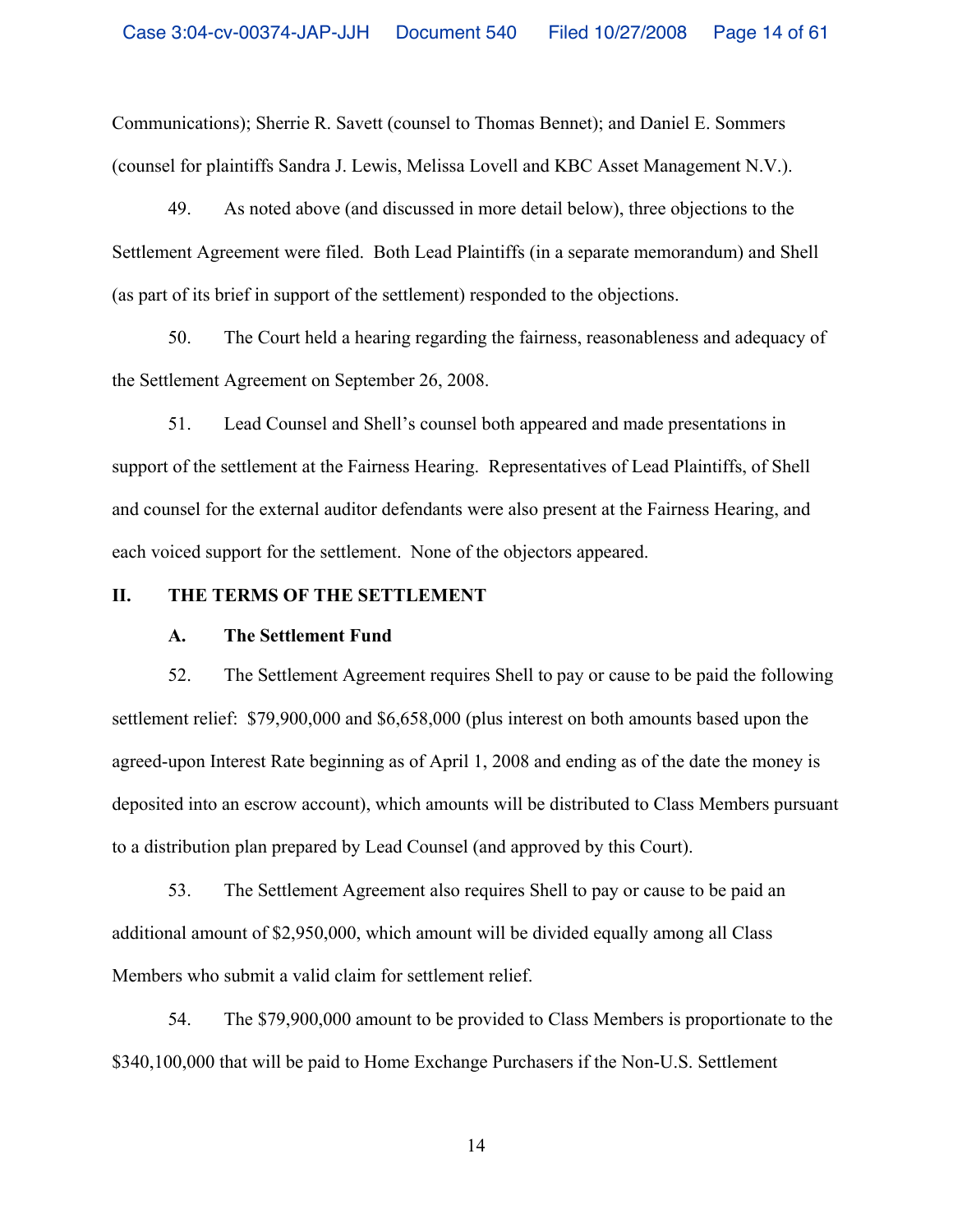Agreement is approved. Because the additional amount of \$6,658,000 that Shell has agreed to provide to Class Members will result in Shell providing Class Members proportionally more than it agreed to pay Home Exchange Purchasers pursuant to the Non-U.S. Settlement Agreement, the Settlement Agreement also requires that Shell provide an additional amount to Home Exchange Purchasers pursuant to the Non-U.S. Settlement True-Up Provision of the Non-U.S. Settlement Agreement.<sup>2</sup> The Settlement Agreement also requires that Shell provide interest on the \$340,100,000 and the \$28,342,000 amounts to be paid under the terms of the Non-U.S. Settlement Agreement starting on April 1, 2008 and ending as of the date those amounts are paid under the terms of that agreement.

55. The Settlement Agreement provides for additional relief to Class Members in the event certain events occur.

56. First, Shell will be required to pay or cause to be paid up to \$50,000,000 if, within three years following May 13, 2008, it settles opt-out litigation with one or more opt-outs by paying the opt-out more than what he, she or it would have received under the Settlement Agreement.

57. Second, upside protection if, within three years following May 13, 2008, Shell agrees to pay additional settlement relief to Home Exchange Purchasers under the Non-U.S. Settlement Agreement. With respect to this relief, the Court finds that, under these circumstances, this additional payment to Class Members is necessary to correct a

<sup>2.</sup> The amount calculated pursuant to the Non-U.S. Settlement True-Up provision – \$28,342,000 – maintains the proportionality of the relief provided to Class Members and Home Exchange Purchasers by providing relief to Home Exchange Purchasers with respect to the \$6,658,000 payment to Class Members in the same ratio as the \$340,100,000 payment under the Non-U.S. Settlement Agreement is to the \$79,900,000 payment under the Settlement Agreement.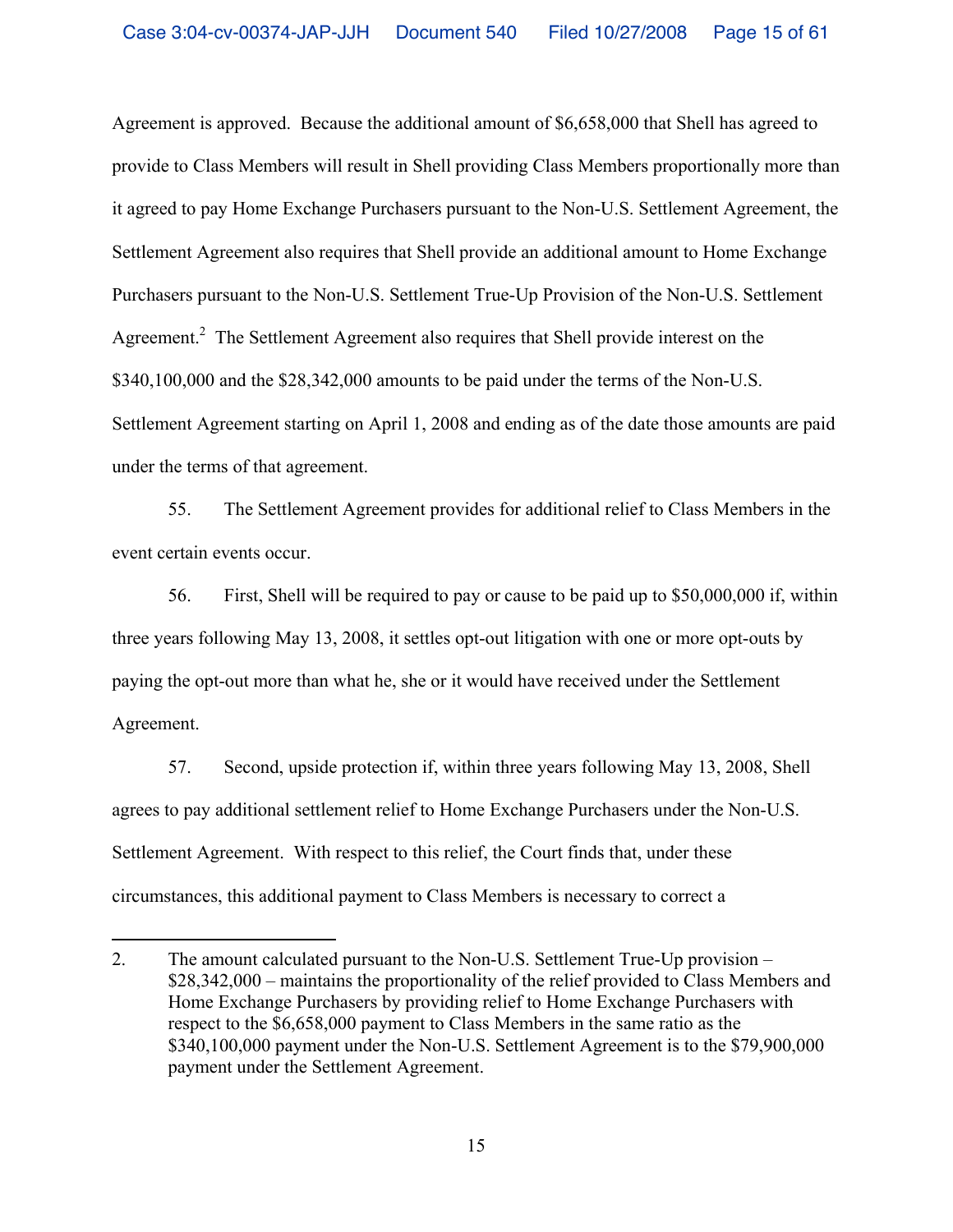disproportionate receipt of settlement relief by Home Exchange Purchasers under the Non-U.S. Settlement Agreement.

58. Third, up to \$10,500,000 if, based on claims submitted by Class Members, it is determined that Class Members who were residents or citizens of the United States, or were incorporated in or created under the laws of the United States (or its states, territories or possessions) purchased more than 3% of their relevant Shell securities outside of the United States. With respect to this relief, the Court finds that, under these circumstances, this additional payment to Class Members is necessary to correct a disproportionate receipt of settlement relief by Home Exchange Purchasers under the Non-U.S. Settlement Agreement.

### **B. Payment of Administrative Costs**

59. The Settlement Agreement also requires Shell to pay or cause to be paid all the administrative costs associated with implementing the Settlement Agreement. These administrative costs are in addition to the payment of the settlement relief described above. The administrative costs include, among other things, the cost of printing and mailing the almost one million individual notices, publishing the Summary Notice in the publications identified above, staffing the call center, and creating and maintaining the Administrator's website. To date, over \$7,780,000 in administrative costs have been incurred. [Joslyn Decl. ¶¶ 9, 11, 23, 28.]

60. Additionally, Shell will incur significant costs in connection with the continued implementation of the Settlement Agreement – including costs associated with distributing settlement relief to Class Members.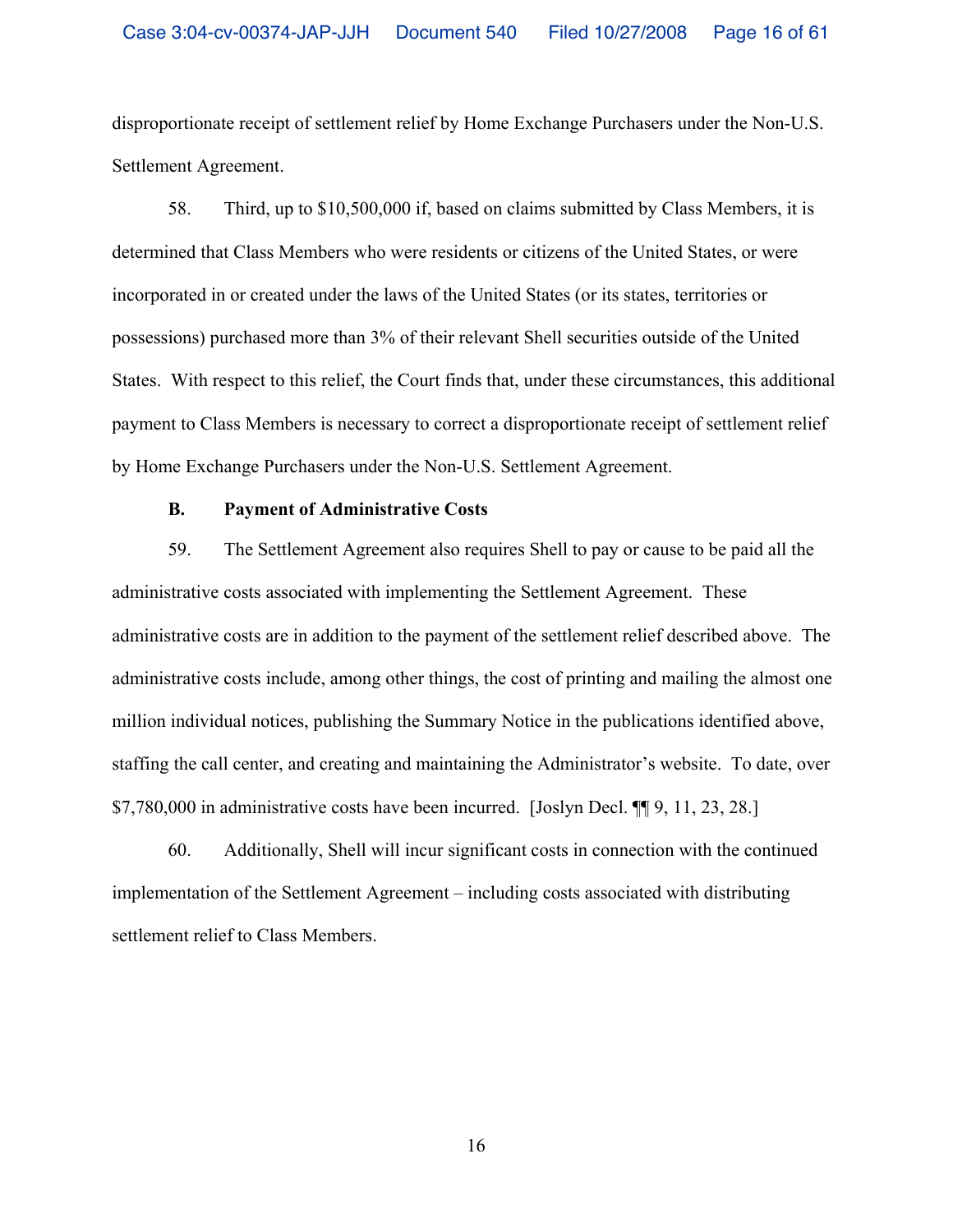# **C. Attorneys' Fees and Expenses**

61. The Settlement Agreement provides that Shell will pay or cause to be paid Lead Plaintiffs' attorneys' fees (up to \$30,000,000) and expenses (up to \$3,000,000) over and above the settlement relief that it will provide to Class Members.

### **D. Payment to Lead Plaintiffs**

62. The Settlement Agreement provides that Shell will compensate Lead Plaintiffs (up to a total of \$150,000) for their reasonable costs and expenses directly relating to their representation of the Class pursuant to 15 U.S.C. § 78u-4(a)(4). If the payment of the Class Representatives' Expense Award is determined by a court of competent jurisdiction to require an additional payment under the Non-U.S. Settlement True-Up Provision, then Shell will not be obligated to pay the Class Representatives' Expense Award and any payment of such Award that has been made will be promptly reimbursed to Shell. In such circumstances, Lead Counsel may seek (on behalf of Lead Plaintiffs) an expense award from the Court to be paid from the settlement fund.

# **E. Releases and Waivers**

63. The Court's Order Approving Settlement incorporates the Releases and Waivers found in Section X.A of the Settlement Agreement. These provisions provide that all Class Members (including any who are parties to any other litigation, arbitration or other proceeding pending on the Approval Date to the extent such proceedings are based upon a Released Claim and are brought against one or more Releasees), on behalf of themselves and their heirs, executors, administrators, beneficiaries, predecessors, successors, parents, subsidiaries, partners, principals, affiliates (as defined in 17 C.F.R. Part 210.1-02.b), attorneys, successors in interest or assigns, any person claiming by or through any of the Class Members and any person or entity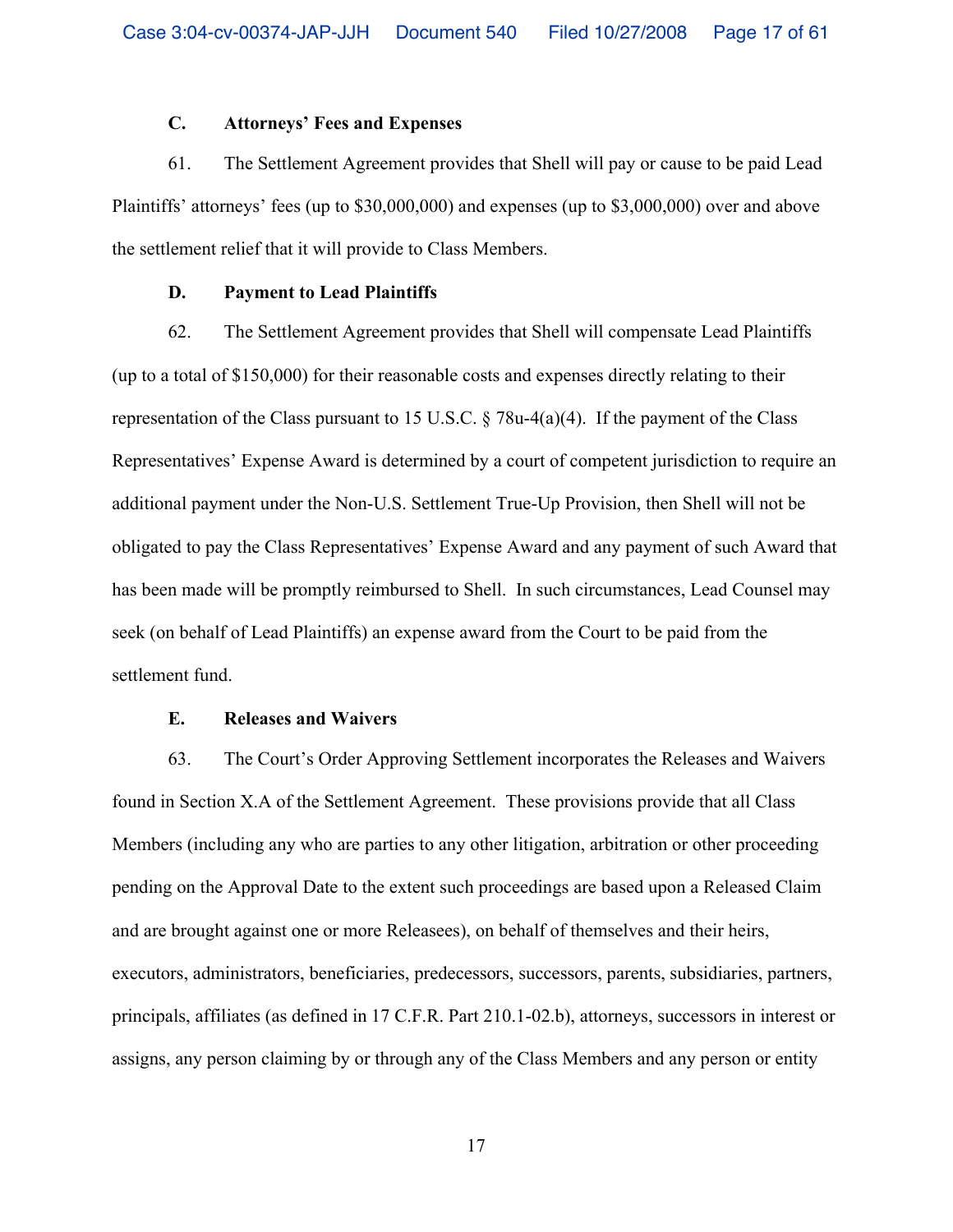representing one or more Class Members, are permanently enjoined from filing, commencing, prosecuting, intervening in, participating in (as class members or otherwise), or receiving any benefits or other relief from, any other lawsuit, arbitration or other proceeding against any or all Releasees or order in any jurisdiction entered against any or all Releasees that is based upon, arises out of or relates to any Released Claim that has already been, could have been, or could be asserted in the Action or in any other pending litigation, arbitration or other proceeding. Notwithstanding anything in the Settlement Agreement, the Release or the Claim Form, the Release does not bar Class Members from receiving relief with respect to their Home Exchange Shares pursuant to the terms of the Non-U.S. Settlement Agreement.

64. The Order Approving Settlement and the Judgment further provides that all Class Members release any Claims, damages and liability as to Lead Counsel, Lead Plaintiffs, Shell, Shell's counsel, the Administrator, the Escrow Agent and every one of the Releasees that relate in any way to any or all acts, omissions, nondisclosures, facts, matters, transactions, occurrences, or oral or written statements or representations in connection with or directly or indirectly relating to the prosecution, defense or settlement of the Action, except to the extent the claims relate to the Administrator's and/or the Escrow Agent's gross negligence or willful misconduct, or the Escrow Agent's breach of the Escrow Agreement.

65. Nothing in the Release bars any action or claim by Lead Plaintiffs or Shell to enforce the terms of the Settlement Agreement, the Order Approving the Settlement or the Judgment.

66. As noted above, the full text of the release (including the definition of "Releasees") was included as an appendix to the Notice mailed to Class Members.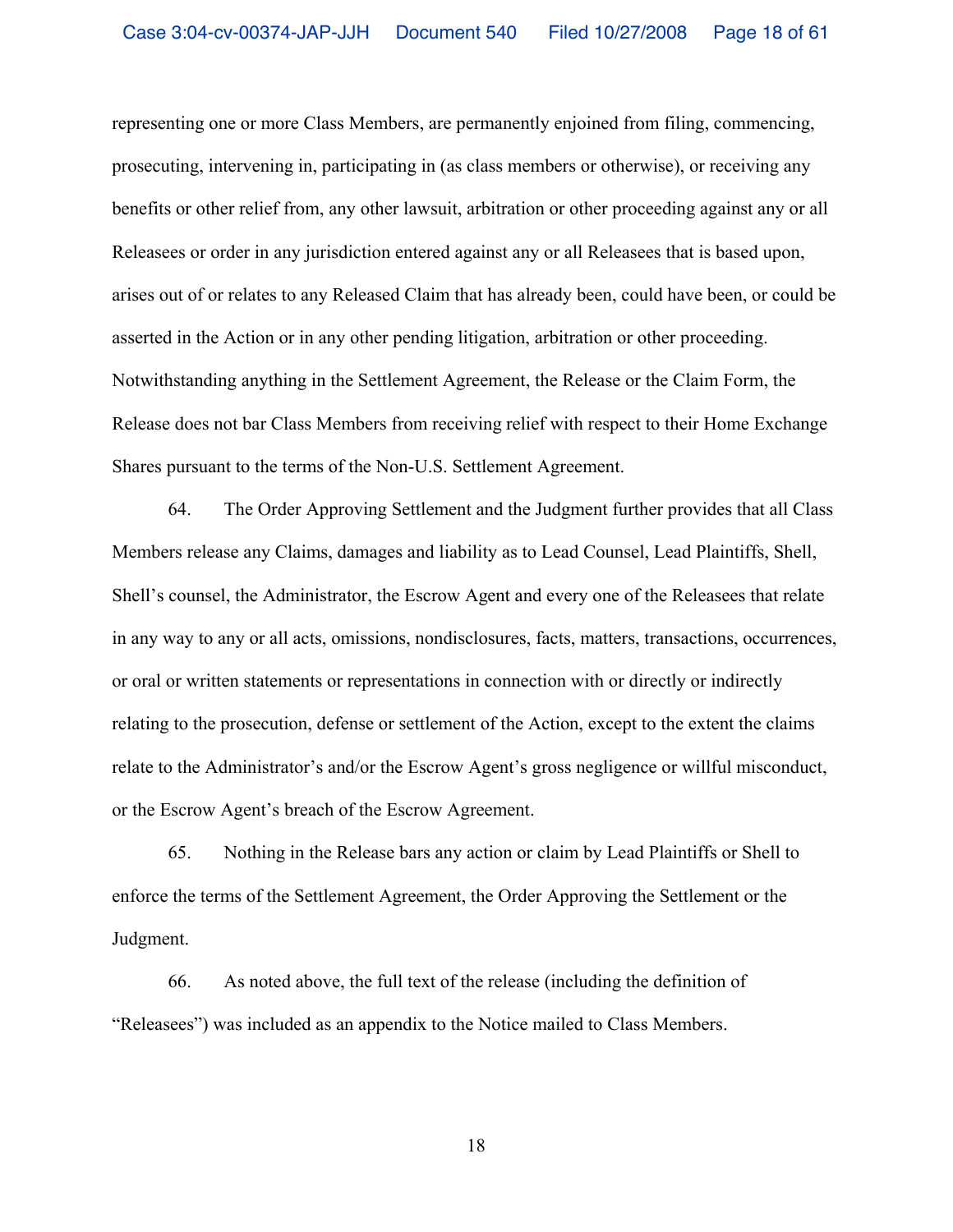# **III. JURISDICTION**

67. This Court has subject matter jurisdiction to rule on the proposed settlement. Pursuant to 28 U.S.C. § 1331, the Court has federal question jurisdiction over this action.

68. The Court also has personal jurisdiction over the named plaintiffs and Class Members. *See*, *e.g.*, *Phillips Petroleum Co. v. Shutts*, 472 U.S. 797, 811-12 (1985); *Krell v. Prudential Ins. Co. of Am. (In re Prudential Ins. Co. Am. Sales Practices Lit. Agent Actions)*, 148 F.3d 283, 306 (3d Cir. 1998), *cert. denied*, 525 U.S. 1114 (1999). This Court can exercise personal jurisdiction over all absentee Class Members because Class Members received proper notice of the class action.

# **IV. THE CLASS NOTICE SATISFIES ALL APPLICABLE REQUIREMENTS**

69. When certification is sought under Rule 23(b)(3), class notice must meet the requirements of both Federal Rules of Civil Procedure 23(c)(2) and 23(e). *Bradburn Parent Teacher Store, Inc. v. 3M*, 513 F. Supp. 2d 322, 328 (E.D. Pa. 2007); *Prudential,* 148 F.3d at 329. Under Rule 23(c)(2), notice to the class must be "the best notice practicable under the circumstances, including individual notice to all members who can be identified through reasonable effort." *Amchem Prods. v. Windsor,* 521 U.S. 591, 617 (1997).

> "The notice must clearly and concisely state in plain, easily understood language: (i) the nature of the action; (ii) the definition of the class certified; (iii) the class claims, issues or defenses; (iv) that a class member may enter an appearance through an attorney if the member so desires; (v) that the court will exclude from the class any member who requests exclusion; (vi) the time and manner for requesting exclusion; and (vii) the binding effect of a class judgment on members under Rule 23(c)(3)."

Fed. R. Civ. P.  $23(c)(2)(B)(i)-(vii)$ . Under Rule  $23(e)(1)$ , the Court must "direct notice in a reasonable manner to all class members who would be bound by the proposal."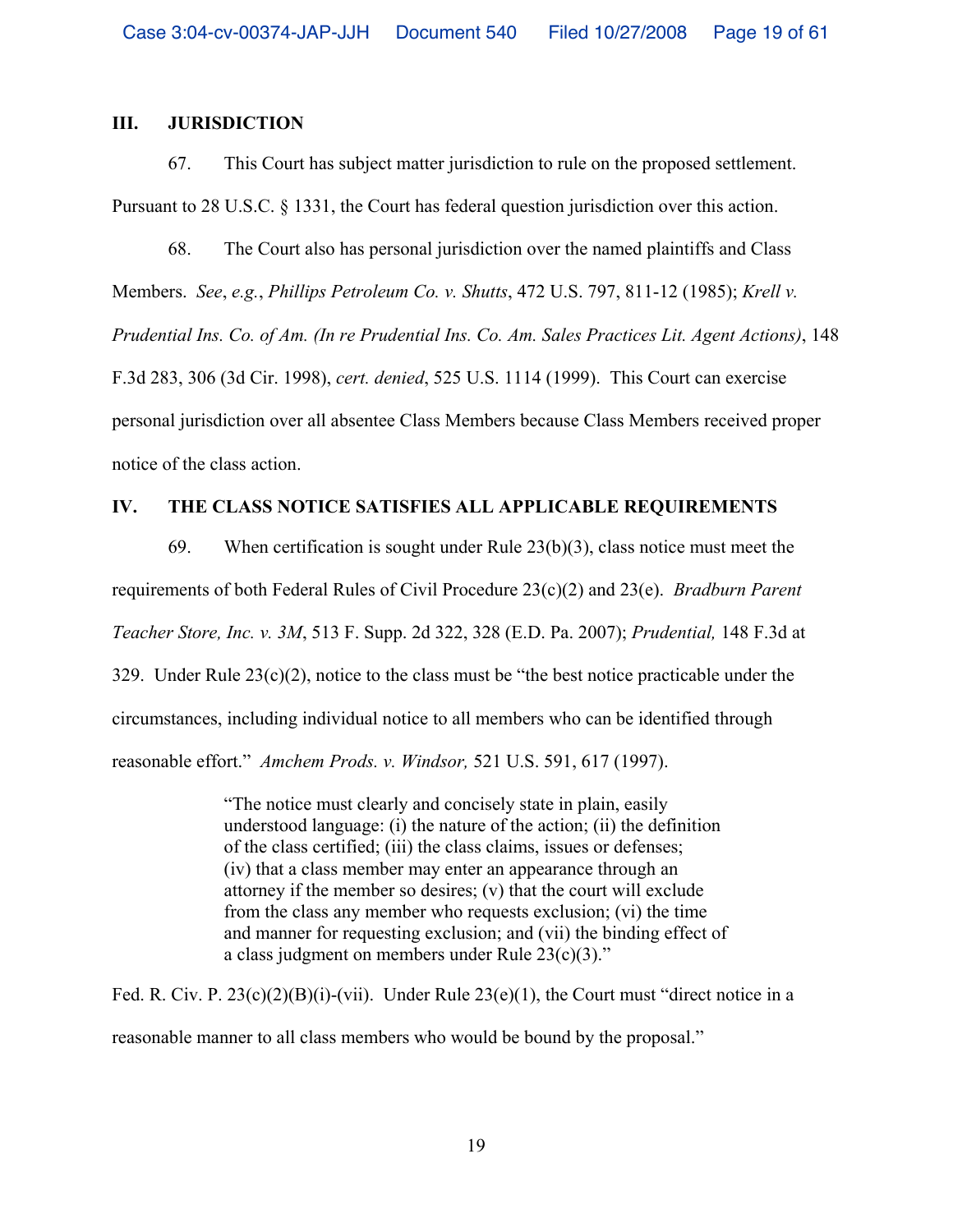70. In its Preliminary Approval Order, the Court approved the forms of notice to be provided to Class Members and instructed the parties to provide notice consistent with the directives set out in the Preliminary Approval Order. [Preliminary Approval Order ¶¶ 6-7] More specifically, the Court found that the notice to be provided to Class Members pursuant to the Preliminary Approval Order was the "best practicable notice and . . . is reasonably calculated, under the circumstances, to apprise Class Members of the pendency of this Action and their claims in the Action, their ability to have access to discovery material produced to the Class Representatives by defendants, their rights to object to the proposed settlement and to appear at the Fairness Hearing, and their right to exclude themselves from the Class." [*Id*. ¶ 7]

71. The Court also found that the Notice and Summary Notice were written simply and in a manner in which they could be readily understood by Class Members, and that the notice methodology was reasonable, "constituted due, adequate and sufficient notice to all persons entitled to notice," and met the requirements of Rule 23, due process, the PSLRA, the Rules of the Court, and any other applicable law. [*Id.*]

72. As set out above, notice was provided to Class Members consistent with the Court's directives in the Preliminary Approval Order. The provision of notice in this case – by first class mail to Class Members at their last known addresses, supplemented by publication on the Lead Plaintiffs' and Shell's websites, as well as that of the Administrator, and broad publication of the Summary Notice in national, regional and non-United States newspapers – more than satisfies due process and the requirements of Rule 23. *See*, *e.g.*, *Zimmer Paper Prods., Inc. v. Berger & Montague*, *P.C.*, 758 F.2d 86, 90 (3d Cir. 1985).

73. The Court confirms its findings made in the Preliminary Approval Order. The notice complied with the Rule  $23(c)(2)$  requirements for opt-out classes. It was written in plain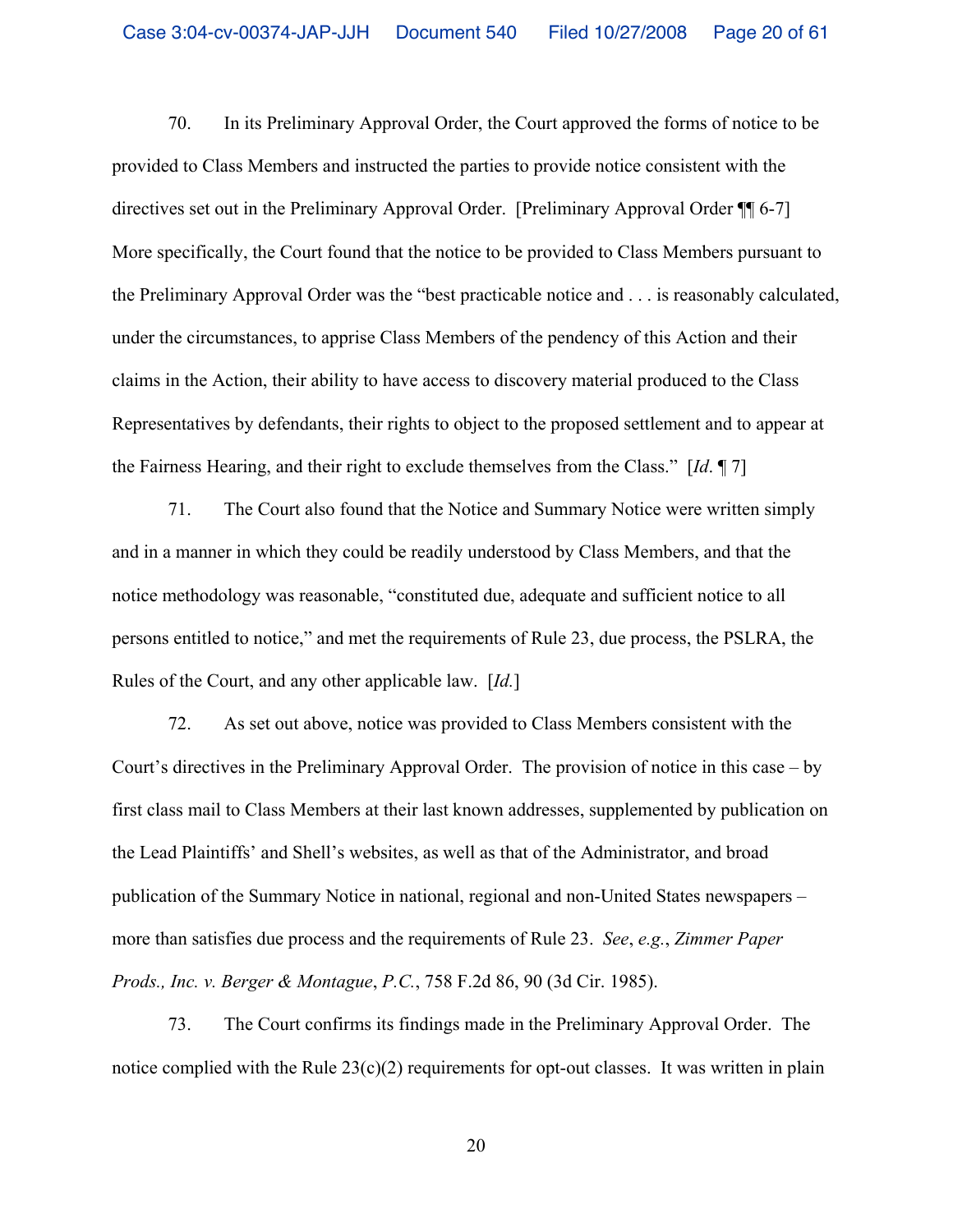English and included (*i*) the caption of the litigation, (*ii*) a description of the Class, (*iii*) identification of Lead Counsel, (*iv*) notification of the option to enter an appearance personally or through other counsel, (*v*) a description of the Settlement Agreement (including how it relates to other settlements that have been executed in connection with Shell's recategorization of certain of its oil and gas reserves), (*vi*) the procedure for filing objections, (*vii*) the date for the hearing at which the Court would consider whether finally to approve the settlement as fair, reasonable and adequate, (*viii*) the procedure for filing requests for exclusion, (*ix*) the consequences of filing an exclusion, (*x*) the consequences of *not* filing an exclusion (including a complete copy of the Release contained in the Settlement Agreement), (*xi*) the consequences of the Court's approval or disapproval of the Settlement Agreement, (*xii*) a description of Shell's responsibility for payment of attorneys' fees and other costs associated with providing notice and administering the Settlement Agreement, and (*xiii*) a description of Shell's responsibility for payment of Lead Plaintiffs' costs and expenses directly relating to the representation of the Class.

74. The Summary Notice that was widely published in newspapers throughout the United States and in other countries with the highest concentration of Shell shareholders also contained all the information required by Rule 23 and due process. It also provided a toll-free number, both in the U.S. and in eleven other countries, for potential Class Members to call for further information, and directed them to a website where they could find the full notice and all relevant court documents.

75. Separately and together, these notices provided sufficient information for Class Members to understand the proposed Settlement Agreement and their options. *See In re Cendant Corp. Sec. Litig.,* 109 F. Supp. 2d 235, 254 (D.N.J. 2000) (finding due process satisfied where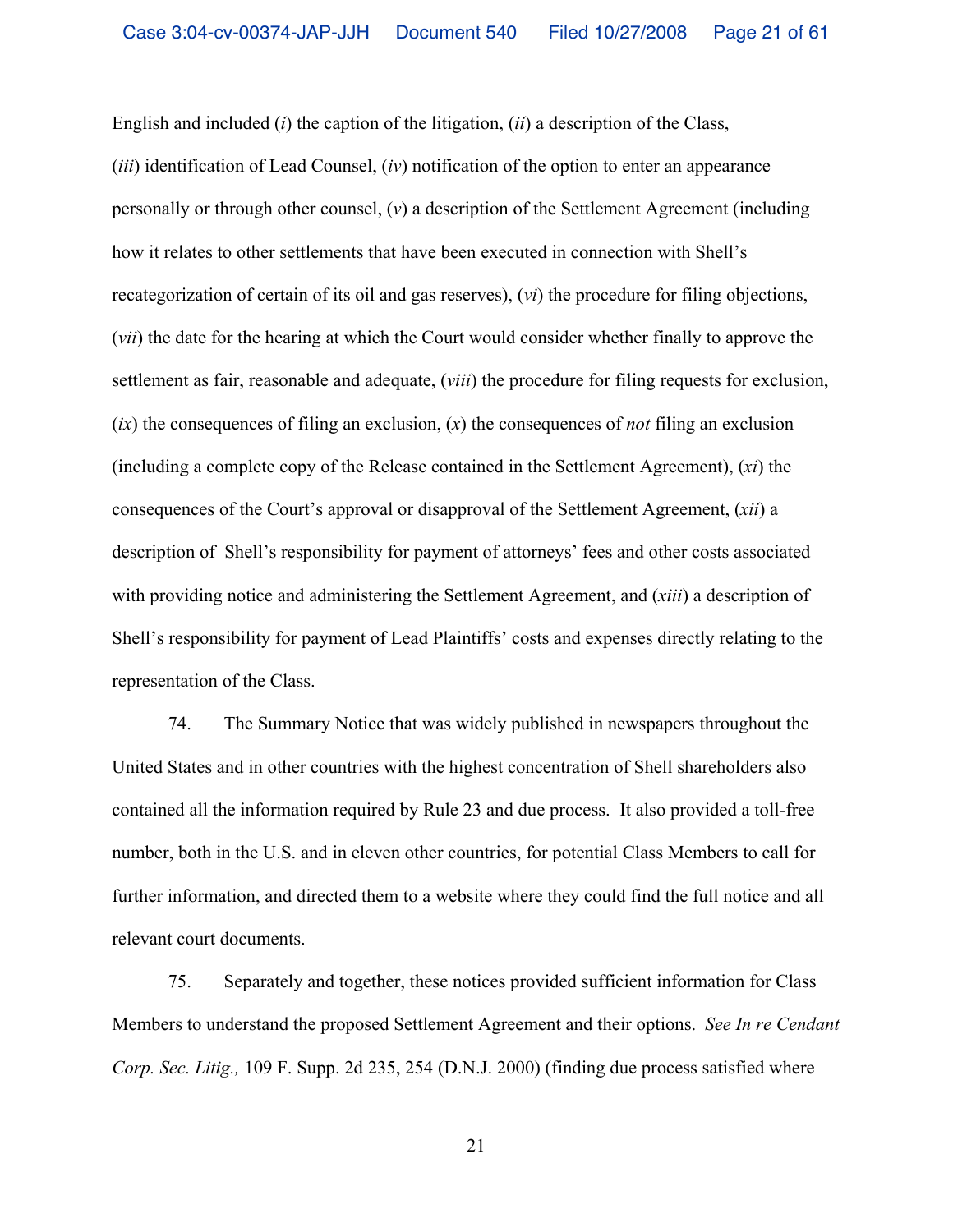the notice informs class members of  $(1)$  the nature of litigation;  $(2)$  general terms of the settlement; (3) where to locate complete information; and (4) the place and time of the hearing where objections may be heard).

76. The Court thus affirms that the notice in this case and the notice methodology are the best practicable notice and meet the requirements of the Federal Rules of Civil Procedure (including Fed. R. Civ. P. 23), the United States Constitution (including the Due Process Clause), the PSLRA, the Rules of this Court and any other applicable law.

#### **V. CLASS CERTIFICATION**

77. In its Preliminary Approval Order, the Court preliminarily certified a class for settlement purposes. [Preliminary Approval Order ¶ 2]. Class Counsel argue that final certification of a settlement class in this Action is both appropriate and warranted. The Court makes the following findings in support of its decision to grant final certification of the Class, which findings are intended to supplement and affirm the findings in its Preliminary Approval Order.

78. In order to certify this settlement class, the Court must find that the proposed class meets the four threshold requirements of Federal Rule of Civil Procedure 23(a) – numerosity, commonality, typicality and adequacy of representation – and in addition is maintainable under Rule  $23(b)$ . The Rule  $23(b)(3)$  requirements are that common questions "predominate over any questions affecting only individual members" and that class resolution be "superior to other available methods for the fair and efficient adjudication of the controversy."

79. In *Amchem Products, Inc.*, the Supreme Court expressly acknowledged that a class may be certified for settlement purposes only. *Amchem*, 521 U.S. at 618-19, 621-22 ("dominant concern" is "whether a proposed class has sufficient unity so that absent members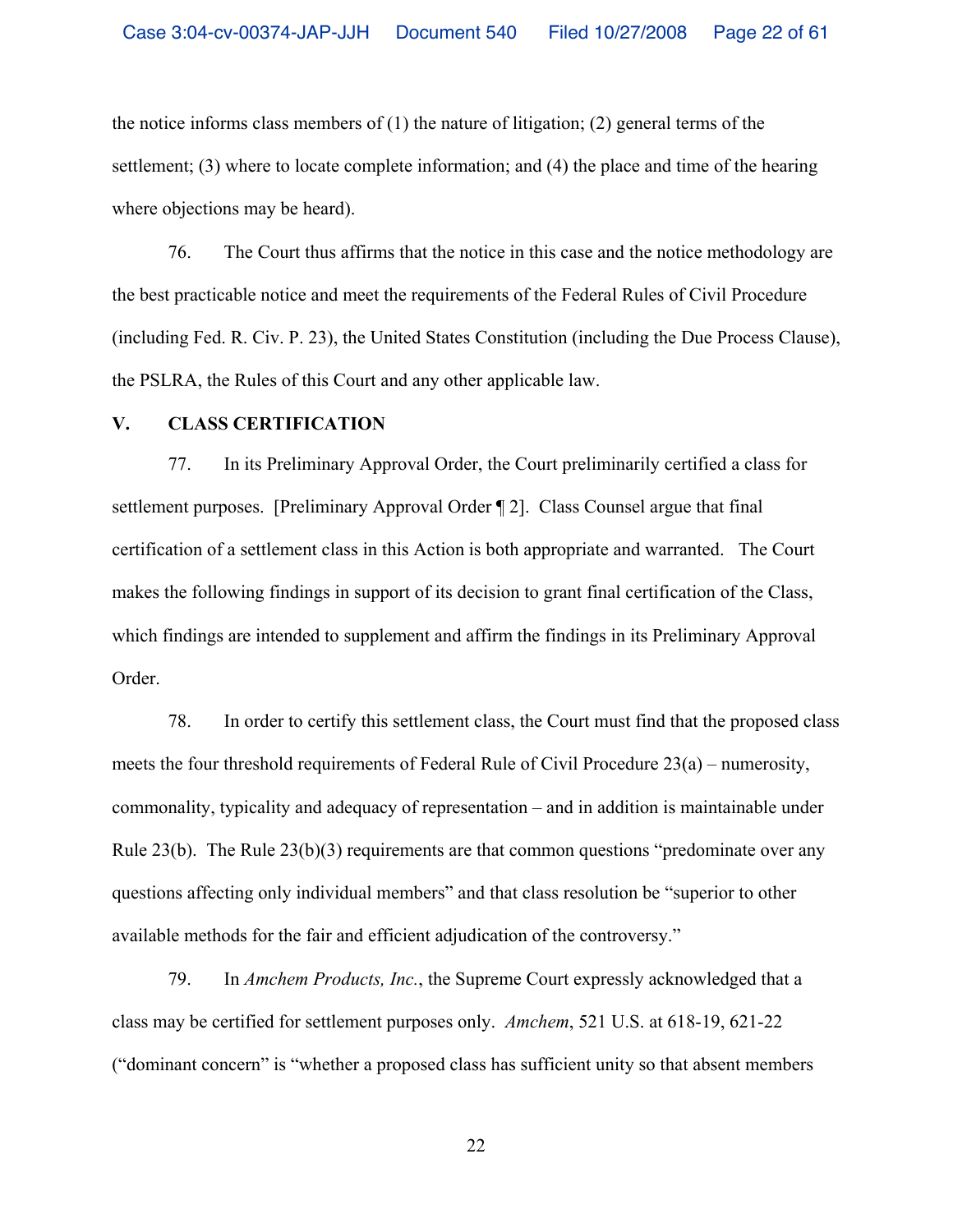can fairly be bound by decisions of the class representatives"; "settlement is relevant to class certification," and is "a factor in the calculus").

### **A. Numerosity**

80. In *Eisenberg v. Gagnon*, 766 F.2d 770, 785-86 (3d Cir. 1985), *cert. denied*, 474 U.S. 946 (1985), the Third Circuit found the numerosity requirement satisfied where the proposed class consisted of "more than 90 geographically dispersed plaintiffs." Given that as of December 31, 2002, Shell had the equivalent of over 500 million shares available to trade on U.S. exchanges, it is likely there were hundreds of thousands, if not millions, of putative Class Members who purchased Shell securities during the Class Period. It is thus clear that the numerosity requirement is satisfied in this case.

### **B. Commonality**

81. Rule  $23(a)(2)$  requires that questions of law or fact exist that are common to the class. Rule 23 does not require that all members of the class be identically situated, as long as there are substantial common questions of either law or fact. *See Prudential,* 148 F.3d at 310. Indeed, "[t]he commonality requirement will be satisfied if the named plaintiffs share at least one question of fact or law with the grievances of the prospective class." *Baby Neal ex rel. Kanter v. Casey,* 43 F.3d 48, 56 (3d Cir. 1994). Because this requirement may be satisfied by the presence of a single common issue, it is "easily satisfied." *Prudential,* 148 F.3d at 310.

82. Here, numerous common questions exist with respect to each member of the Class, and include, *inter alia*, the following:

- whether Shell violated Sections  $10(b)$  and  $20(a)$  of the Exchange Act;
- whether Shell engaged in a scheme or acted recklessly to overstate its proved oil and gas reserves;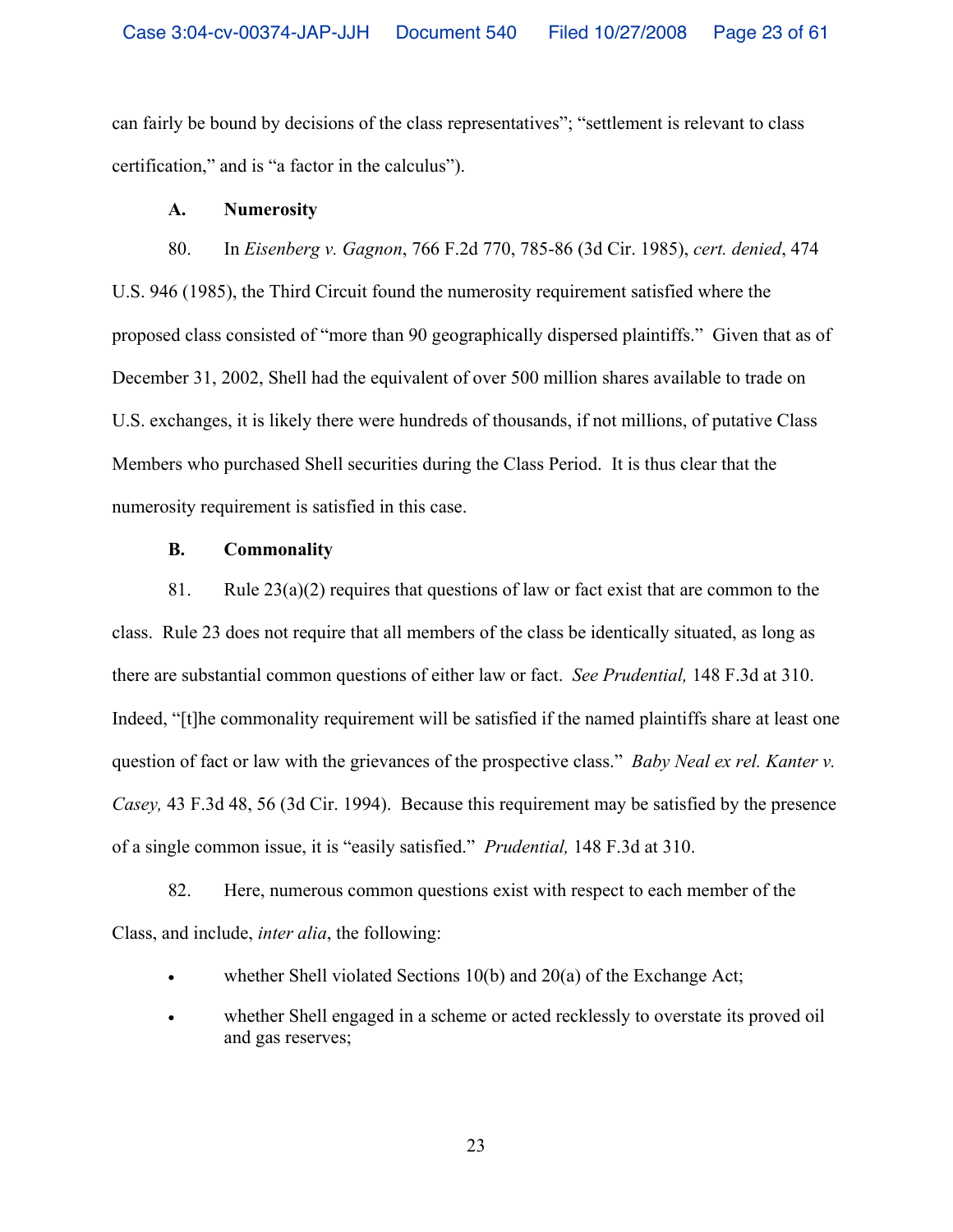- whether Shell engaged in a scheme or acted recklessly to conceal any fraud;
- ! whether Shell materially misrepresented its financial condition during the Class Period;
- ! whether Shell materially misrepresented the supplemental information it reported to the SEC during the Class Period;
- whether Shell knowingly or recklessly made misrepresentations and omissions as alleged in the Complaint; and
- ! whether Class Members have sustained damages and, if so, the appropriate measure thereof.
- 83. Securities fraud actions addressing these types of common questions have

repeatedly been held to be prime candidates for class certification. *Blackie v. Barrack*, 524 F.2d 891, 902-05 (9th Cir. 1975). *See*, *e.g.*, *In re Honeywell Int'l Inc. Sec. Litig.*, 211 F.R.D. 255 (D.N.J. 2002); *Deutschman v. Beneficial Corp.*, 132 F.R.D. 359, 372 (D. Del. 1990) ("[q]uestions of misrepresentations, materiality, and scienter are the paradigmatic common question[s] of law or fact in a securities fraud class action") (internal quotations omitted).

84. Because the claims of all Class Members arise from the same nucleus of operative facts and pursuant to the same legal theories, this Court finds that commonality is satisfied.

# **C. Typicality**

85. The typicality requirement is satisfied as long as lead plaintiffs and the class

"point to the same broad course of fraudulent conduct to support a claim for relief." *Zinberg v.* 

*Washington Bancorp, Inc.*, 138 F.R.D. 397, 407 (D.N.J. 1990) (internal quotations omitted).

Specifically, courts within the Third Circuit have held that "[i]f the claims of the named plaintiffs

and putative class members involve the same conduct by the defendant, typicality is

established. . . ." *Newton v. Merrill Lynch,* 259 F.3d 154, 183-84 (3d Cir. 2001); *see also Baby* 

*Neal,* 43 F.3d at 58 ("cases challenging the same unlawful conduct which affects both the named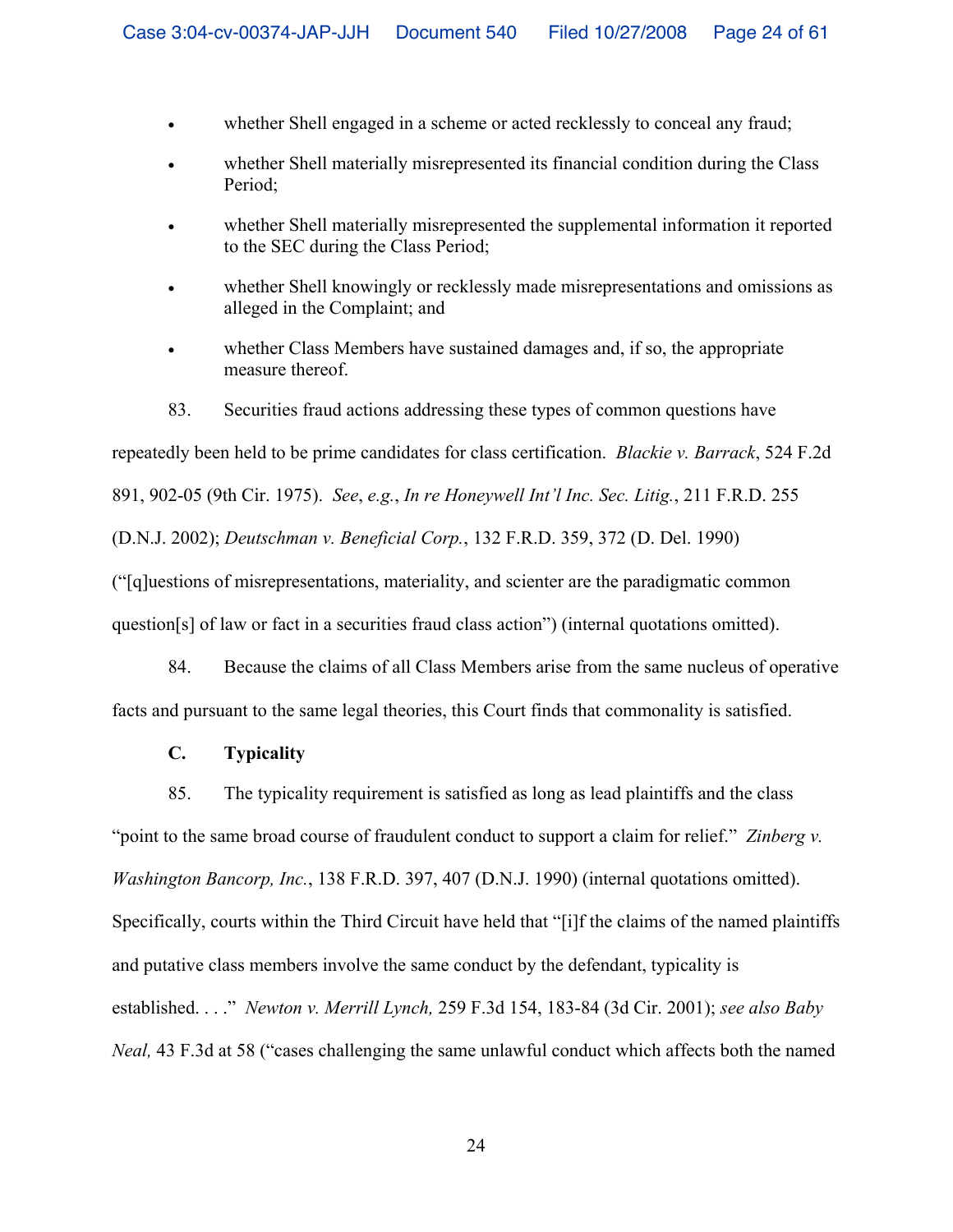plaintiffs and the putative class usually satisfy the typicality requirement"). The typicality requirement "does not mandate that all putative class members share identical claims." *Newton*, 259 F.3d at 184; *see also Hassine v. Jeffes*, 846 F.2d 169, 176-77 (3d Cir. 1988). Rather, "even relatively pronounced factual differences will generally not preclude a finding of typicality where there is a strong similarity of legal theories." *Baby Neal*, 43 F.3d at 58.

86. In this case, Lead Plaintiffs stand in the same position as other Class Members. All claims arise from the same nucleus of alleged operative facts and under identical legal theories. SERS and PSERS, the proposed class representatives, allege they purchased their shares from Shell at an artificially inflated price and suffered damages when the truth was disclosed. The unlawful acts defendants are alleged to have committed affected the entire Class in the same way, and the legal claims that flow from those allegations are the same for Lead Plaintiffs as they are for all other Class Members.

87. Thus, this Court finds that the typicality requirement is satisfied.

# **D. Adequacy of Representation**

 $\overline{a}$ 

88. The final requirement of Rule 23(a) is that "the representative parties will fairly and adequately protect the interests of the class."<sup>3</sup> Fed. R. Civ. P.  $23(a)(4)$ . The Third Circuit has held that "adequate representation depends on two factors: (a) the plaintiffs' attorney must be qualified, experienced, and generally able to conduct the proposed litigation; and (b) the plaintiffs must not have interests antagonistic to those of the class." *Hoxworth v. Blinder*,

<sup>3.</sup> As a result of the 2003 amendments to the Federal Rules of Civil Procedure, the issue of appropriate class counsel is guided by Rule 23(g), rather than 23(a)(4). *See* 2003 Advisory Comm. Notes to Rule 23 ("Rule 23(a)(4) will continue to call for scrutiny of the proposed class representative, while  $[Rule 23(g)]$  will guide the court in assessing proposed class counsel as part of the certification decision."). For the sake of convenience, however, the adequacy of counsel is discussed here.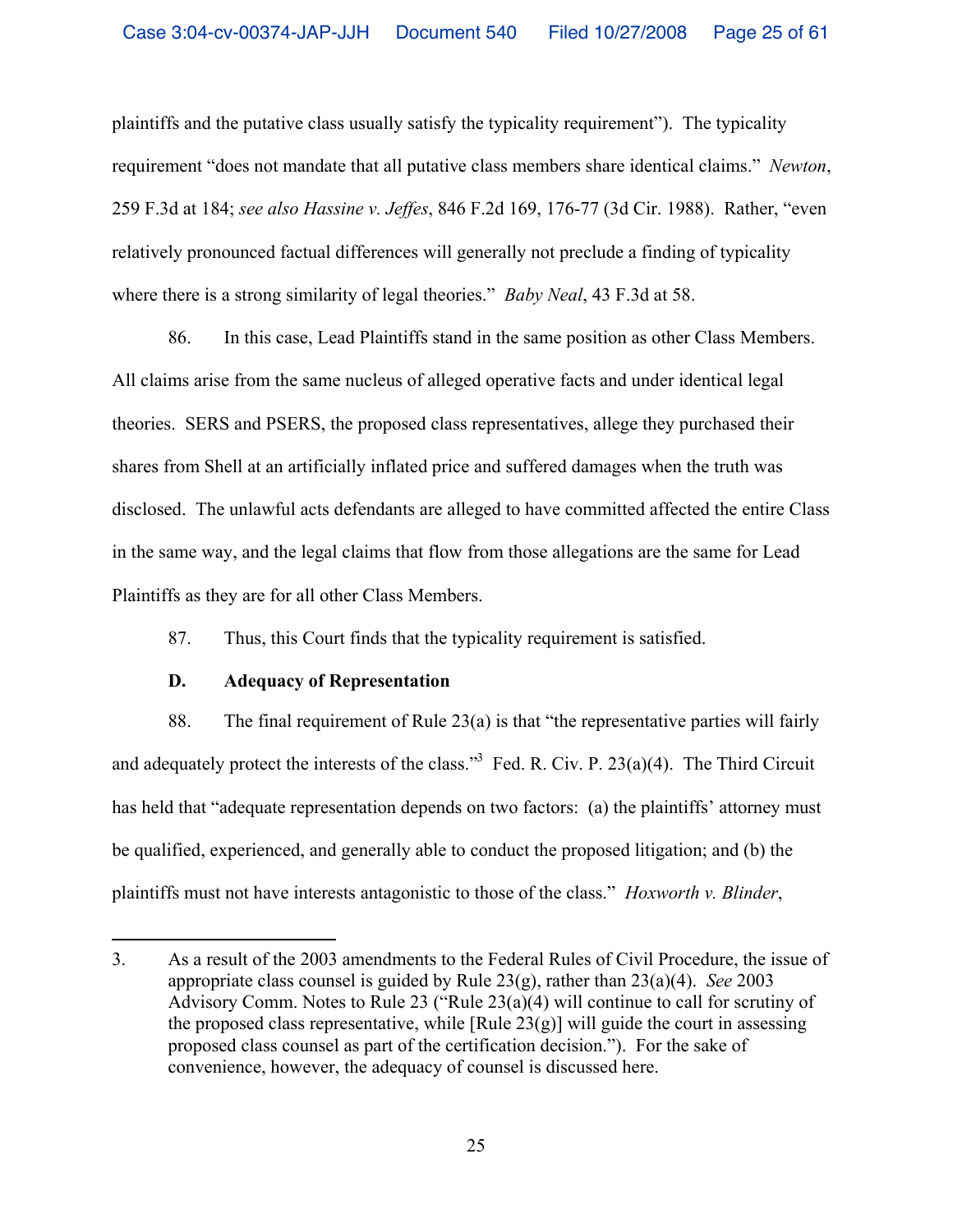*Robinson & Co.*, 980 F.2d 912, 923 (3d Cir. 1992) (internal quotes and citations omitted); *accord Wetzel v. Liberty Mut. Ins. Co.*, 508 F.2d 239, 247 (3d Cir. 1975); *Campbell v. A-P-A Transp. Corp. (In re A-P-A Transp. Corp. Consol. Litig.)*, No. 02-3480, 2005 U. S. Dist. LEXIS 28122, at \*5 (D.N.J. Nov. 15, 2005).

89. As to the first factor, Lead Plaintiffs have retained attorneys who are qualified, experienced, and able to conduct this litigation. Lead Counsel is an experienced securities law firm and was recently selected by at least two legal magazines as among the top in the country. Moreover, Lead Counsel has significant skill in litigating complex class actions such as this action and are "ready, willing and able to devote the resources necessary to litigate this case vigorously." *In re NASDAQ Market-Makers Antitrust Litig.*, 169 F.R.D. 493, 515 (S.D.N.Y. 1996). As discussed during the Fairness Hearing [Tr. at 52:2-8], this Court has no hestitancy in complimenting Lead Counsel for the extraordinary legal work it performed in this matter.

90. As to the second factor, Lead Plaintiffs have no interests that are antagonistic to those of the absent Class Members. Because the proposed Class Representatives are institutional investors that purchased a substantial number of Shell shares in both the United States and abroad, PSERS and SERS, together with Lead Counsel, have prosecuted this Action as fiduciaries acting in the best interests of all members of the Class. Lead Plaintiffs' (and Lead Counsel's) efforts have been vigorous in the exercise of their fiduciary duties, in compliance with their obligation to "fairly and adequately protect the interests of the class." The central issues in this case are common to the claims of the Lead Plaintiffs and the absent Class Members. In advancing these common issues, Lead Plaintiffs further the absent Class Members' claims no less than their own. *In re Warfarin Sodium Antitrust Litig.*, 212 F.R.D. 231, 251 (D. Del. 2002). The adequacy requirement is therefore satisfied here.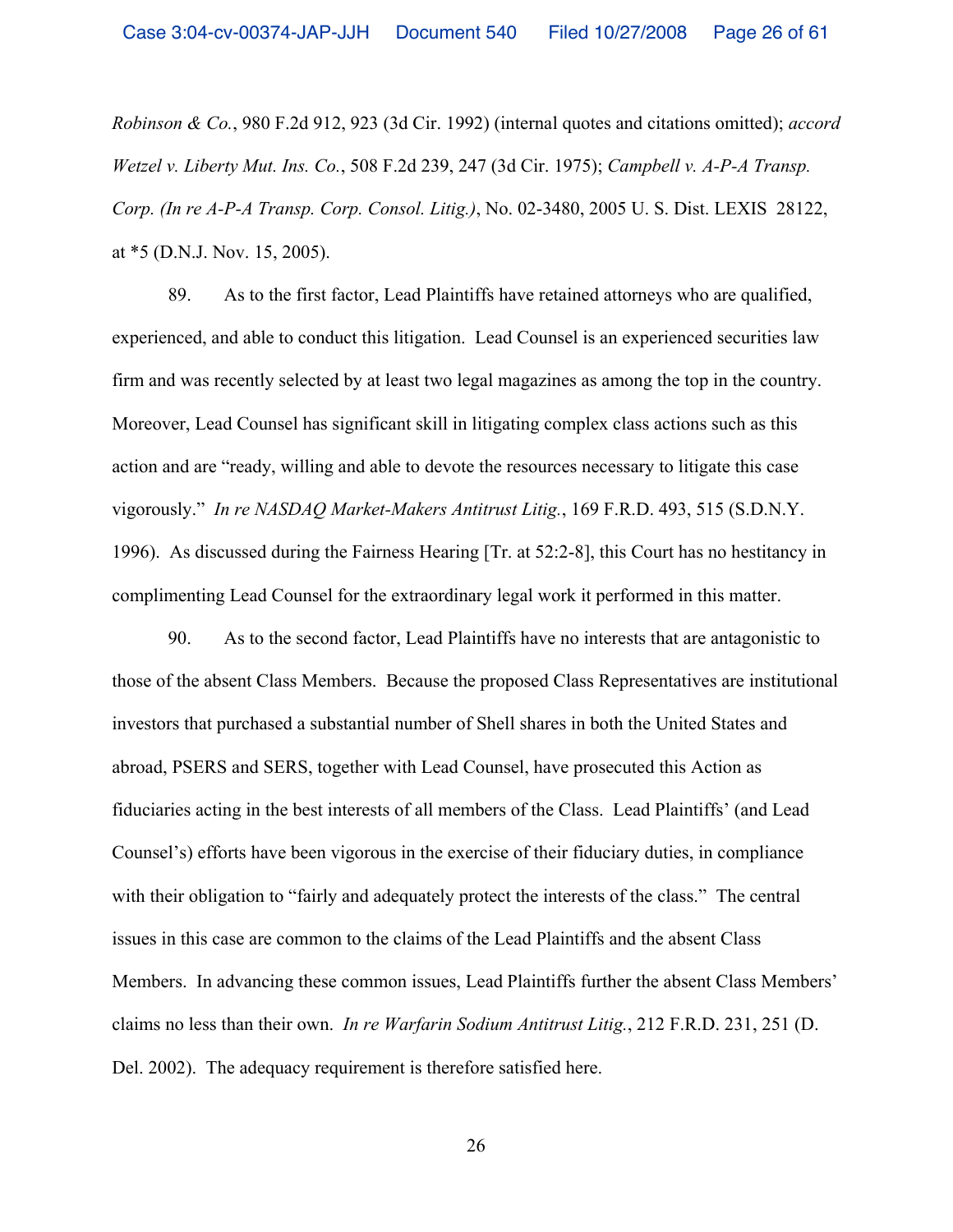## **E. Predominance of Common Questions**

91. Predominance "tests whether proposed classes are sufficiently cohesive to warrant

adjudication by representation." *Amchem*, 521 U.S. at 623.

There are no bright lines for determining whether common questions predominate. Instead, considering the facts of the case presented, a claim will meet the predominance requirement when there exists generalized evidence which proves or disproves an element on a simultaneous, class-wide basis, since such proof obviates the need to examine each class member's individual position. Common questions need only predominate: they need not be dispositive of the litigation."

*Zuccarini v. Hoechst (In re Cardizem CD Antitrust Litig.)*, 200 F.R.D. 326, 339 (E.D. Mich.

2001) (internal quotation marks and citations omitted). "The predominance requirement is satisfied unless it is clear that individual issues will overwhelm the common questions and render the class action valueless." *Id.* (internal quotation marks and citation omitted). The test is "'readily met in certain cases alleging consumer or securities fraud or violations of the antitrust laws.'" *Jones v. Allercare, Inc.*, 203 F.R.D. 290, 303 (N.D. Ohio 2001) (*quoting Amchem*, 521 U.S. at 625).

92. As noted above, numerous important questions of law and fact are common to the members of the Class. These questions predominate over any conceivable individual question, because defendants' alleged misconduct affected the members of the Class in the same manner. The alleged misrepresentations and omissions by Shell involve a series of statements that were uniformly disseminated to the investing public. The Supreme Court has stated that "[p]redominance is a test readily met in certain cases alleging consumer or securities fraud or violations of the antitrust laws." *Amchem,* 521 U.S. at 625; *see also In re Ikon Office Solutions, Inc. Sec. Litig.*, 194 F.R.D. 166, 178 (E.D. Pa. 2000) (although individual claims will differ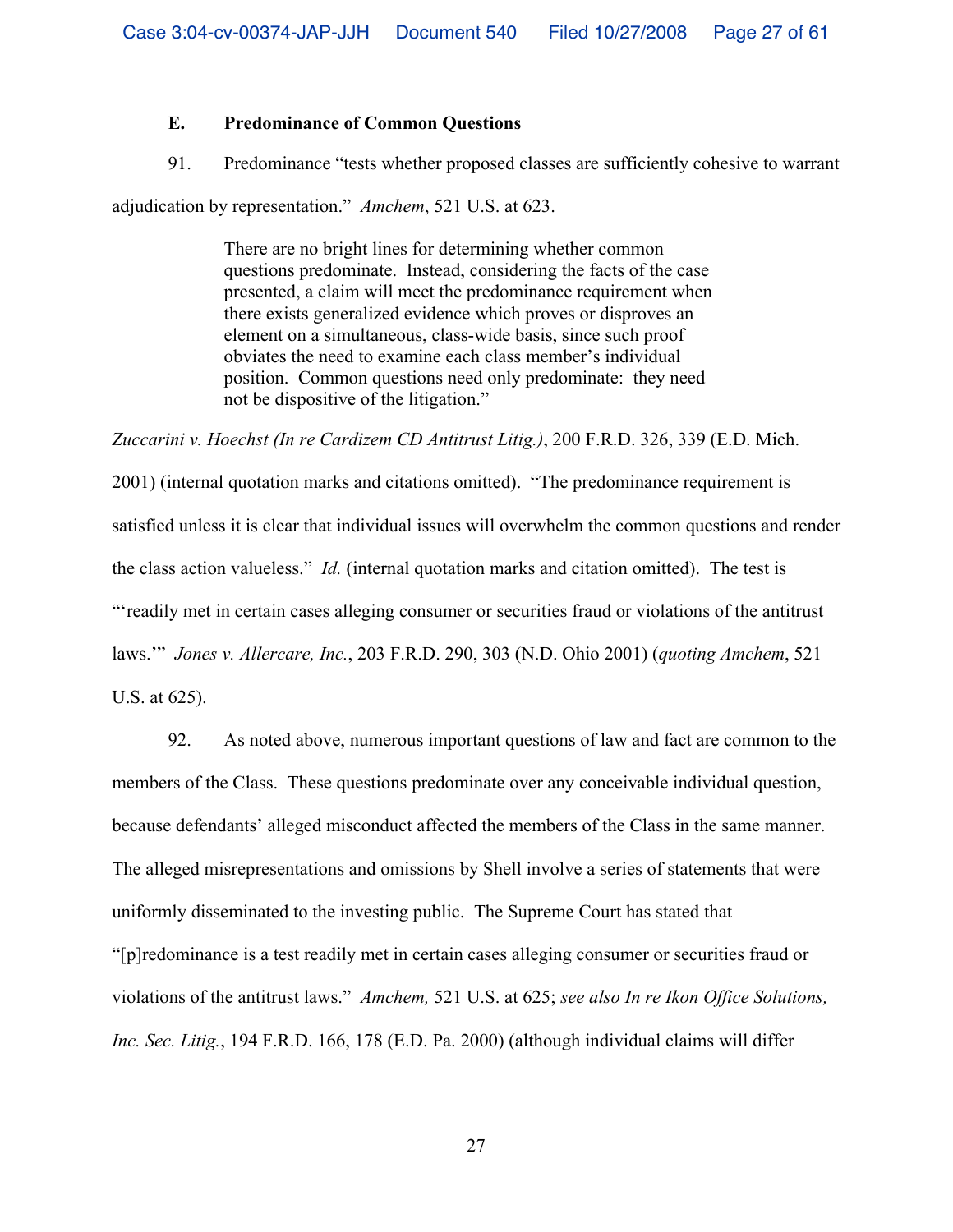depending on when and what type of stock was acquired, these issues "cast no doubt on the finding of predominance"). Indeed, there are no liability issues that are not common to all members of the Class. The Class thus readily satisfies the predominance requirement.

# **F. A Class Action is Superior to Other Available Methods for the Fair and Efficient Adjudication of this Controversy**

93. Finally, Rule 23(b)(3) requires the Court to find "that a class action is superior to other available methods for the fair and efficient adjudication of the controversy." Fed. R. Civ. P. 23(b)(3). As stated in the Manual for Complex Litigation (Fourth) § 21.142 (2004), to analyze whether a class action is superior, "the judge must determine whether there are individual issues of fact and how they relate to the common issues and then examine how the class action process compares to available alternatives."

94. "Even if a significant percentage of [class members] did bring suit, pursuing each claim in a separate action requiring weeks or months of trial time, the burden to the courts would be enormous, the needless duplication of effort would be extremely expensive for all parties, and the possibility of conflicting outcomes is readily apparent." *In re Corrugated Container Antitrust Litig.*, 80 F.R.D. 244, 252 (S.D. Tex. 1978). "Obviously, individual actions designed to prove identical elements would completely destroy any notions of judicial economy." *In re Catfish Antitrust Litig.*, 826 F. Supp. 1019, 1034 (N.D. Miss. 1993).

95. In contrast to the inefficiency of duplicative individual lawsuits, "[t]he efficacy of resolving all plaintiffs' claims in a single proceeding is beyond discussion." *Sollenbarger v. Mountain States Tel. & Tel. Co.*, 121 F.R.D. 417, 436 (D.N.M. 1988). The class action mechanism will "conserve judicial resources and will eliminate the risk of inconsistent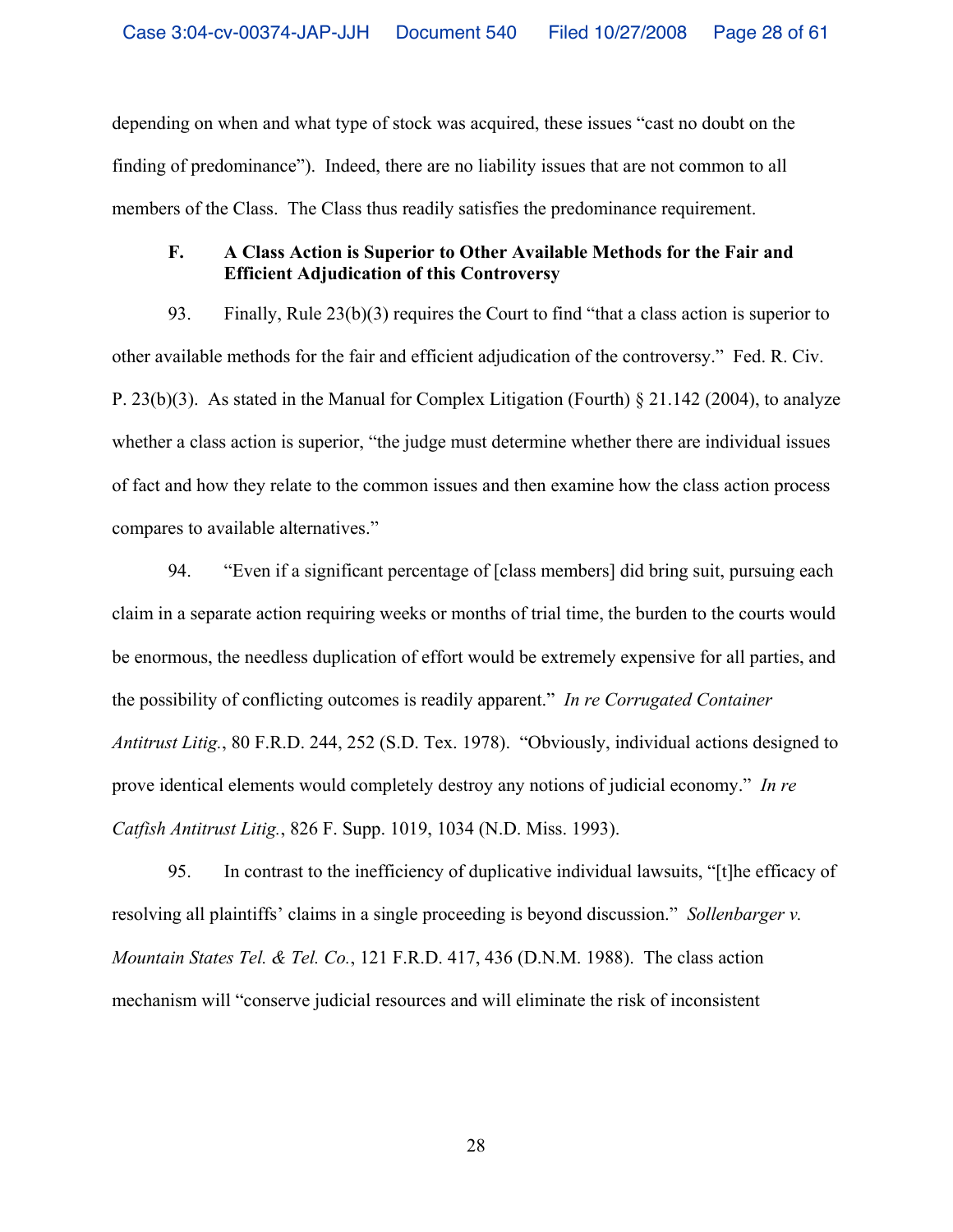adjudications on the issues common to the class." *Davis v. S. Bell Tel. & Tel. Co.*, No. 89-2839, 1993 U. S. Dist. LEXIS 20033, at \*28 (S.D. Fla. Dec. 23, 1993).

96. Judicial economy as well as fairness to Shell makes the litigation and resolution of such claims in one action far more desirable than numerous separate actions litigating the same issues.

97. Because Lead Plaintiffs have satisfied all of the requirements under Fed. R. Civ. P. 23(a) and the requirements of Fed. R. Civ. P. 23(b)(3), this Court certifies for settlement purposes the Class described in the Order Approving Settlement.

# **VI. FAIRNESS OF THE SETTLEMENT AGREEMENT**

### **A. The Settlement Agreement Enjoys a Presumption of Fairness**

98. In the Third Circuit, a court affords a presumption of fairness to a settlement, if: " $(1)$  the negotiations occurred at arm's length;  $(2)$  there was sufficient discovery;  $(3)$  the proponents of the settlement are experienced in similar litigation; and (4) only a small fraction of the class objected." *Texas v. Organon USA, Inc. (In re Remeron End-Payor Antitrust Litig.)*, No. 02-2007, 2005 U.S. Dist. LEXIS 27011, at \*44 (D.N.J. Sept. 13, 2005).

99. Here, the settlement negotiations occurred at arm's length over a period of many months, with the assistance of a retired United States District Judge acting as mediator. The Settlement Agreement was reached after extensive formal and confirmatory discovery. Both Lead Counsel and Shell's counsel are experienced in class actions such as the one at bar. The Court made clear its opinion at the Fairness Hearing [Tr. at 52:6-8; 61:2-4] that the legal work of Lead Counsel and Shell's counsel was of the highest professional order, and that the lawyers in this case have conducted themselves in the highest professional manner. Moreover, as discussed below, the Class' reaction to the Settlement Agreement has been overwhelmingly positive, and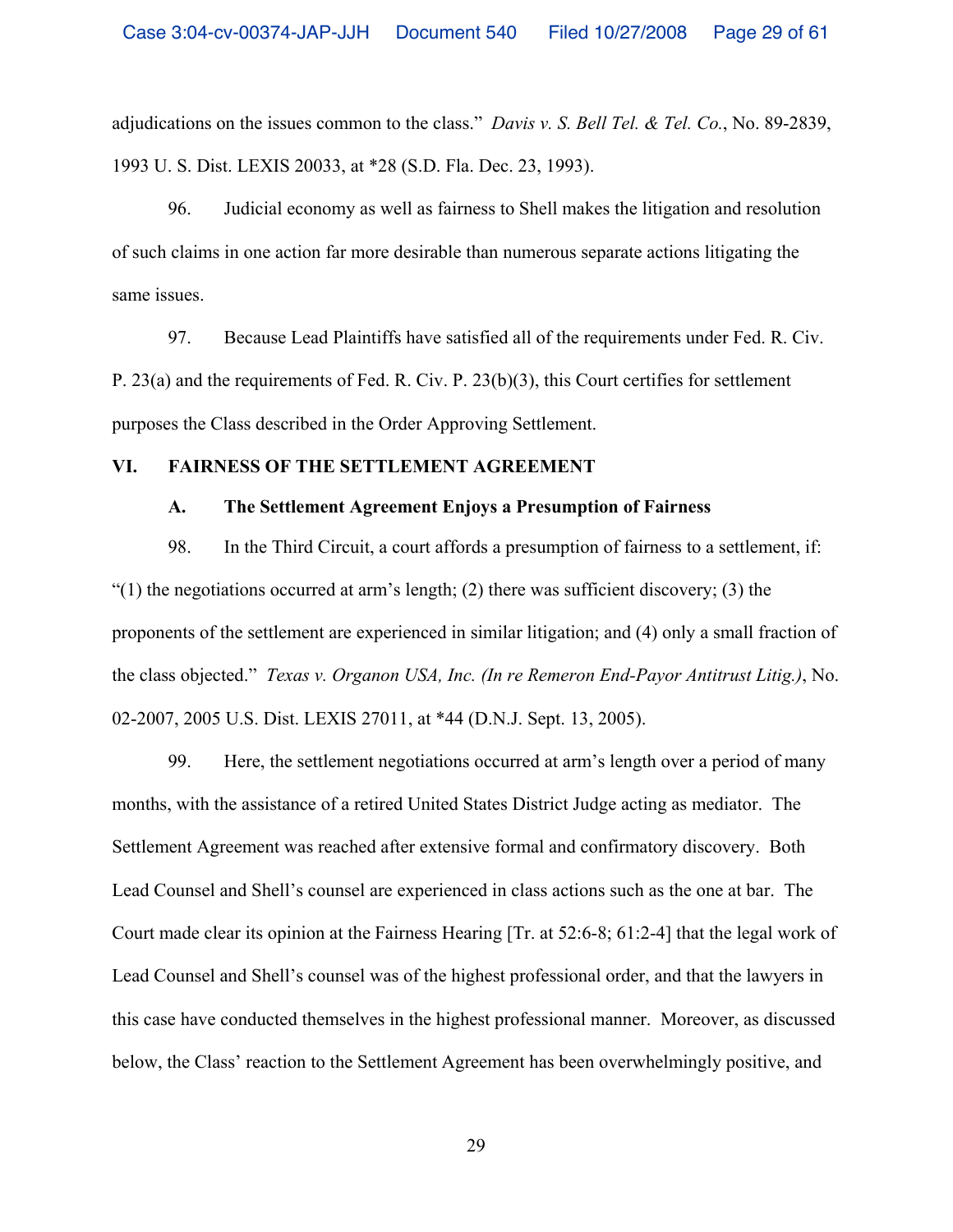only a very small fraction of the Class has requested exclusion from, or objected to, the

settlement. The Settlement Agreement thus enjoys a presumption of fairness.

# **B. The Settlement is Fair, Adequate and Reasonable**

100. The Third Circuit has articulated nine factors to evaluate a settlement's fairness,

adequacy, and reasonableness:

(1) the complexity, expense and likely duration of the litigation; (2) the reaction of the class to the settlement; (3) the stage of the proceedings and the amount of discovery completed; (4) the risks of establishing liability; (5) the risks of establishing damages; (6) the risks of maintaining the class action through the trial; (7) the ability of the defendants to withstand a greater judgment; (8) the range of reasonableness of the settlement fund in light of the best possible recovery; and (9) the range of reasonableness of the settlement fund to a possible recovery in light of all the attendant risks of litigation.

*Girsh v. Jepson*, 521 F.2d 153, 157 (3d Cir. 1975) (quoting *City of Detroit v. Grinnell Corp.*, 495

F.2d 448, 463 (2d Cir. 1974)). The Settlement Agreement satisfies each of these factors.

# 101. **Complexity, Expense and Likely Duration of the Litigation** – The first *Girsh*

factor "aims to capture the monetary costs and time involved in pursuing the litigation to trial

and beyond." *Perry v. FleetBoston Fin. Corp.*, 229 F.R.D. 105 (E.D. Pa. 2005); *Varacallo v.* 

*Mass. Mut. Life. Ins. Co.,* 226 F.R.D. 207, 236 (D.N.J. 2005). Settlement is favored under this

factor if litigation is expected to be complex, expensive and time consuming. *Id.* at 236.

Federal securities class actions by definition involve complicated issues of law and fact. *See In* 

*re Lucent Techs., Inc. Sec. Litig.*, 307 F. Supp. 2d 633, 642 (D.N.J. 2004).

102. This litigation has been particularly complex, expensive and time consuming – and would have continued to be so if it had proceeded to trial. The Complaint, which is more than 200 pages long, alleges fraudulent conduct by Shell and its external auditors relating to the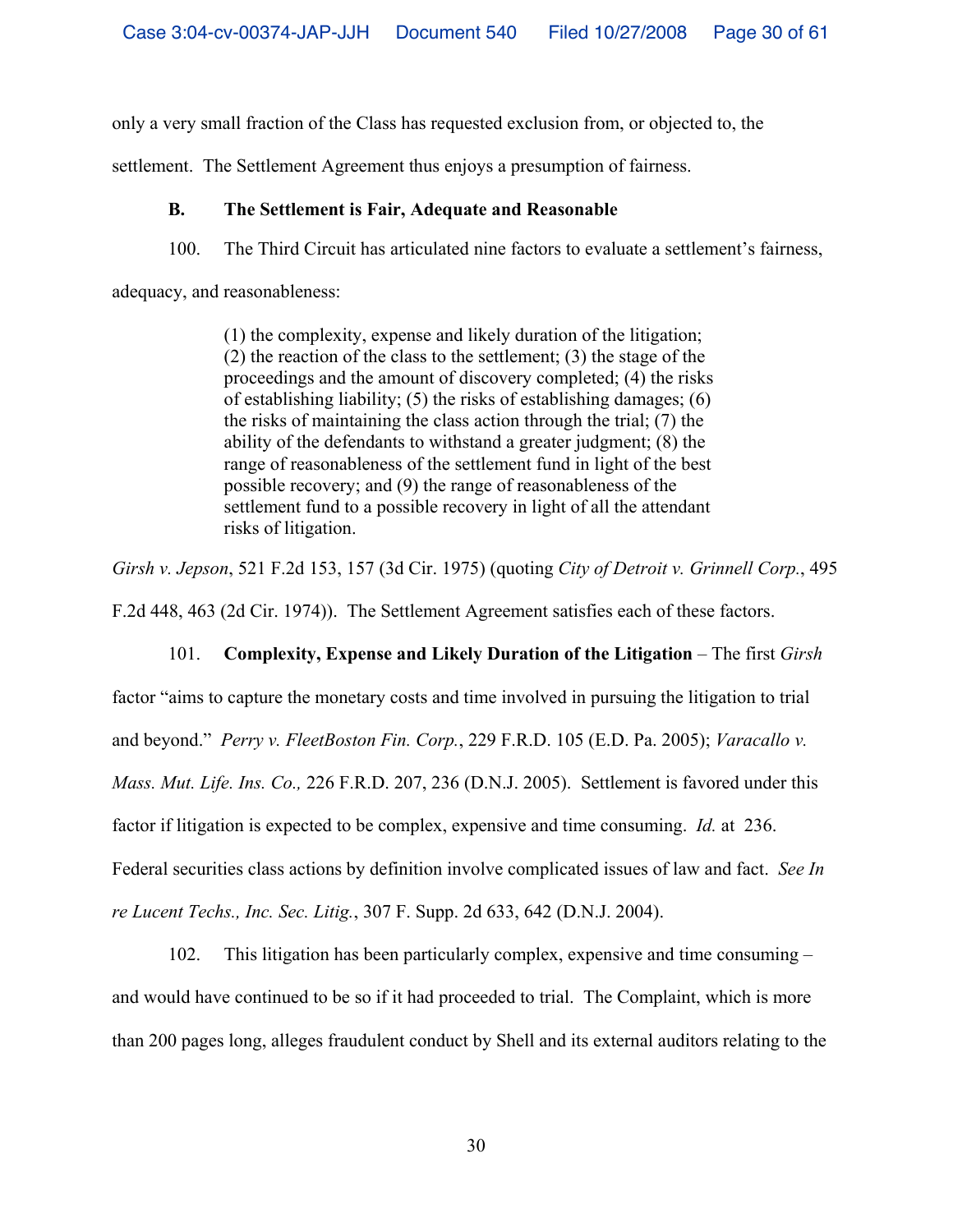application of a complex federal regulation governing the estimating and reporting of proved reserves. Trial of the Action would require evidence on numerous issues, including scienter, estimation of reserves, calculation of loss and causation, and extensive expert witness testimony on both merits and damages. The conduct in question occurred in several countries, and expensive and logistically difficult discovery has occurred in three different countries. Litigation has already lasted over four years and has resulted in significant costs and expenses to all parties. Over 1,500,000 pages of documents and 474,000 electronic documents have been produced by Shell to Lead Plaintiffs, and Lead Counsel has conducted over 70 factual depositions. A litigated resolution of the claims in this Action would impose a great expense on all parties, including this Court, without any guarantee of a greater recovery for the Class.

103. There is no question that this factor weighs in favor of approval of the Settlement Agreement.

104. **The Reaction of the Class to the Settlement** – The second *Girsh* factor examines the support of Class Members for the Settlement Agreement. *Prudential*, 148 F.3d at 318. The Court will gauge the reaction of the Class by considering the number of Class Members requesting exclusion, and the number of objectors and the vigor with which they object. *Id*. A small percentage of objecting class members weighs heavily in favor of the settlement. *See*, *e.g.*, *In re Cendant Corp. Litig.*, 264 F.3d 201, 235 (3d Cir. 2001) ("[t]he vast disparity between the number of potential class members who received notice of the Settlement and the number of objectors creates a strong presumption that this factor weighs in favor of the Settlement . . ."); *Stoetzner v. United States Steel Corp.*, 897 F.2d 115, 118-19 (3d Cir. 1990) (holding that objections of only 29 members of a 281 member class weighed in favor of the settlement); *In re Lucent*, 307 F. Supp. 2d at 644 ("[t]he absence of objections from the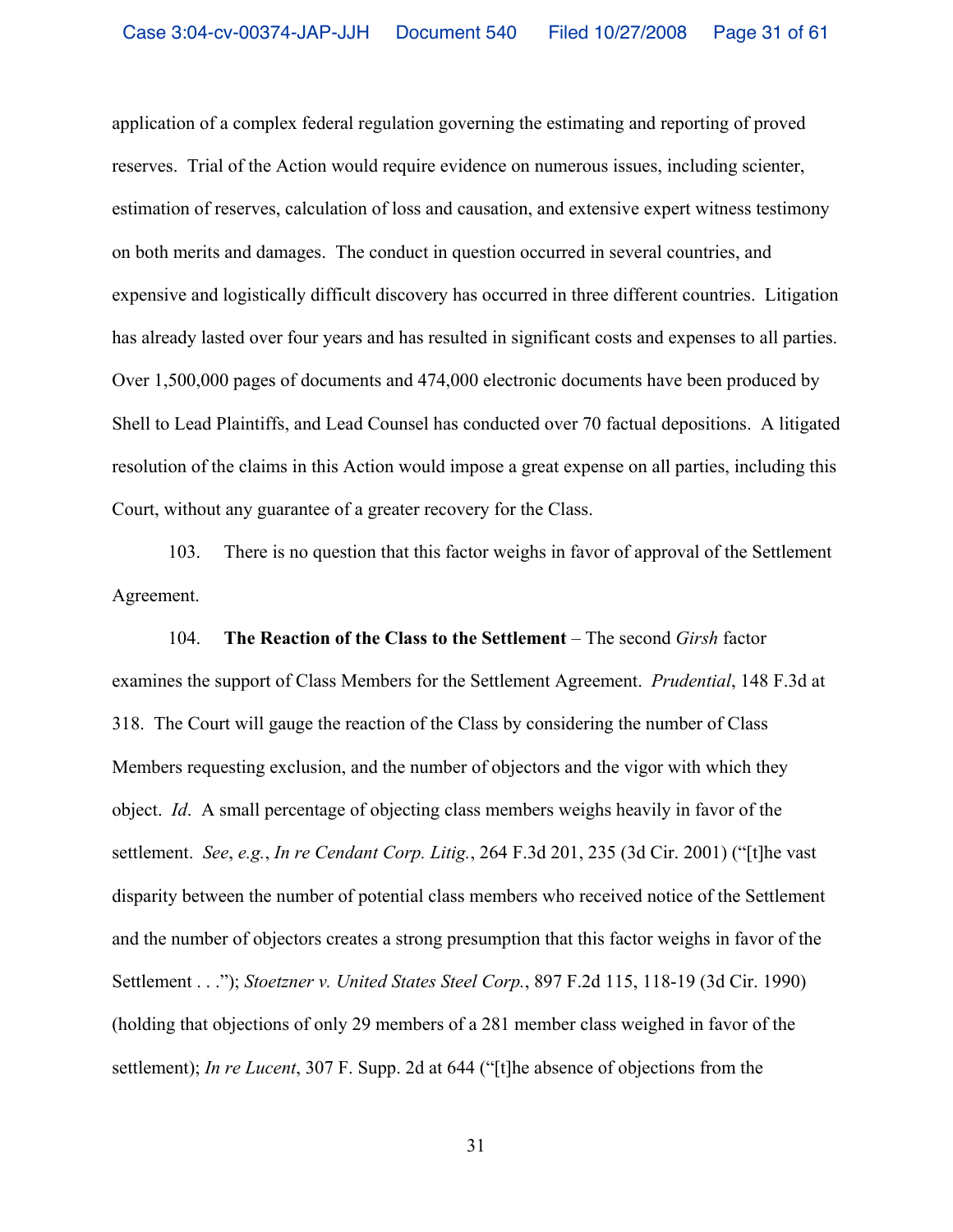overwhelming majority in response to the Notice to Class Members should be considered in approving the Settlement."); *Lenahan v. Sears, Roebuck &Co.*, No. 02-0045, 2006 U.S. Dist. LEXIS 60307, at \*38 (D.N.J. July 10, 2006) (approving a settlement where 1.2% of the class opted out), *aff'd*, 2008 U. S. App. LEXIS 3798 (3d Cir. 2008).

105. Though almost one million notices were mailed and notice was published in newspapers with the highest circulation in each of the fifty states and foreign countries in which substantial numbers of Class Members reside, an extremely low number of objections and requests for exclusion were made.

106. Only three objections – which, based on the numbers of Notices that were mailed, represents well under 0.01% of those receiving Notice – have been submitted regarding the Settlement. *See* Bernstein Decl. ¶ 10. Moreover, as discussed below, one objector is not a member of the Class, one expresses no specific objection to the particular terms of the settlement, and one asserts a meritless objection to the fee, without challenging the settlement itself.

107. Only 55 potential Class Members – again representing well under 0.01% of those to whom Notices were mailed – have requested exclusion, and over half of the requests submitted appear not to be from Class Members. None of the requests for exclusion was submitted by an institutional shareholder even though institutional shareholders comprise the overwhelming majority of Shell's shareholders.

108. The exceedingly low numbers of objections and requests for exclusion show strong Class support for the Settlement. Thus, the second *Girsh* factor weighs heavily in favor of approval of the Settlement Agreement.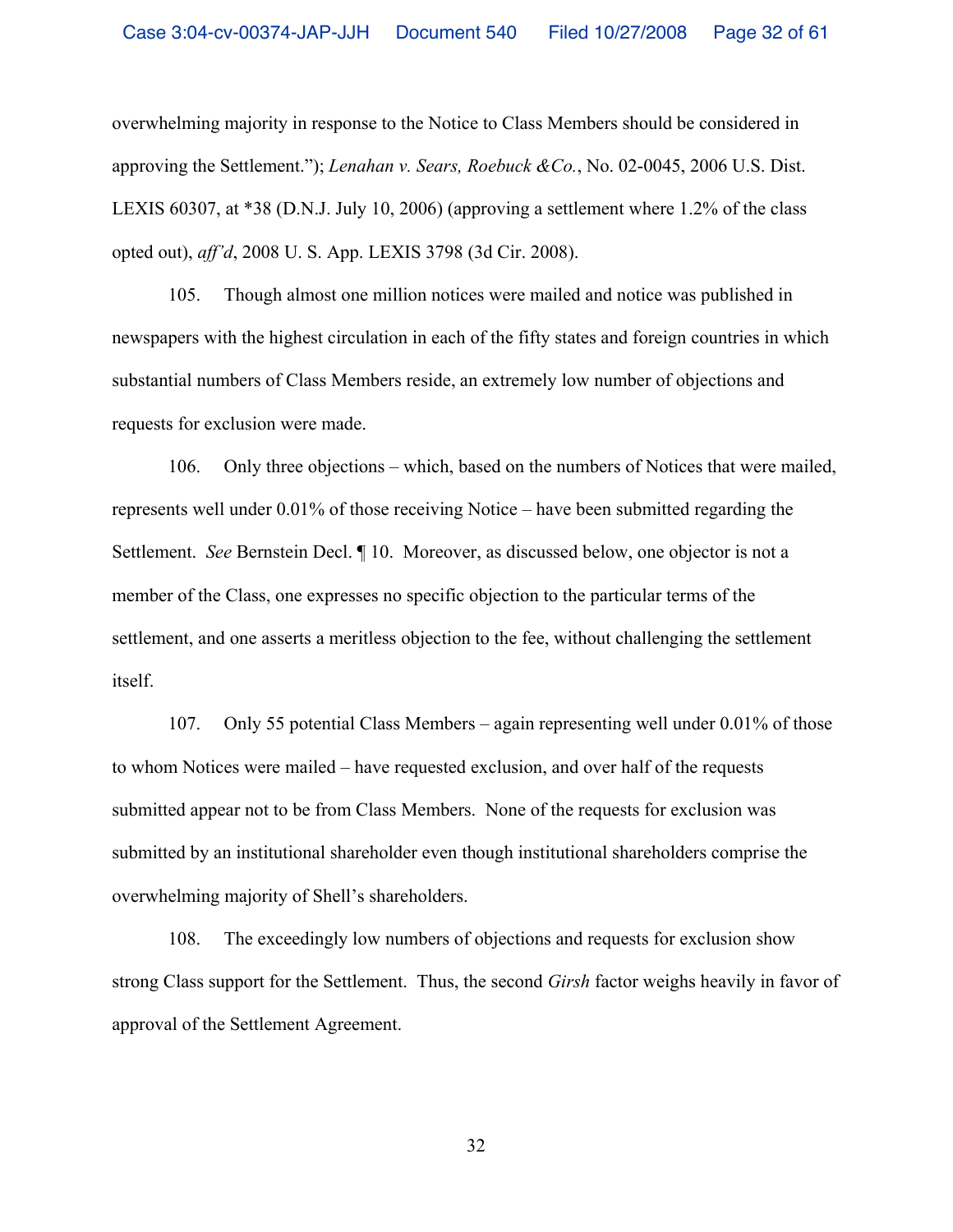109. **The Stage of the Proceedings and the Amount of Discovery Completed** – The third *Girsh* factor focuses on whether the parties have obtained sufficient information to assess the strengths and weaknesses of their respective positions, and requires the Court to consider the extent of the discovery completed by the parties. *In re Linerboard Antitrust Litig.*, 321 F. Supp. 2d 619, 630 (E.D. Pa. 2004); *In re Cendant Corp.*, 232 F. Supp. 2d 327, 334 (D.N.J. 2002). Under this factor, the Court considers "the degree of case development that Class Counsel have accomplished prior to the Settlement, including the type and amount of discovery already undertaken." *Desantis v. Snap-On Tools Co., LLC*, No. 06-CV-2231, 2006 U.S. Dist. LEXIS 78362, at \*19 (D.N.J. Oct. 27, 2006) (internal citations omitted); *see also Simon v. KPMG*, No. 05-CV-3189, 2006 U.S. Dist. LEXIS 35943, at \*30 (D.N.J. June 2, 2006) (approving a settlement where plaintiffs filed a 100-page complaint that showed extensive factual research, plaintiffs' review of over 200,000 documents, and lengthy settlement discussions).

110. This case settled near the end of fact discovery. Not only did Lead Plaintiffs conduct an investigation before filing their initial complaints, but, over the course of this litigation, Lead Counsel reviewed over two million pages of documents, conducted many interviews, took over 70 depositions (including the deposition of a number of experts), and exchanged expert reports with the defendants. Lead Plaintiffs and Shell also litigated pre-trial motions and engaged in extensive settlement negotiations.

111. The extensive discovery and case development conducted by Lead Plaintiffs have enabled them to fully appreciate the merits of the case before and during negotiation of the Settlement Agreement. This factor thus weighs in favor of approval.

112. **The Risks of Establishing Liability** – The fourth *Girsh* factor evaluates the risks that plaintiffs would face in establishing liability if they had to try their claims on the merits.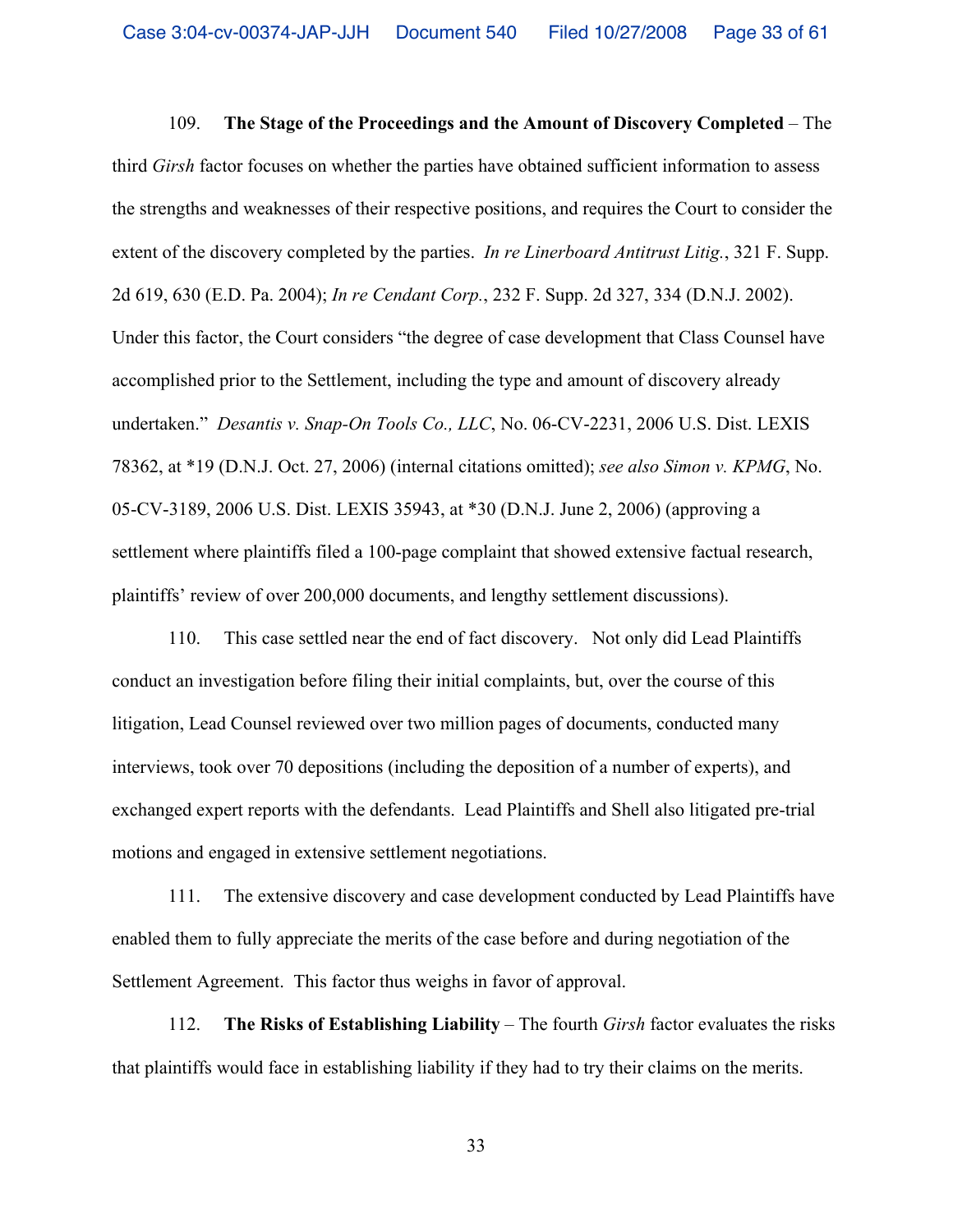*Girsh*, 521 F.2d at 157. In considering this factor, courts are required to examine the potential costs and benefits of continued litigation of the case, *see In re Safety Components Int'l, Inc.*, 166 F. Supp. 2d 72, 89 (D.N.J. 2001), and to weigh the likelihood of a successful outcome of trial against the benefits of settlement, *id.* (*citing Prudential*, 148 F.3d at 319). This factor does not require the court to adjudicate the disputed issues or decide unsettled questions, but rather to assess the risks of litigation against the certainty of recovery under the settlement. In balancing the potential gains of a successful trial against the benefits of an immediate settlement, courts should, to some extent, rely upon the class counsel's estimation of the likelihood of success. *See In re Lucent*, 307 F. Supp. 2d at 644-645; *In re AremisSoft Corp. Sec. Litig.*, 210 F.R.D. 109, 124-25 (D.N.J. 2002) ("court should avoid conducting a mini-trial and must, to a certain extent, give credence to the estimation of the probability of success proffered by class counsel") (internal quotations omitted).

113. "Proving liability and damages in securities fraud cases is almost always a daunting task for Plaintiffs." *Seidman v. Am. Mobile Sys*., 965 F. Supp. 612, 619 (E.D. Pa. 1997).As an initial matter, plaintiffs have to sufficiently plead, and then prove, all the elements of their claims under Section 10(b) of the Exchange Act.

114. Lead Counsel believes that liability issues in this Action would be sharply disputed at trial, as defendants would present expert testimony on a number of disputed matters. Scienter would be particularly difficult to prove, as the case lacks any of the usual indicia of scienter (such as insider selling) and Shell would provide expert testimony about industry-wide confusion regarding the categorization of oil and gas reserves. Thus there is a substantial risk that the Action would be unsuccessful.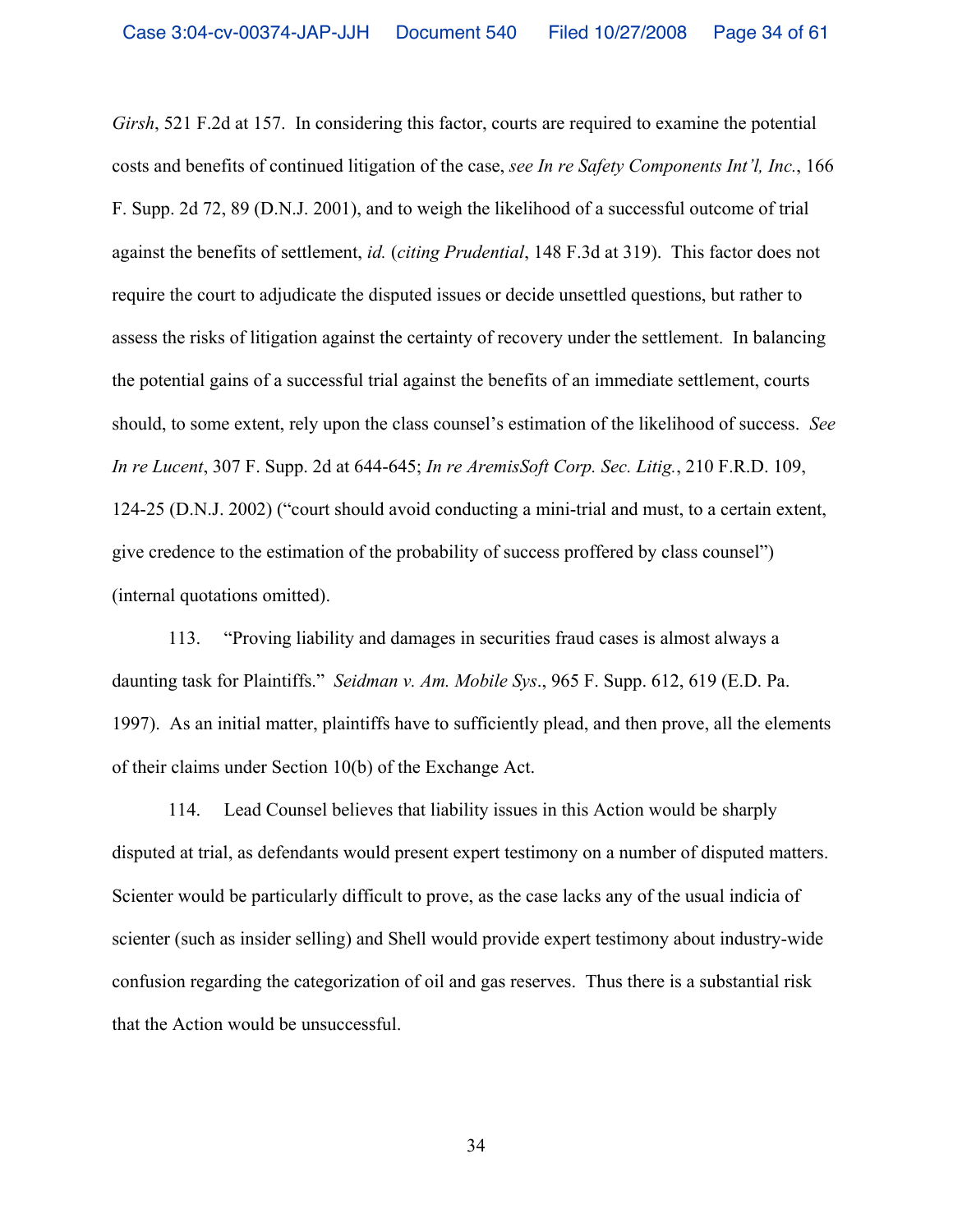115. When the risk that plaintiffs would face in being able to prove the defendants' liability is balanced against the immediate and certain benefits of a settlement agreement, it weighs heavily in favor of approval. *See In re Elec. Carbon Prods. Antitrust Litig.*, 447 F. Supp. 2d 389, 401 (D.N.J. 2006) ("[a]ll things considered, the uncertainties of recovery also demonstrate the wisdom of avoiding the risk of no recovery through a prudent settlement"). Such is the case in this Action.

116. **The Risks of Establishing Damages** – The fifth *Girsh* factor balances the potential damages if the case went to trial against the benefits of an immediate settlement. *Prudential*, 148 F.3d at 319. Even if Lead Plaintiffs were to succeed on each and every one of the liability issues, Lead Plaintiff still must prove damages and loss causation.

117. Lead Plaintiffs' allegations of damages would require complicated analysis and proving damages would involve sophisticated expert opinions. Shell and the other defendants would likely counter any of Lead Plaintiffs' experts with their own expert testimony arguing that losses were caused by other factors and that damages did not occur. The resulting "battle of the experts" would have unpredictable results. In contrast, the certainty of recovery through the Settlement Agreement weighs in favor of approval. *See Desantis*, 2006 U.S. Dist. LEXIS 78362 at \*21 (holding that approval of settlement was warranted when "this case could easily become a battle of the experts, lessening Plaintiffs' likelihood of success"); *In re Elec. Carbon*, 447 F. Supp. 2d at 401 (approving settlement when trial would likely involve a battle of the experts "which can become an esoteric exercise with unpredictable results."); *In re Remeron Direct Purchaser Antitrust Litig.*, No. 03-0085, 2005 U.S. Dist LEXIS 27013, at \*22 (D.N.J. Nov. 9, 2005) (approving settlement when parties offered competing expert testimony on damages).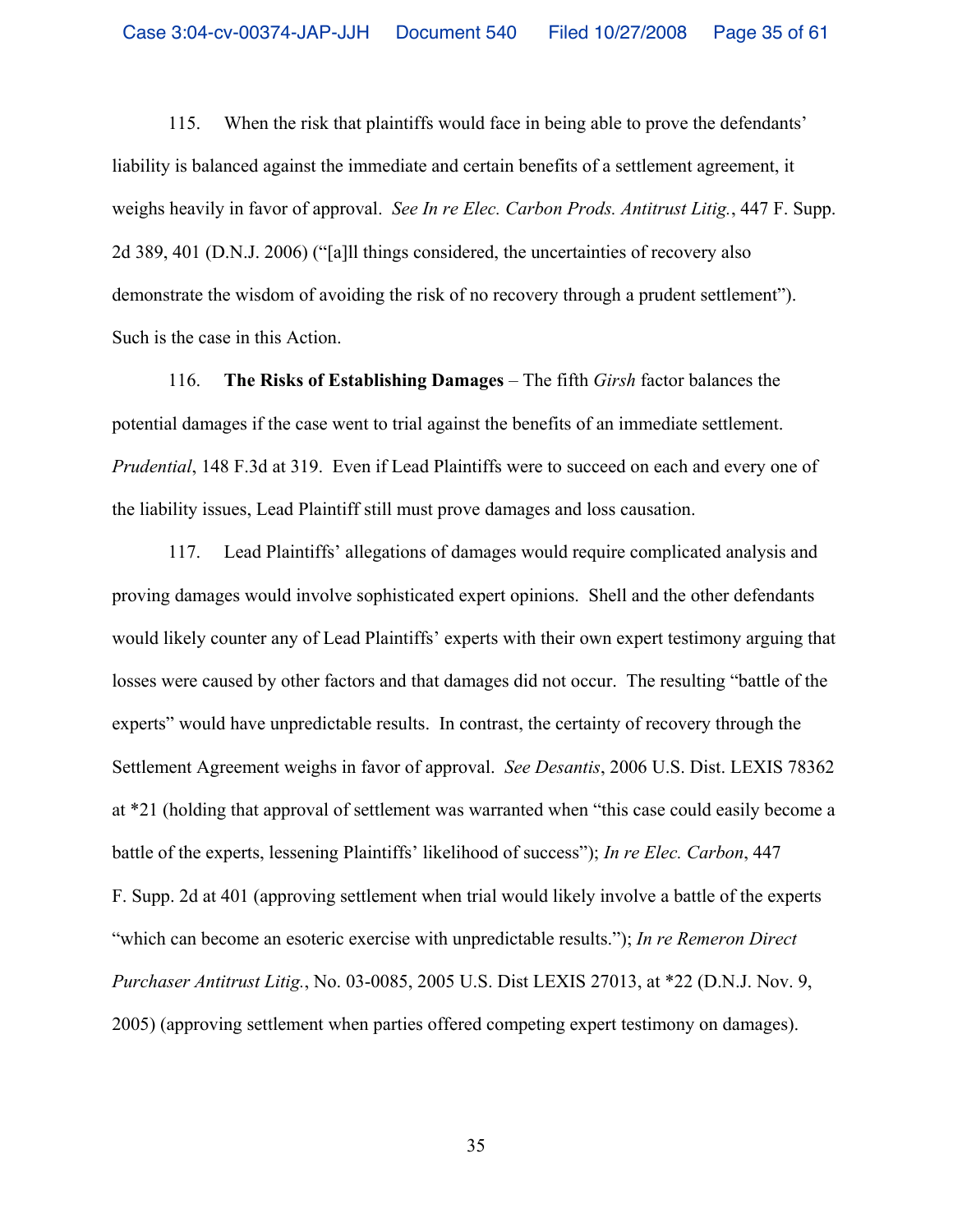118. **The Risks of Maintaining the Class Action Through Trial** – Because of the impact that obtaining certification has on the potential range of recovery, the sixth *Girsh* factor measures "the likelihood of obtaining and keeping a class certification if the action were to proceed to trial." *In re Warfarin Sodium Antitrust Litig.*, 391 F.3d 516, 537 (3d Cir. 2004). As courts have noted, "[w]hat the district court giveth, the district court may taketh away . . . ." *Perry v. FleetBoston Fin. Corp,* 229 F.R.D. at 116 (citations omitted). Even if Lead Plaintiffs had obtained certification of a class in this Action, they would still face the risk of decertification at a later stage. $4$  This factor therefore also weighs in favor of approval.

119. **Defendants' Ability to Withstand Greater Judgment** – The seventh *Girsh* factor considers "whether the defendants could withstand a judgment for an amount significantly greater than the settlement." I*n re Lenahan*, 2006 U.S. Dist. LEXIS 60307, at \*45 (quoting *In Re Cendant Corp. Litig.*, 264 F.3d at 537). While Shell may have the ability to withstand a greater judgment, this does not prevent the Court from approving the Settlement. *See In re Warfarin,* 391 F.3d at 538 (stating that defendants' ability to pay more "does not mean that [they are] obligated to pay any more than what. . . class members are entitled to." Indeed this factor may carry little or no weight when considering obstacles the class would face in establishing its case); *Meijer, Inc. v. 3M*, No. 04-5871, 2006 U.S. Dist. LEXIS 56744, at \*46 (E.D. Pa. Aug. 14, 2006) ("this determination in itself does not carry much weight in evaluating the fairness of the Settlement"); *In re Lenahan*, 2006 U.S. Dist. LEXIS 60307, at \*45-6 (approving settlement even though no evidence on defendant's ability to pay was presented); *In re Remeron*, 2005 U.S. Dist.

<sup>4.</sup> The Third Circuit has observed that the risk of decertification is present throughout class actions, and thus the inquiry into this factor as it relates to a settlement "would appear to be perfunctory." *Prudential*, 148 F.3d at 321.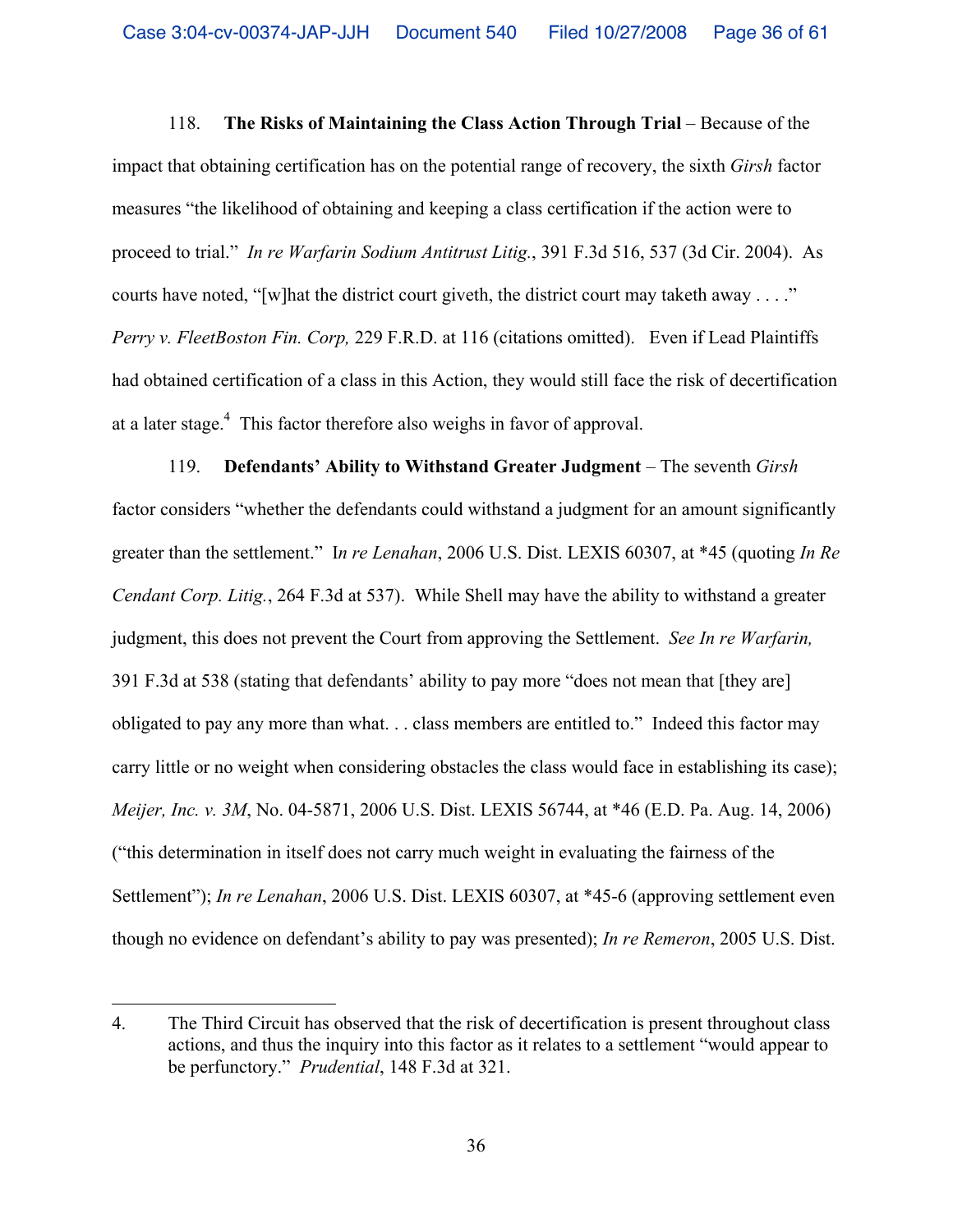LEXIS 27011, at \*67 ("[M]any settlements have been approved where a settling defendant has had the ability to pay greater amounts.").

120. Furthermore, as discussed above, in addition to this Settlement Agreement, Shell has entered into other settlement agreements in connection with the recategorization of certain of its oil and gas reserves pursuant to which it has undertaken additional monetary obligations.<sup>5</sup> The total paid in connection with all of these settlements – as well as the fees and costs of settling this class action that Shell will pay in addition to the settlement relief provided – are taken into account when evaluating this *Girsh* factor.

121. Thus, even though Shell could withstand greater judgment, considering the additional monetary obligations undertaken as well as the risks to Class Members of continued litigation, this factor does not weigh against approval of Settlement Agreement.

122. **The Range of Reasonableness in Relation to Potential Recovery** – The eighth and ninth *Girsh* factors, together, "ask whether the settlement is reasonable in light of the best possible recovery and the risks the parties would face if the case went to trial." *Prudential*, 148 F.3d at 322. In evaluating the reasonableness of the settlement amount, the sum that plaintiffs could recover if successful is discounted "for the risks of not prevailing." *Simon*, 2006 U.S. Dist. LEXIS 35943, at \*34 (quoting *In re Lucent,* 307 F. Supp. 2d at 647). The determination of "reasonable" settlement is not susceptible to a mathematical equation. Rather, "in any case there is a range of reasonableness," *Newman v. Stein*, 464 F.2d 689, 693 (2d Cir. 1972), and "[courts should] guard against demanding too large a settlement based on the court's view of the merits of

<sup>5.</sup> In addition, Class Members (as well as Home Exchange Purchasers) are eligible to receive additional relief in connection with the distribution of the \$120,000,000 Shell paid in connection with the settlement with the SEC.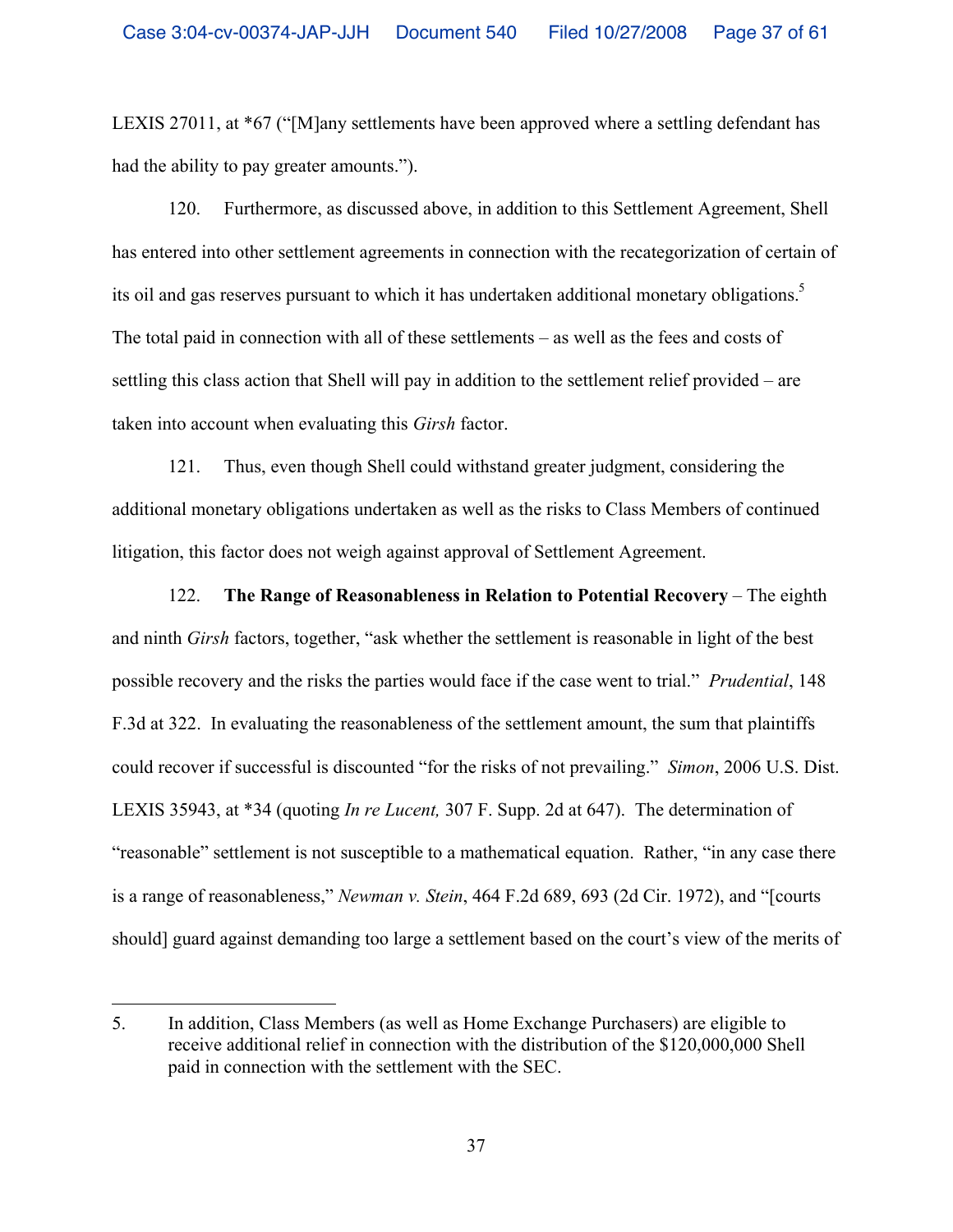the litigation." *In re. Aetna Inc. Sec. Litig.*, MDL No. 1219, 2001 U.S. Dist. LEXIS 68, at \*\*34- 35 (E.D. Pa. Jan. 4, 2001).

123. In this case, the cash settlement amount alone is sizeable – \$89 million, which represents nearly 18.2% of the maximum likely-case recoverable damages according to Lead Plaintiffs' analysis – and the Settlement Agreement provides for definite and prompt benefits, which are more valuable than a speculative future payment. *See*, *e.g.*, *In re Safety Components*, 166 F. Supp. 2d at 85; *In re Computron Software, Inc. Sec. Litig*., 6 F. Supp. 2d 313, 317 (D.N.J. 1998) ("even if the Plaintiff Class were to recover a larger judgment at trial, which is not guaranteed, the additional delay caused by a trial, post-trial motions and the appellate process, would delay recovery for years"); *see also In re AT&T Corp. Sec. Litig.*, 455 F.3d 160, 170 (3d Cir. 2006) (district court did not abuse discretion in finding settlement was an "excellent" result in light of the risk of establishing liability and damages despite the fact that settlement possibility represented only 4% of the total damages claimed).

124. Thus, the relief provided by the Settlement Agreement falls within the range of reasonableness and the eighth and ninth *Girsh* factors weigh in favor of approval.

125. **The Settlement Resulted from Arm's-Length Negotiations** – In addition to considering the *Girsh* factors, courts must also ensure that settlement did not result from collusion. Courts should give deference to the views of counsel where the Settlement Agreement resulted from contentious arm's-length negotiation. *Perry*, 229 F.R.D. at 115. Counsel in this case possessed the requisite expertise to negotiate a fair settlement and engaged in intensive, protracted and adversarial negotiations under the auspices of a retired United States District Judge. The Court thus finds that the proposed settlement does not present any indication of collusion or coercion.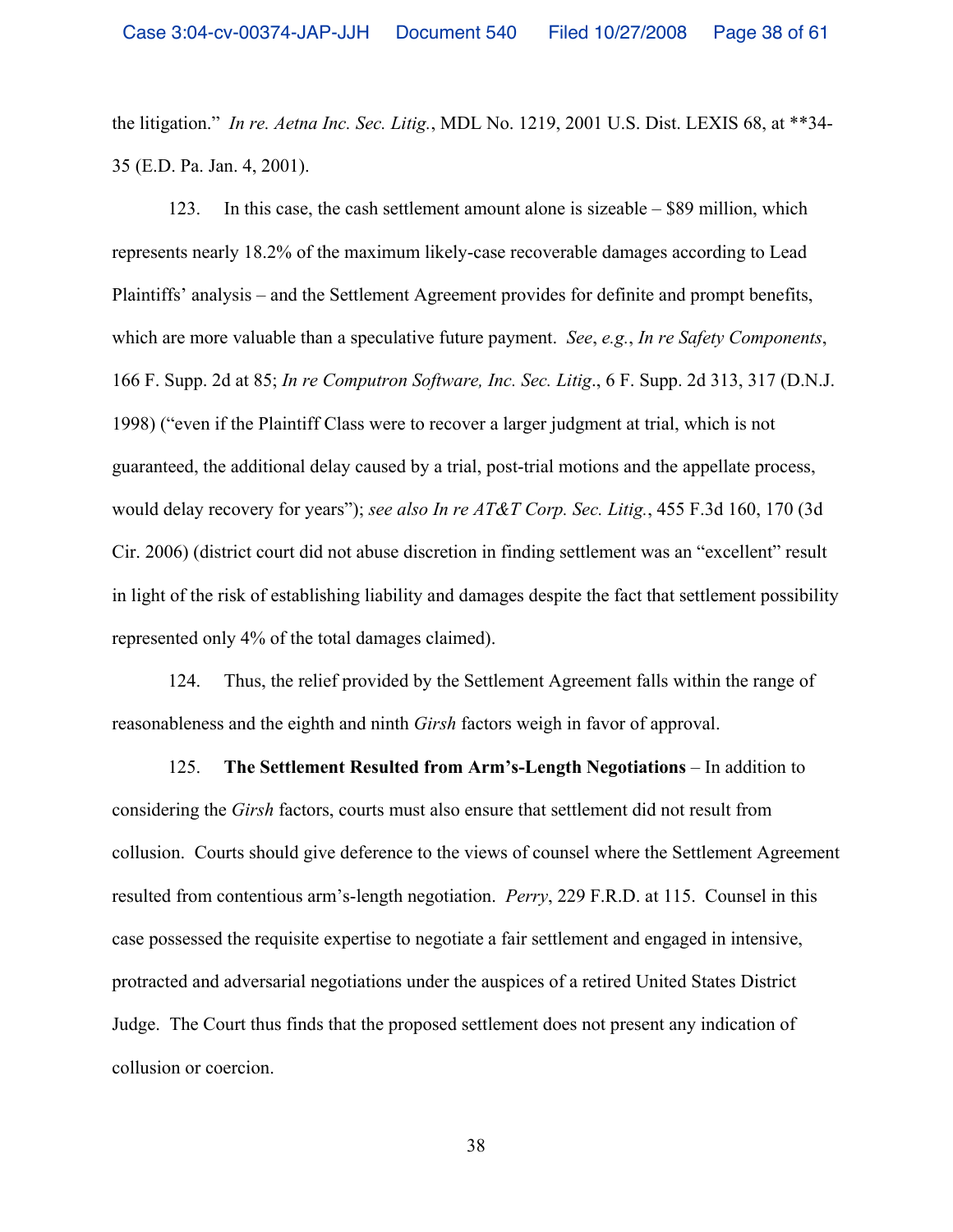126. **Evaluation of the Independent Fiduciary** – In this case, another factor – unique to a settlement involving ERISA plans – also weighs in favor of approval of the settlement. As noted above, certain Shell ERISA plans that are Class Members engaged an independent fiduciary in reviewing the terms of the settlement. [Memorandum of Law of Defendants Royal Dutch Petroleum Company and The "Shell" Transport and Trading Company, p.l.c. in Support of Class Action Settlement, Exhibit A at 2.] This retention complied with a class exemption promulgated by the United States Department of Labor, which requires that such review be undertaken to avoid the possibility that an ERISA plan's participation in a settlement be construed to be a "prohibited transaction" under the ERISA statute, 29 U.S.C. §§ 1106(a)-(b).

127. After its investigation, the independent fiduciary concluded that the Settlement Agreement is reasonable in light of the ERISA plans' "likelihood of full recovery, the risks and costs of litigation, and the value of claims foregone," and the fiduciary has thus concluded that the plans "should participate in the Settlement without objecting to any of the Settlement's provisions." [Exhibit A at 2.]

### **C. Findings as to Settlement**

128. For the foregoing reasons, this Court finds the Settlement Agreement to be fair, reasonable and adequate.

### **VII. FAIRNESS OF THE SETTLEMENT DISTRIBUTION PLAN**

129. "As with settlement agreements, courts consider whether distribution plans are fair, reasonable, and adequate." *In re Lorazepam & Cholarazepate Antitrust Litig. V. Mylan Labs*, 205 F.R.D. 369, 381 (D.D.C. 2002); *see also In re Vitamins Antitrust Litig.*, No. 99-197, 2000 U.S. Dist. LEXIS 8931, at \*6 (D.D.C. Mar. 31, 2000) (internal citation omitted). "[I]n evaluating the formula for apportioning the settlement fund, the Court keeps in mind that district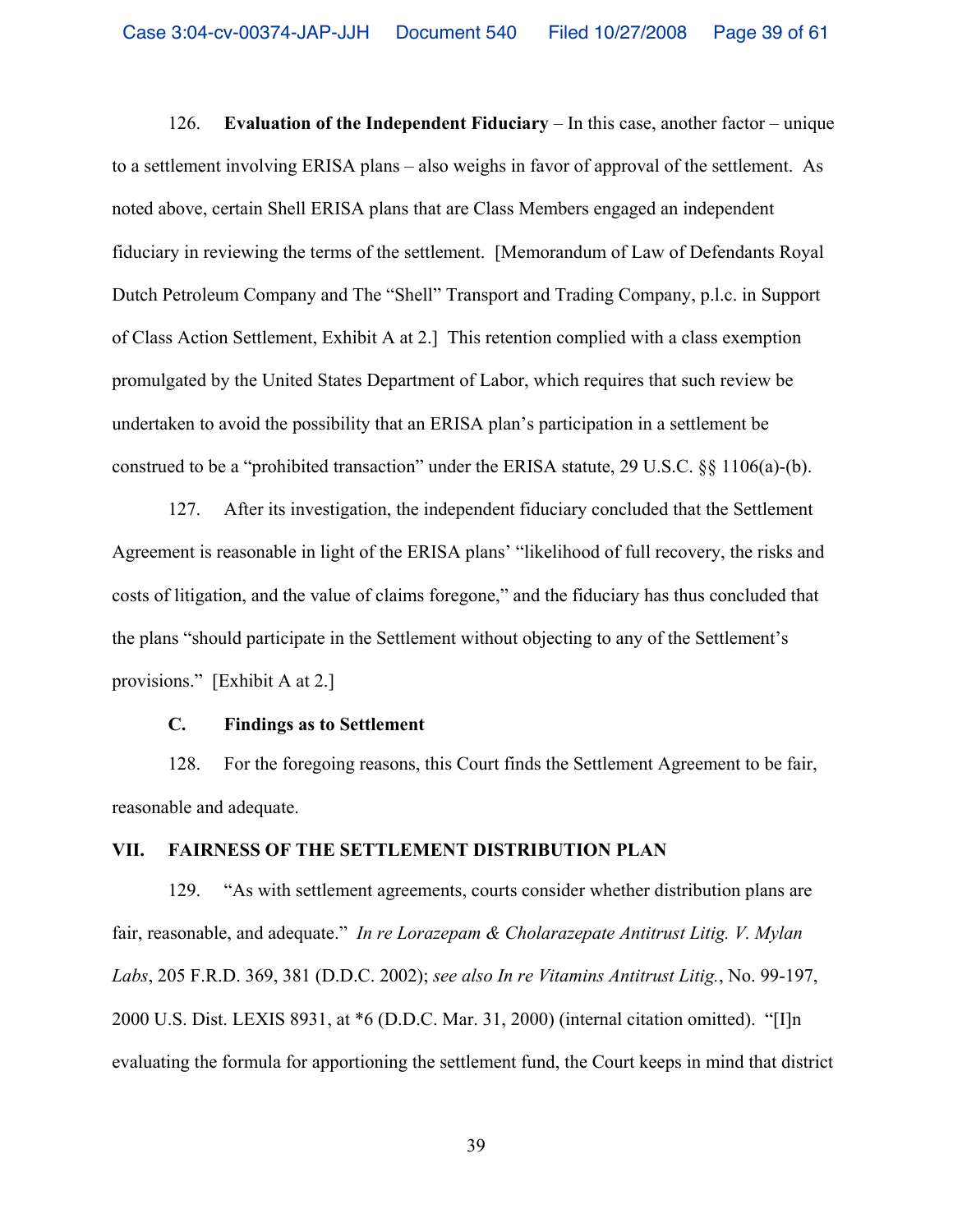courts enjoy broad supervisory powers over the administration of class action settlements to allocate the proceeds among the claiming class members equitably." *Hammon v. Barry*, 752 F. Supp. 1087, 1095 (D.D.C. 1990) (internal quotations and citations omitted); *accord In re "Agent Orange" Prod. Liab. Litig.*, 818 F.2d 179, 181 (2d Cir. 1987).

130. In determining the fairness, reasonableness and adequacy of a proposed plan of allocation, courts give great weight to the opinion of qualified counsel. *See In re PaineWebber Ltd. P'ships. Litig.*, 171 F.R.D. 104, 133 (S.D.N.Y. 1997); *In re NASDAQ*, MDL No. 1023, 2000 U.S. Dist. LEXIS 304, at \*5 ("[a]n allocation formula need only have a reasonable, rational basis, particularly if recommended by experienced and competent Class Counsel").

131. The proposed Settlement Distribution Plan, which was included as an appendix to the Notice mailed to the members of the Settlement Class and was available on the Administrator's, Lead Counsel's and Shell's websites, was prepared by Lead Counsel, with the assistance of economic experts, in such a way as to fairly allocate the recovery among Class Members in accordance with plaintiffs' theories of potential damages in the Action.

132. This Settlement Distribution Plan reflects an assessment of the damages that could have been recovered, as well as an assessment of the individual Class Members' damages, based on when they bought and sold their Shell securities, and will result in a fair distribution of the available proceeds among Class Members who submit timely and valid claims. Notably, no Class Member has objected to the fairness of the proposed Settlement Distribution Plan.

133. For the reasons set out above, this Court finds that the Settlement Distribution Plan is reasonable and adequate. As such, the Court approves the Settlement Distribution Plan as fair, adequate and reasonable.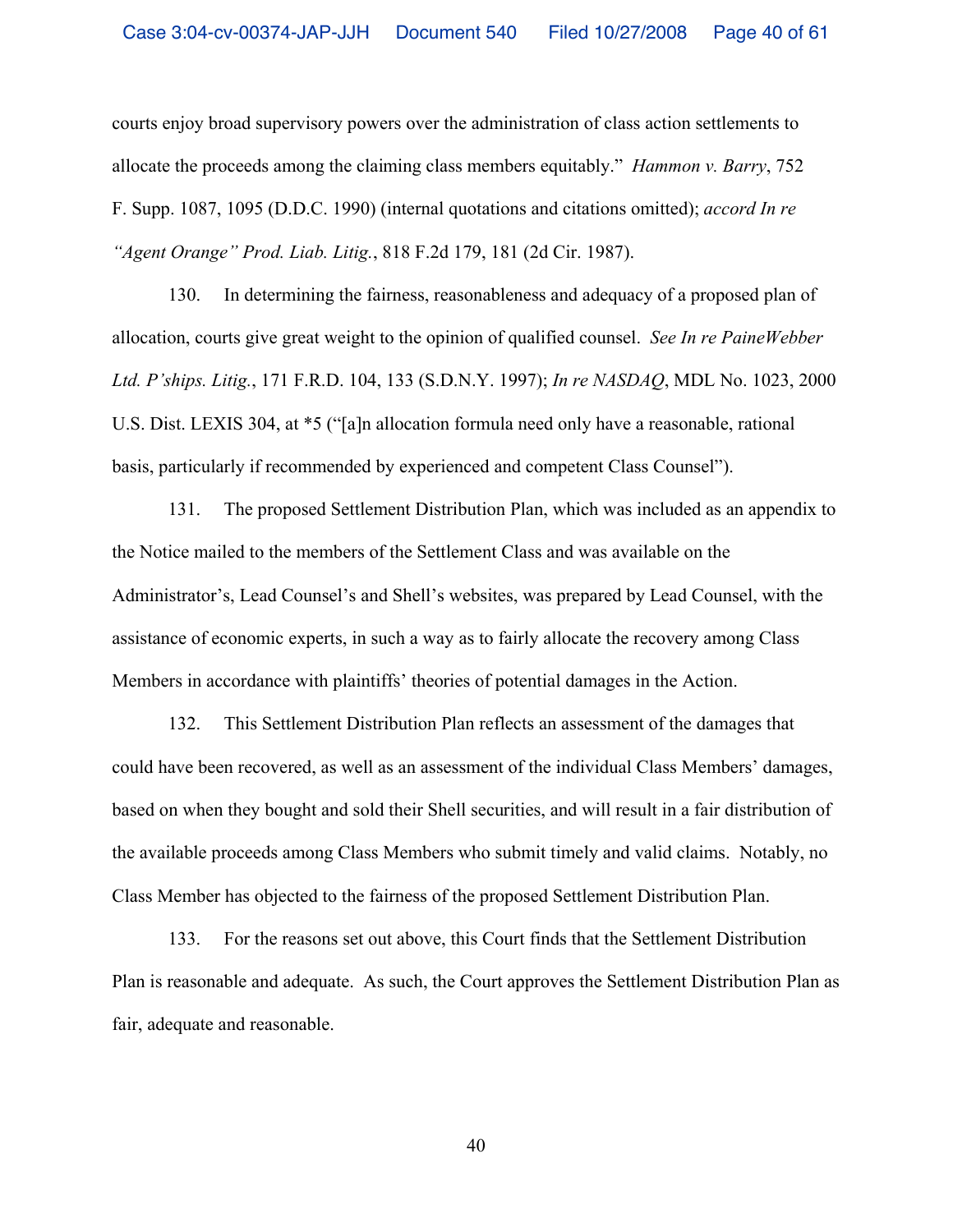### **VIII. LEAD COUNSEL'S REQUEST FOR FEES**

134. Unlike most common funds, the fee sought by Lead Counsel was negotiated between Lead Counsel and Shell, with Lead Plaintiffs' participation and approval. Shell has agreed to pay an attorneys' fee of up to \$30 million (as well as expenses up to \$3 million) above and beyond, and completely independent of, the common fund established for the Class. Were the Court to award something less than the \$30 million requested, the Class's recovery would be neither increased nor diminished.

135. Significantly, both SERS and PSERS, Lead Plaintiffs in the Action, have approved the requested fee as consistent with the fee arrangement they negotiated with Lead Counsel at the outset of the case (as discussed in the declarations of Brian McDonough of SERS and Gerald Gornish of PSERS).

136. In *Cendant*, the Third Circuit recognized that, in enacting the PSLRA, Congress expressed its strong belief that an institutional lead plaintiff would be in a better position than the court to protect the interests of the class by monitoring lead counsel throughout the litigation and by negotiating a reasonable fee for counsel's representation. *In re Cendant Corp. Litig.*, 264 F.3d at 276 (Congress believed that "institutional investors would likely do a better job than courts at selecting, retaining, and monitoring counsel than courts have traditionally done"). Accordingly, the Court held that a fee negotiated between a properly selected lead plaintiff and its counsel should be accorded a "presumption of reasonableness." *Id*. at 282.

137. Because SERS and PSERS have approved the requested fee, which is consistent with their fee agreement with Lead Counsel, the presumption of reasonableness applies here.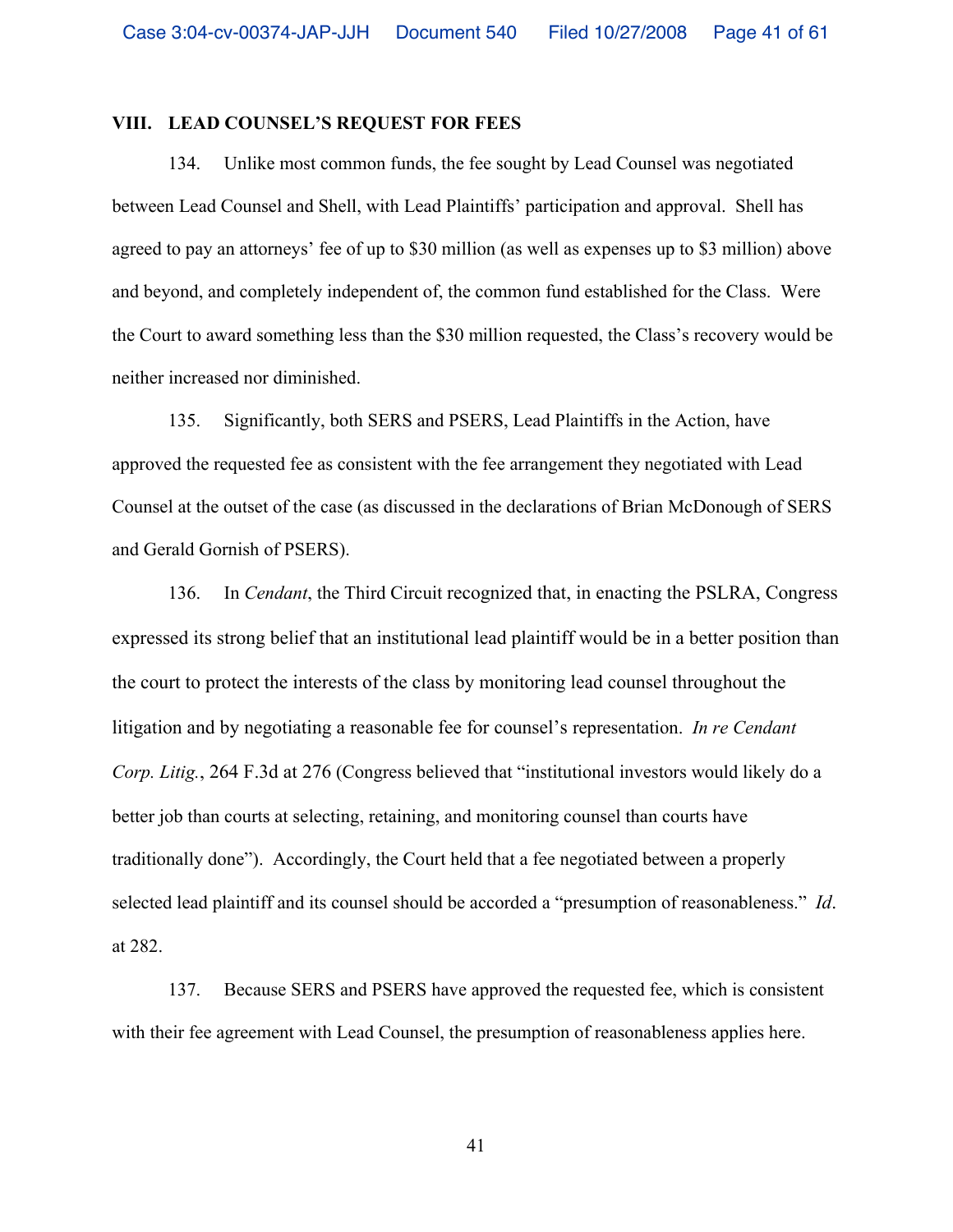138. The Supreme Court has held that the percentage of the recovery approach is an appropriate methodology for awarding plaintiffs' counsel's fees in a common fund case. *See*, *e.g.*, *Blum v. Stenson*, 465 U.S. 886, 900 n.16 (1984) ("under the common fund doctrine . . . a reasonable fee is based on a percentage of the fund bestowed on the class"). In accordance with this approach, the Third Circuit has ruled that the percentage of recovery method, rather than the lodestar/multiplier method, is the preferred approach for determining attorneys' fee awards in common fund cases. *See In re AT&T*, 455 F.3d at 164; *In re GMC Pick-Up Truck Fuel Tank Prods. Liab. Litig.* ("*GMC*"), 55 F.3d 768, 821 (3d Cir. 1995); *In re Cendant Corp. Litig.*, 264 F.3d at 256.

139. There is no general rule as to what percentage of the common fund should be awarded as attorneys' fees. The Third Circuit has observed that fee awards range from 19% to 45% of the settlement fund. *GMC*, 55 F.3d at 822; *see also In re Ikon*, 194 F.R.D. at 194 ("Percentages awarded have varied considerably, but most fees appear to fall in the range of nineteen to forty-five percent."); *In re Computron*, 6 F. Supp. 2d at 322-23 ("There is no set standard, however, on how to determine a reasonable percentage. Awards utilizing the percentage-of-recovery method can range from nineteen percent to forty-five percent of a settlement fund . . . . [T]he percentage awarded, should, and generally does, increase commensurate with increased quality of representation.").

140. In light of the unusual way the case developed, there are a number of ways to calculate the fee request as a percentage of the total relief that Shell will provide. However one performs the calculations, Lead Counsel's application passes muster.

141. For example, considering both this settlement and the Non-U.S. Settlement together, the total fee of \$57 million sought by plaintiffs' counsel (the \$27 million already paid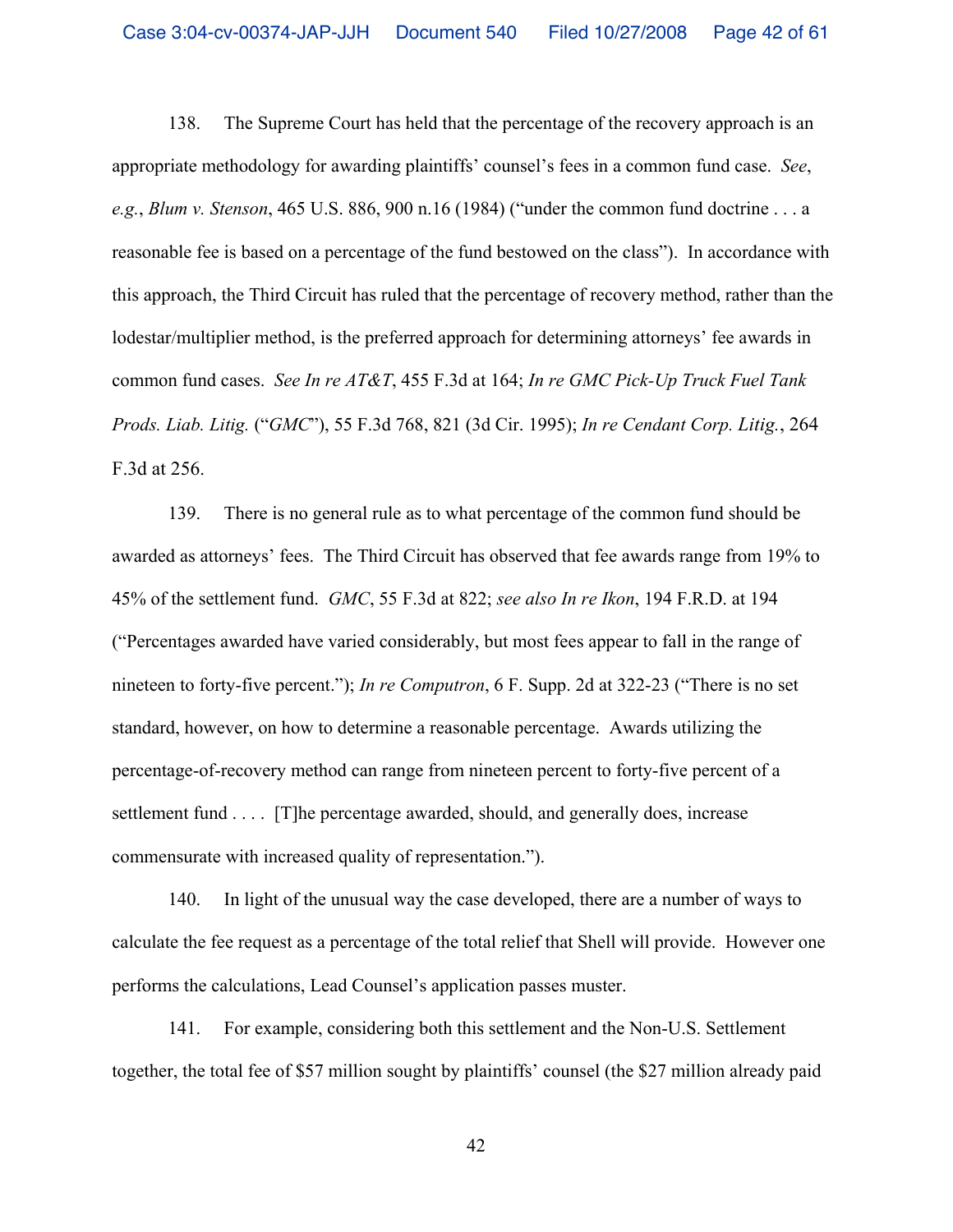to Lead Counsel for the Non-U.S. Settlement pursuant to the Court's January 14, 2008 order, plus the \$30 million requested here) represents only 10.6% of the global base cash settlement amount of \$538.23 million (excluding interest and contingent relief, but including counsel fees, the expense award, and the costs of administration to date). This percentage is far *below* the range of percentages the Third Circuit has recognized as reasonable.6 *See*, *e.g.*, *GMC*, 55 F.3d at 822.

142. Even if one takes into account the \$43 million that will be paid to the attorneys involved in the Non-U.S. Settlement,<sup>7</sup> the total fee amount of \$100 million (\$57 million plus \$43) million), as a percentage of the global base cash benefit of \$581.23 million (excluding interest and contingent relief, but including global counsel fees, the expense award, and the costs of administration to date), is 17.2%, which is still well below the range of acceptable fee percentages observed by the Third Circuit. *GMC*, 55 F.3d at 822 (19% to 45%).

143. Considering the Non-U.S. Settlement in the analysis is appropriate under the substantial benefit doctrine, *Mills v. Elec. Auto-Lite Co.*, 396 U.S. 375, 393 (1970), which entitles counsel who confer a benefit on an ascertainable group through litigation efforts to the payment of attorneys' fees, even if that benefit is realized in a different action. *See*, *e.g.*, *In re Linerboard Antitrust Litig.*, 292 F. Supp. 2d 644, 668-69 (E.D. Pa. 2003) (court prospectively sequestered a percentage of funds from future settlements or judgments in tag-along actions to compensate class counsel for the substantial benefits the tag-along plaintiffs would obtain from

 $\overline{a}$ 

<sup>6.</sup> If one includes interest, contingent relief, and/or the future costs of administration in the denominator of the equation – all of which provide a substantial benefit to the Class – the percentage goes down even further. That is true of the other percentage calculations discussed below, as well.

<sup>7.</sup> SERS and PSERS have taken no position with respect to the attorneys' fees paid for the Non-U.S. Settlement.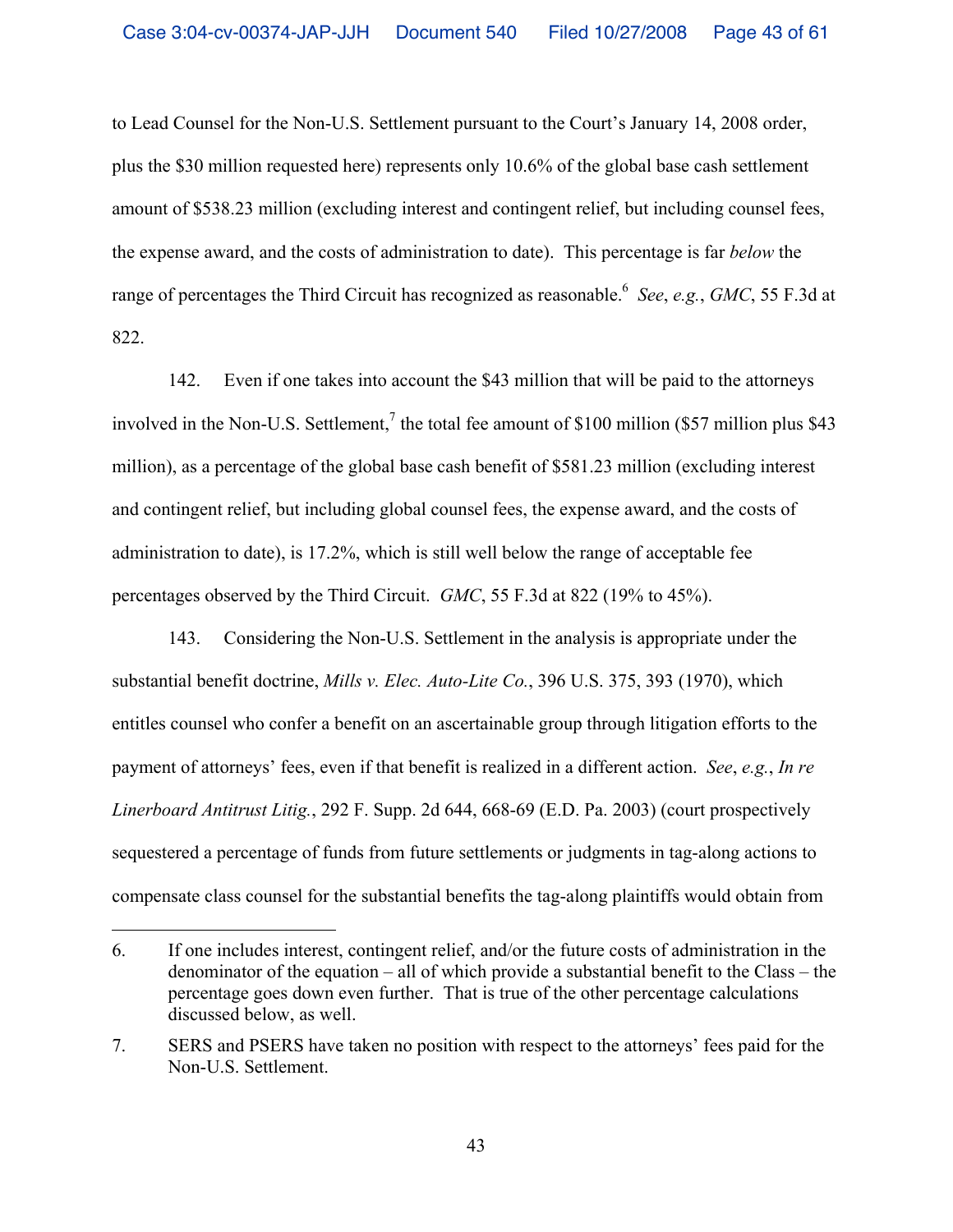class counsel's work); *Joy Mfg. Corp. v. Pullman-Peabody Co.*, 729 F. Supp. 449, 453 (W.D. Pa. 1989) ("where [a] party has by his or her effort and expense through litigation created a benefit for others a fee award is appropriate whether or not the litigation is mooted before judgment and regardless of whether there is a monetary fund created from which fees may be paid"); *In re Infinity Broadcasting Corp. S'holders Litig.*, 802 A.2d 285, 291 (Del. 2002) ("Counsel pursuing litigation in any jurisdiction is entitled to a share of attorneys' fees in a settlement of a Delaware action if their efforts elsewhere conferred a benefit realized as part of the Delaware settlement."); *In re William Lyon Homes Shareholder Litig.*, C.A. No. 2015-N, 2007 WL 270428, at \*2 (Del. Ch. Jan. 18, 2007) (counsel who can demonstrate "a causal connection between their efforts and . . . [the] benefits achieved through the settlement of the Delaware Action" are entitled to a fee). *Cf. Zucker v. Westinghouse Elec. Corp.*, 265 F.3d 171, 176 (3d Cir. 2001) (fee may be awarded to plaintiff in derivative litigation if benefit conferred on corporation).

144. Even if one takes the narrowest view of the result achieved, ignoring the Non-U.S. Settlement completely, the \$30 million requested fee represents 23% percent of the base cash value of \$130.3 million (excluding interest and contingent relief, but including counsel fees, the expense award, and the costs of administering the settlement to date). That percentage falls well within the range of percentages noted by the Third Circuit. *See*, *e.g.*, *GMC*, 55 F.3d at 822 (recognizing range of 19% to 45% of the settlement fund); *see also In re AT&T*, 455 F.3d at 172 n.8, 173 (endorsing a fee award of 21.5% and a multiplier of 1.28).

145. The Third Circuit has also said it is appropriate, in considering a fee request, to perform a lodestar cross check. *See*, *e.g.*, *In re AT&T*, 455 F.3d at 164 ("we have recommended that district courts use the lodestar method to cross-check the reasonableness of a percentage-ofrecovery fee award"); *but see* Third Circuit Task Force on Selection of Class Counsel, 208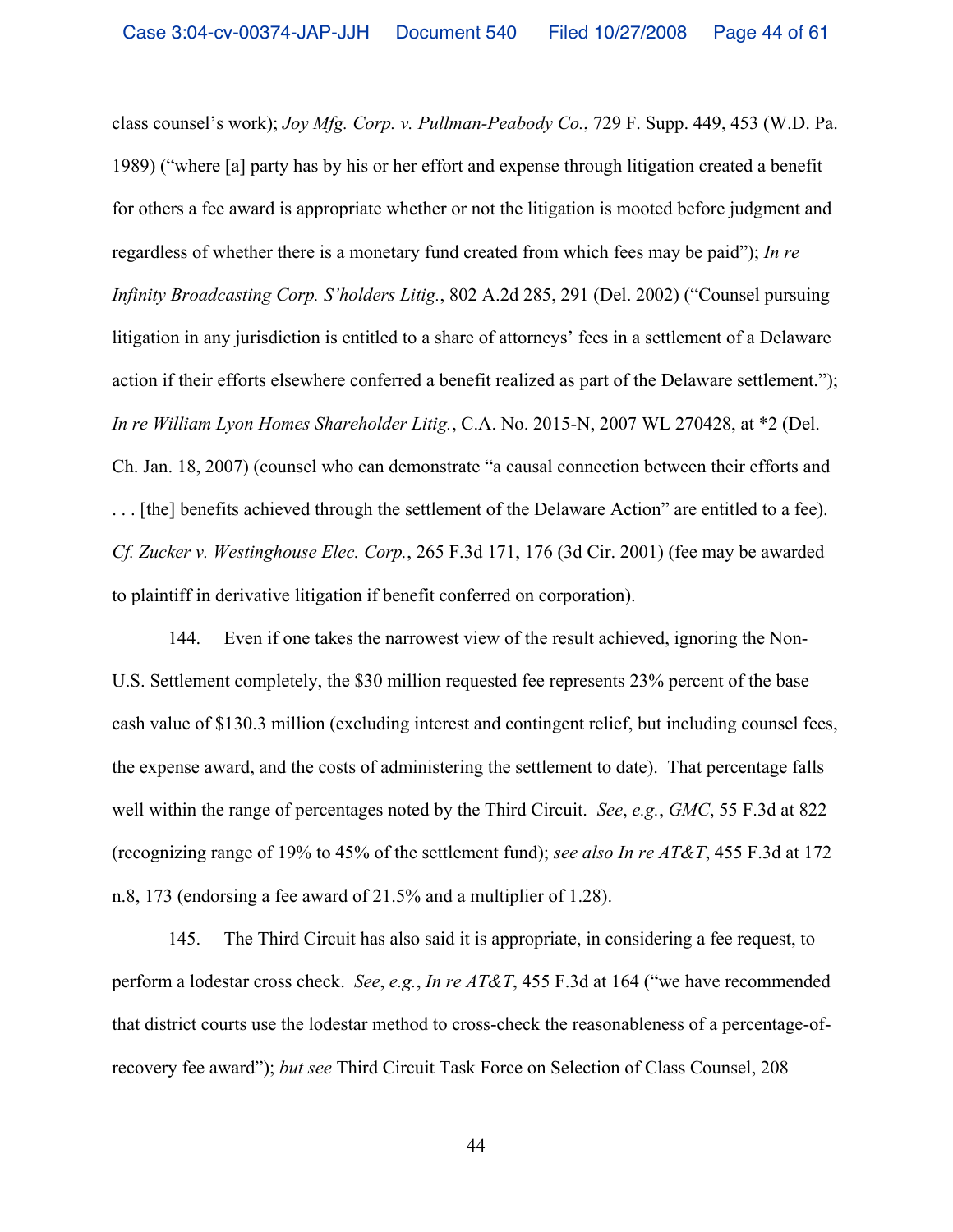F.R.D. 340, 422-23 (Jan. 15, 2002) ("We . . . emphasize that even if the lodestar cross-check is to be conducted, it is only a 'cross-check' and not a full-blown lodestar inquiry."). When considering the time plaintiffs' counsel committed to this case at the prevailing rates in the markets where the services were rendered, the fee request is almost exactly the same as the lodestar. Plaintiffs' counsel worked 133,815.90 hours on this litigation, for a total lodestar of \$56,891,317.50. Thus, the requested fee, together with the \$27 million already awarded, represents a multiplier of only 1.002. This outcome, with a virtually non-existent multiplier, is unprecedented in this Court's experience, and in all the cases with which the Court is familiar. *See*, *e.g.*, *In re Rite Aid Corp. Sec. Litig.*, 362 F. Supp. 2d 587, 589 (E.D. Pa. 2005) (6.96 multiplier); *In re Aetna*, 2001 U.S. Dist. LEXIS 68, at \*49 (3.6 multiplier); *In re Safety Components*, 166 F. Supp. 2d at 81 ("a [lodestar] multiplier of 2.81 appears reasonable"); *In re Ikon*, 194 F.R.D. at 195 (2.7 multiplier); *In re Remeron*, 2005 U.S. Dist. LEXIS 27013, at \*\*47- 48 (approving a 33 1/3% fee while noting that the 1.8 multiplier was "on the low end of the spectrum" in recent cases).

146. In assessing the fee request, the Court must also consider the factors set out in *Gunter v. Ridgewood Energy Corp.*, 223 F.3d 190 (3d Cir. 2000):

> (1) the size of the fund created and the number of persons benefitted; (2) the presence or absence of substantial objections by members of the class to the settlement terms and/or fees requested by counsel; (3) the skill and efficiency of the attorneys involved; (4) the complexity and duration of the litigation; (5) the risk of nonpayment; (6) the amount of time devoted to the case by plaintiffs' counsel; and (7) the awards in similar cases.

*Id.* at 195 n.1; *see also* Third Circuit Task Force on Selection of Class Counsel, 208 F.R.D. at 423 ("[T]here is a well-developed body of case law that will assist the district court in setting a reasonable percentage fee after the litigation.") (citing *Gunter*).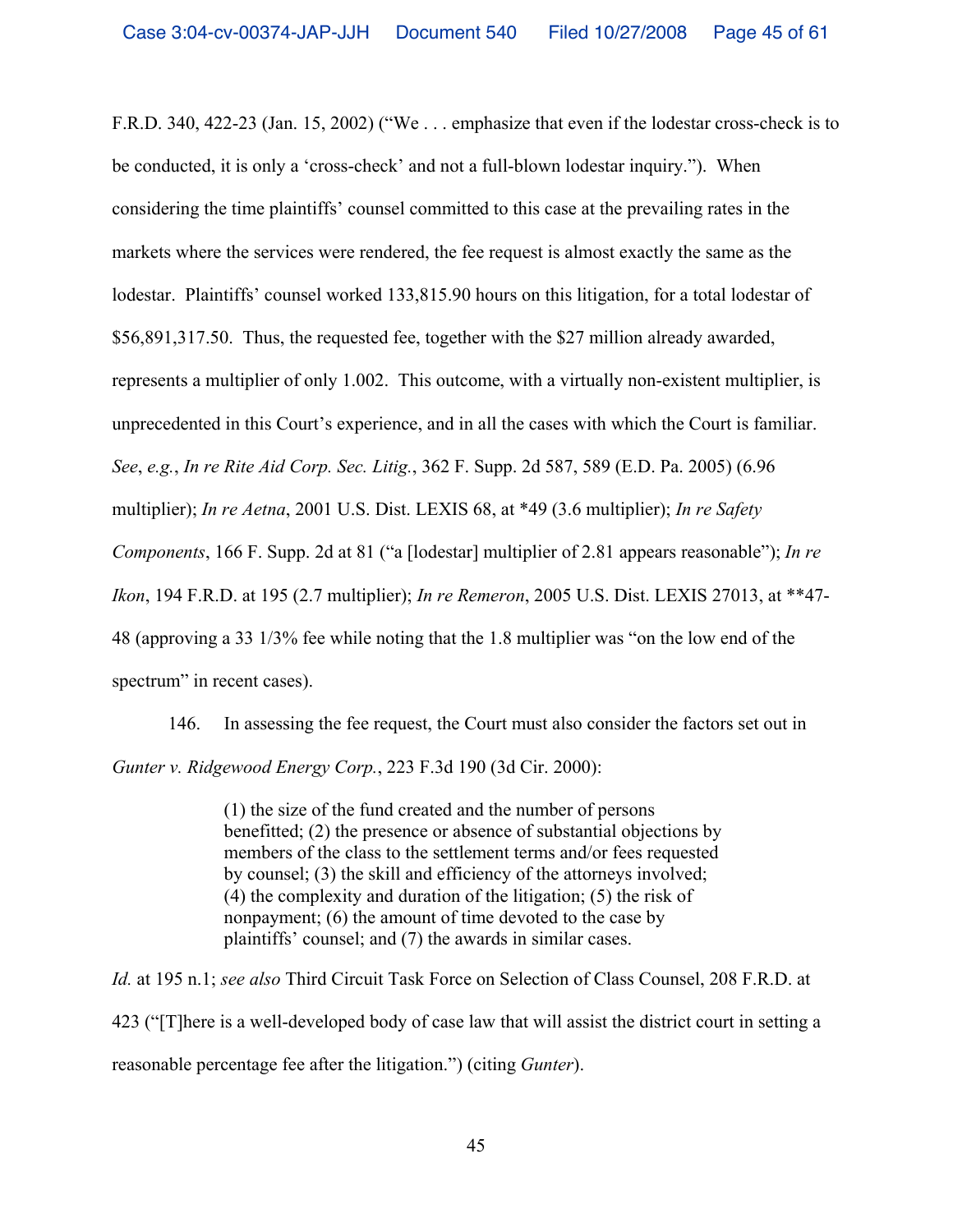147. In addition to being reasonable under the percentage of the recovery approach, the fee request satisfies the *Gunter* factors:

148. **The size of the fund created and the number of persons benefited** – This factor supports the fee request. The number of persons benefited by this settlement will in all likelihood exceed several tens of thousands, at least. As of September 16, 2008, 21,654 claims had been received by the Claims Administrator, and the deadline for filing Claim Forms is not until November 9, 2008.

149. Moreover, as already noted, the settlement amount is large – \$130.3 million (excluding interest and contingent relief, but including counsel fees, the expense award, and the costs of administering the settlement to date), which represents nearly 26.6% of the maximum likely case recoverable damages of approximately \$489 million, according to the analysis of the expert retained by Lead Counsel and Lead Plaintiffs. This benefit, which is both certain and prompt, is especially valuable compared to a speculative future payment. *See*, *e.g.*, *In re Safety Components*, 166 F. Supp. 2d at 85; *In re Computron*, 6 F. Supp. 2d at 317.

150. **The presence or absence of substantial objections by members of the class** – Only three objections were asserted in response to the dissemination of over 959,000 Notices (as of September 1, 2008), and the publication of the Summary Notice in scores of publications in the United States and abroad. Of these three, none was made by an institutional investor, and at least one was asserted by a non-Class Member with no standing to object.

151. Moreover, as discussed more fully below, none of the objections was substantial or meritorious. Thus, this factor supports a conclusion that the requested fee is fair. *See*, *e.g.*, *In re Genta Sec. Litig.*, No. 042123 (JAG), 2008 WL 2229843, at \*8 (D.N.J. May 28, 2008); *Ravisent Tech.*, No. 00-CV-1014, 2005 U.S. Dist. LEXIS 6680, at \*39-\*40; *In re Cell Pathways,*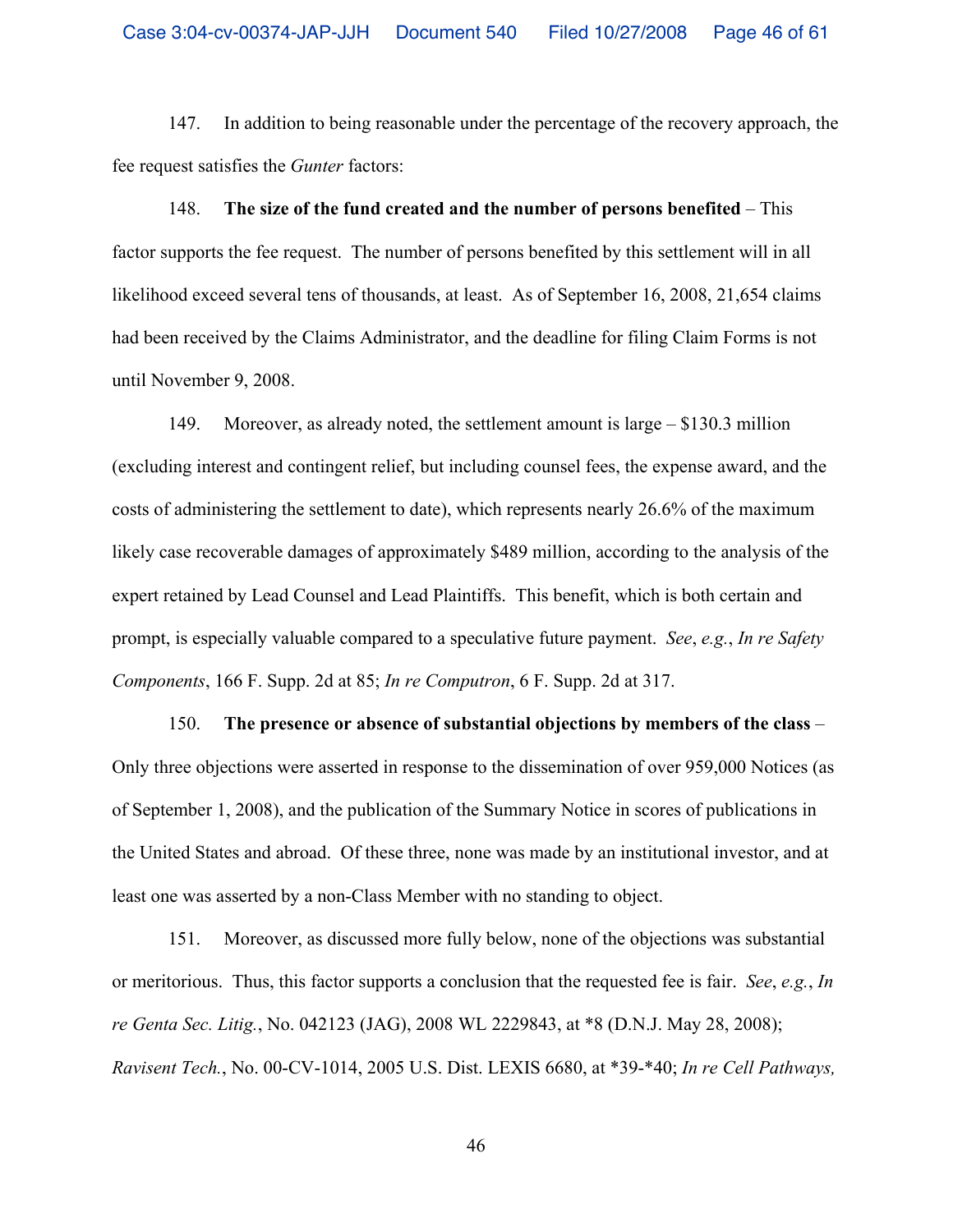*Inc.*, No. 01-CV-1189, 2002 U.S. Dist. LEXIS 18359, at \*24 (E.D. Pa. Sept. 23, 2002) (existence of only one objection shows that class does not object to thirty percent requested by attorneys and supports approval of fee petition); *In re Rent-Way Sec. Litig.*, 305 F. Supp. 2d 491, 502 (W.D. Pa. 2003) (finding absence of substantial objections supports award of requested fee); *In re Aetna*, 2001 U.S. Dist. LEXIS 68, at \*48 ("[T]he Class members' view of the attorneys' performance, inferred from the lack of objections to the fee petition, supports the fee award.").

152. **The skill and efficiency of the attorneys involved** – As noted above, Lead Counsel is knowledgeable about, and experienced in, complex class actions of this nature, including those involving claims under the federal securities laws. Lead Counsel effectively and efficiently litigated this Action from its inception, during more than four years of contentious litigation against more than able defense counsel. Because the quality of Lead Counsel's representation of the Class has been high, this factor supports the requested fee.

153. **The complexity and duration of the litigation** – Securities class actions, by their very nature, are complex, and this case is no exception. As discussed in connection with the first *Girsh* factor above, this case, commenced in January 2004, has been particularly complex, expensive, and time consuming. For all the reasons given above, this factor weighs in favor of approving the requested fee.

154. **The risk of nonpayment** – Lead Counsel undertook representation of plaintiffs and the Class on a contingent basis. Although there was little doubt about Shell's ability to pay, the risk of not recovering anything for the Class as a result of a dismissal or unfavorable verdict at trial was real. *Lindy Bros. Builders, Inc. v. Am. Radiator & Standard Sanitary Corp.*, 540 F.2d 102, 117 (3d Cir. 1976) (*en banc*); *In re Ikon*, 194 F.R.D. at 194. Given the many factual and legal complexities in the case, including loss causation and scienter, Lead Counsel could have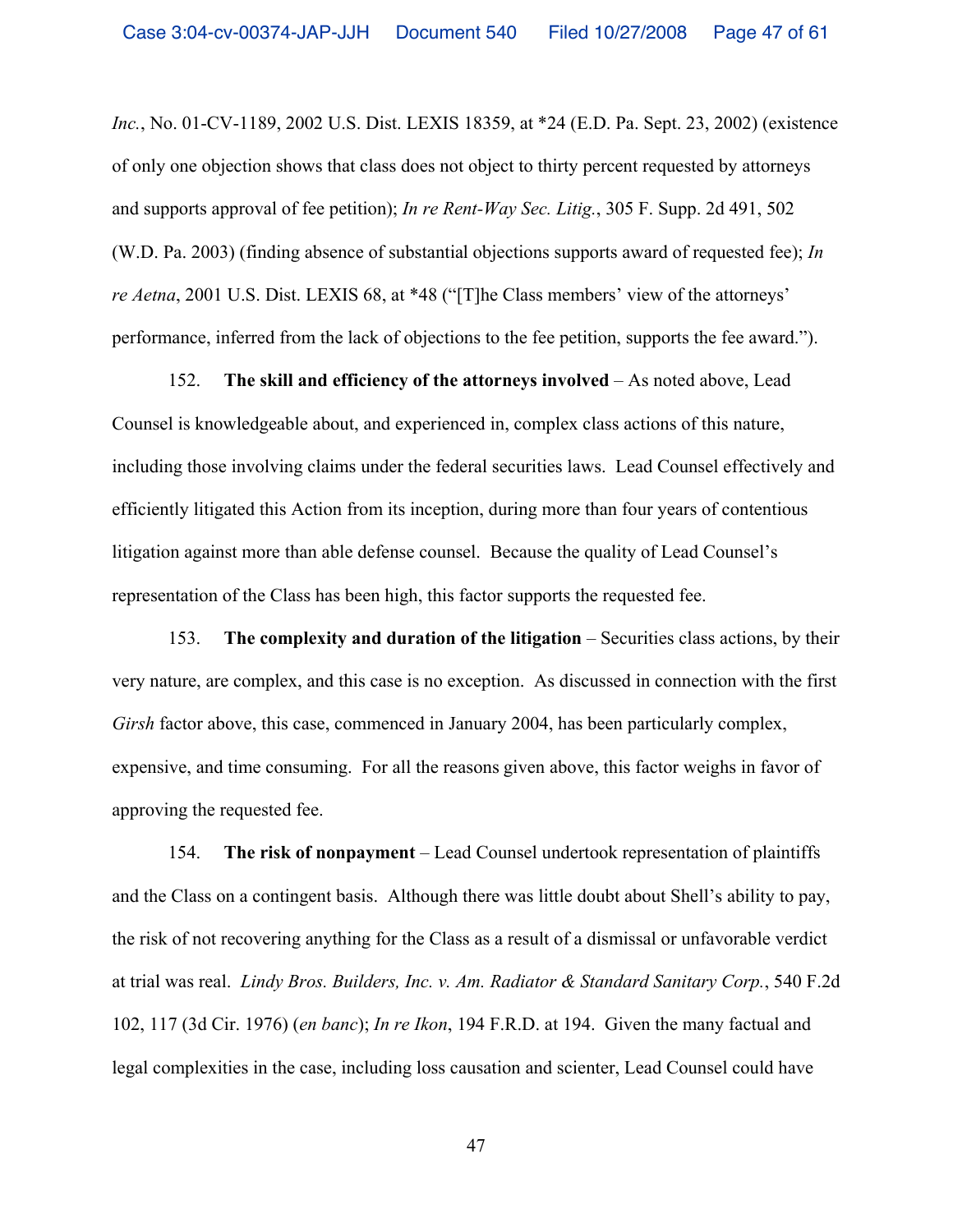prosecuted this case through trial (and any appeals that followed) and, at the end of the day, recovered nothing for the Class – and thus nothing for themselves. Thus, this factor supports the fee request.

155. **The amount of time devoted to the case by plaintiffs' counsel** – As set forth above in the discussion of the multiplier, plaintiffs' counsel worked almost 134,000 hours on this litigation, for a total lodestar of \$56,891,317.50. Thus, the requested fee, together with the \$27 million already awarded, represents a multiplier of only 1.002. This is an outstanding result that fully supports the fee request.

156. **The awards in similar cases** – The Court need look no further than the Third Circuit's decision in *AT&T* to know that this factor is satisfied. There, the Third Circuit approved a fee of \$21.25 million on a settlement fund of \$100 million, representing a percentage of 21.25 and a multiplier of 1.28 – even though the recovery represented only 4% of the total damages claimed. *In re AT&T*, 455 F.3d at 163, 170, 173.

157. As noted above, there are any number of ways to calculate the fee request here as a percentage of the total relief that Shell will provide. Even doing so in the narrowest possible way, the fee request here is comparable to, and arguably more modest than, the one approved in *AT&T*.

158. Plaintiffs' counsel request a fee of \$30 million, representing 23% of the base cash settlement value of \$130.3 million (excluding interest and contingent relief, but including counsel fees, the expense award, and the costs of administering the settlement to date). Although this percentage is slightly higher than the 21.25% approved in *AT&T*, the settlement achieved here is superior to that achieved in *AT&T*. Whereas the settlement in *AT&T* represented only 4% of the total damages claimed, 455 F.3d at 170, the \$130.3 million base cash value here represents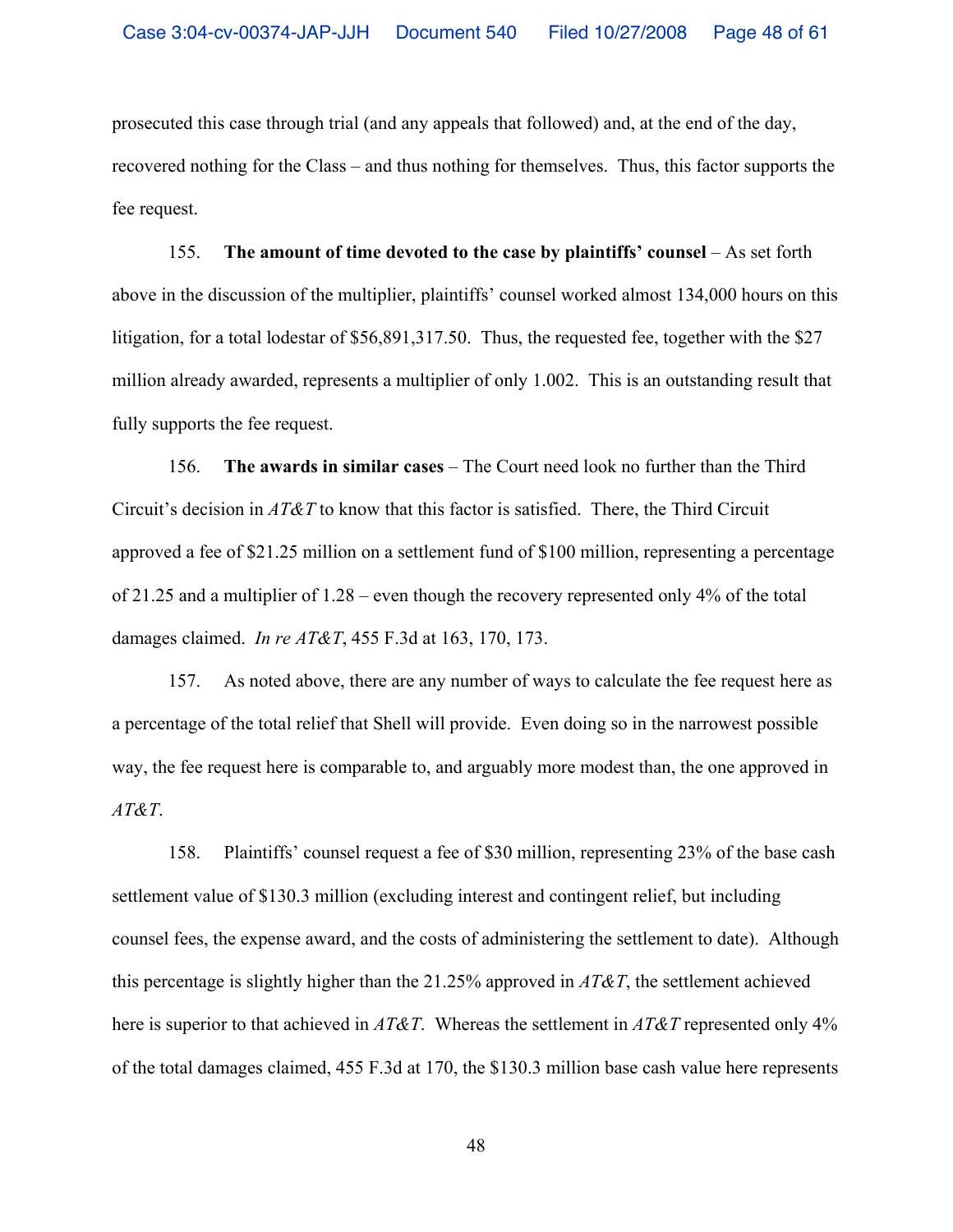26% of the likely recoverable damages, according to the analysis of the expert retained by Lead Counsel and Lead Plaintiffs.

159. In addition, there are many securities class action settlements of comparable or larger size in other circuits where courts have awarded comparable or larger percentage fees than plaintiffs' counsel is requesting here. *Prudential-Bache Energy, Inc. P'ship Sec. Litig.*, No. MDL 888, 1994 U.S. Dist. LEXIS 6621, at \*1 (E.D. La. May 18, 1994) (awarding a fee of 25% in a \$90 million securities settlement); *In re Nat'l Health Labs. Sec. Litig.*, Nos. 92-1949, 93- 1694 (S.D. Cal. Aug. 15, 1995) (fee of 30% of a \$64 million settlement) (cited in *Vizcaino v. Microsoft Corp.*, 290 F.3d 1043, 1052 (9th Cir. 2002)); *In re Prudential Sec. Inc. Ltd. P'ships Litig*., 912 F. Supp. 97 (S.D.N.Y. 1996) (fee of 27% of a \$110 million settlement); *In re Prison Realty Sec. Litig*., No. 3:99-0458, 2001 U.S. Dist. LEXIS 21942 (M.D. Tenn. Feb. 9, 2001) (fee of 30% of a \$104 million settlement); *In re Sunbeam Sec. Litig*., 176 F. Supp. 2d 1323 (S.D. Fla. 2001) (fee of 25% of a \$110 million settlement); *In re Xcel Energy, Inc. Sec., Derivative & "ERISA" Litig.*, 364 F. Supp. 2d 980 (D. Minn. 2005) (fee of 25% of an \$80 million settlement).

160. Because all of the *Gunter* factors, as well as percentage of the recovery approach and the lodestar crosscheck, support the requested fee, the requested fee is hereby approved.

### **IX. REIMBURSEMENT OF PLAINTIFFS' COUNSEL'S EXPENSES**

161. Attorneys who create a common fund for the benefit of a class are entitled to reimbursement of reasonable litigation expenses and costs from the fund. *See In re Aetna*, 2001 U.S. Dist. LEXIS 68, at \*40; *In re Ikon*, 194 F.R.D. at 192. Plaintiffs' counsel are seeking approval of the payment by Shell, independent of the common fund established for the Class, of up to \$3 million as reimbursement of costs and expenses incurred in prosecuting this Action on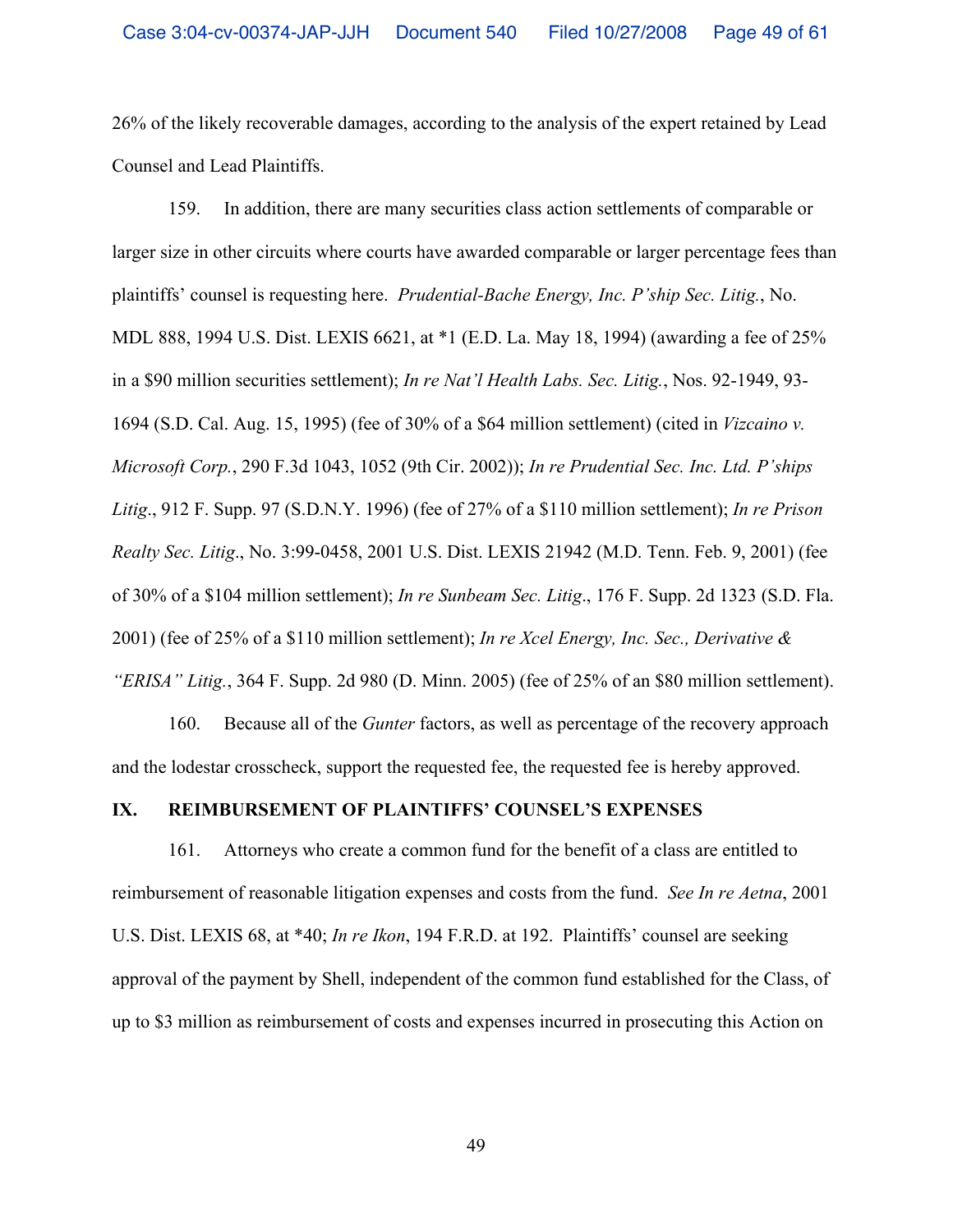behalf of the Class. Because plaintiffs' counsel's actual costs and expenses, which exceed the amount requested, are reasonable, the Court approves the request.

# **X. REIMBURSEMENT OF LEAD PLAINTIFFS' EXPENSES**

162. In addition to agreeing to pay the requested fee, Shell has also agreed (subject to the Court's approval) that it will pay or cause to be paid up to \$150,000 to Lead Plaintiffs to compensate them for their reasonable costs and expenses directly relating to their representation of the Class pursuant to 15 U.S.C.  $\S 78u-4(a)(4)$ .<sup>8</sup> As set forth in the declarations of Gerald Gornish and Brian E. McDonough, this amount is less than the amount actually expended by the Lead Plaintiffs in their direct representation of the Class. Payment of the requested amount, which will be made by Shell in addition to the settlement relief described above, is approved.

# **XI. OBJECTIONS TO THE SETTLEMENT AGREEMENT**

1

163. Only three objections were received – an exceedingly low number. Of the three, one objector – E.R. Dring of Surrey, England – objected on the ground that he was not covered by the Settlement Agreement. Indeed, it appears that Mr. Dring is not a Class Member for three reasons. First, he appears to be a Home Exchange Purchaser. As such, his shares were purchased overseas and he does not fall within the Class definition. Second and third, the Class includes only individuals and entities who purchased their shares during the Class Period. Mr. Dring's objection states that he did not purchase his shares but inherited them, and it appears that his shares were originally purchased before the Class Period. Because he is not a member of the

<sup>8.</sup> The Settlement Agreement provides that if this payment to Lead Plaintiffs were to be determined by a court of competent jurisdiction to require an additional payment under the Non-U.S. Settlement True-Up Provision, then Shell would not have to make the payment (and any payment that had already been made would have to be reimbursed to Shell). If this were to occur, Lead Plaintiffs could seek Court approval for payment of an expense award to be made out of the settlement relief.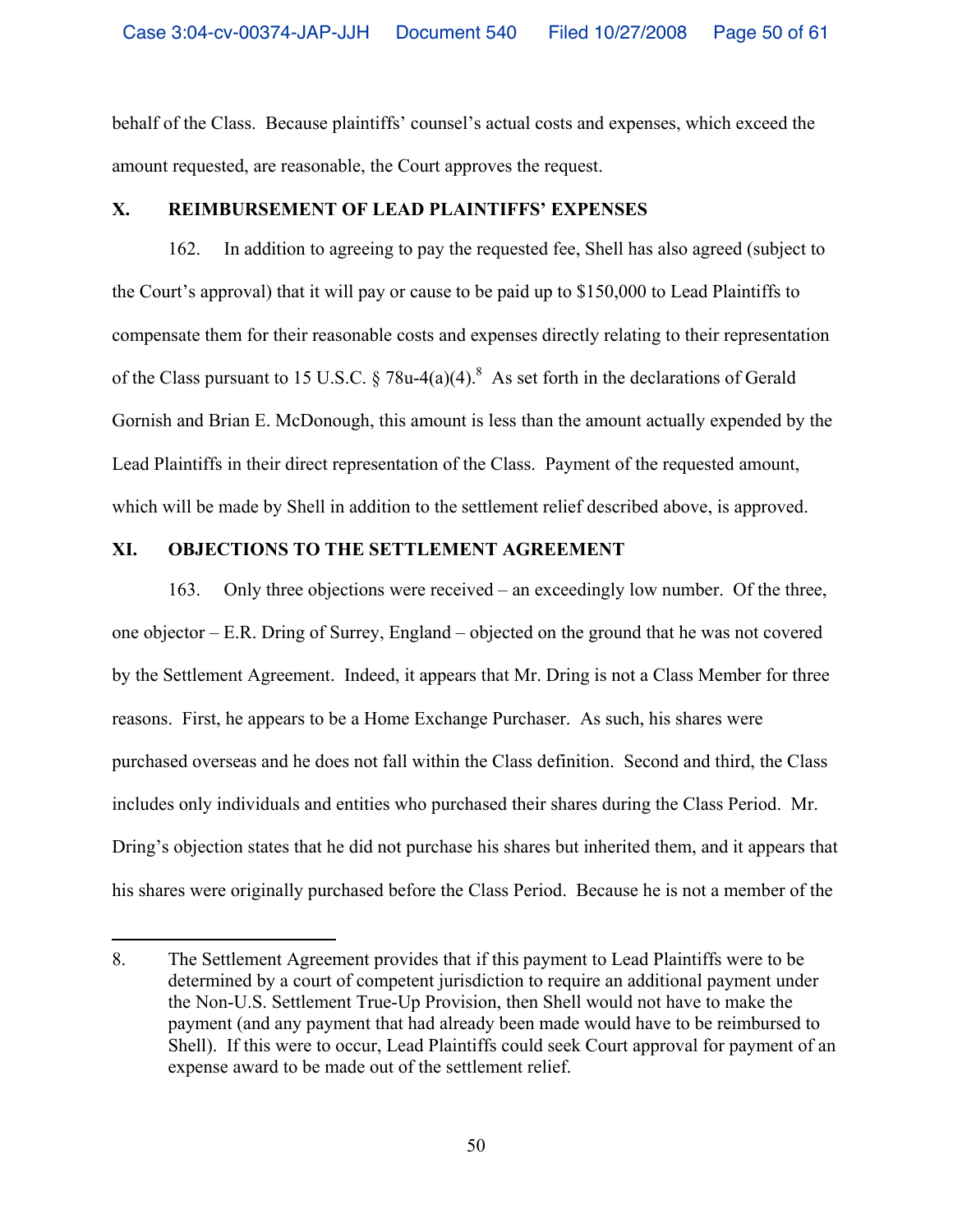Class, he has no standing to object. In any event, the Court finds his objection not to be substantial or meritorious.

164. Another objection was submitted by Donald Allen, who summarily objects to the amount of the settlement and the amount of attorneys' fees requested. Mr. Allen offers no proof that he is a Class Member, and therefore has not demonstrated he has standing to object. Moreover, his objection is vague at best. He does not address why he thinks the settlement amount is too small, or the fee request too large. Indeed, he appears to be objecting to class actions generally, which is not an appropriate basis for objection. *See*, *e.g.*, *Wilson v. Airborne, Inc.*, No. 07-770-VAP, 2008 WL 3854963, at \*\*7-8 (C.D. Cal. Aug. 13, 2008) (rejecting objections that do not address the terms of the settlement).

165. Attorney Edward F. Siegel asserts numerous objections to the fee request on behalf of Mr. Daniel Stolzer and The Melissa A. Ost Rollover IRA (the "Stolzer/Ost Objectors"). Mr. Siegel, whose website lists "Class Action Objections" as one of his three practice areas, is a professional objector – that is, one who routinely objects to settlements and requests for attorneys' fees. In this instance, Mr. Siegel objects only to the fee request; he does not assert any objection to the terms of the settlement itself. Although the Court agrees with the statement that "[f]ederal courts are increasingly weary of professional objectors," *Varacallo*, 226 F.R.D. at 240, the Court has fully considered each of Stolzer/Ost Objectors' largely boilerplate objections (the "Stolzer/Ost Objections"), and finds them to have absolutely no merit.

166. At the outset, it is not clear that the Stolzer/Ost Objectors even have standing to object. Although they both purchased Shell securities during the Class Period, and are therefore Class Members, it is undisputed that both objectors actually made a profit on their Class Period purchases of Shell securities. As such, they are not entitled to any relief under the Settlement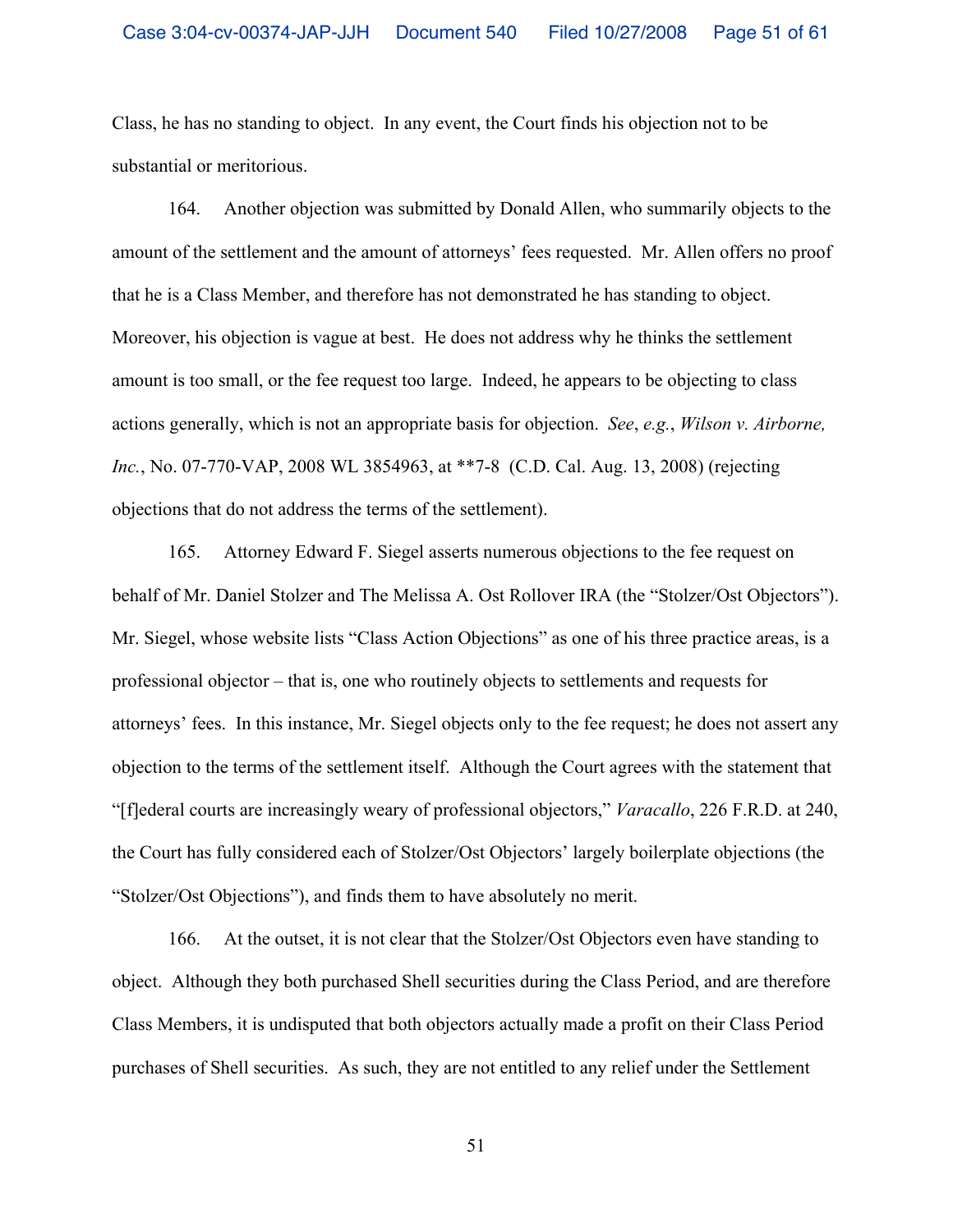Agreement. The Court need not decide this issue, however, because their objections are without merit.

167. It is also worth noting at the outset that the Stolzer/Ost Objections, if successful, will confer no benefit on the Class. As discussed, Shell agreed to pay the requested fee wholly independent of the common fund created for the Class. Thus, even if the Court were to deny or reduce the requested fee, there would be no resulting increase in the relief available to the Class. Those funds would simply revert to Shell.

168. In the first of their six grounds for objection, the Stolzer/Ost Objectors rely on a September 17, 2007 letter from certain academics to the ABA Standing Committee on Ethics and Professional Responsibility (the "Academics' Letter"). Citing the Academics' Letter, the Stolzer/Ost Objectors argue that it was improper and unethical for Lead Counsel to negotiate a fee with counsel for Shell, even though that fee is to be paid separate and apart from the common fund established for the Class. The thrust of the Academics' Letter is that defendants generally have a specific sum for which they are willing to settle an action, and are indifferent to how that sum is allocated between the plaintiffs and their counsel. This indifference, according to the letter, permits unethical plaintiffs' counsel to take a disproportionately large piece of the available pie at their clients' expense. The Stolzer/Ost Objectors do not present any evidence that that occurred here.

169. In addition to the absence of any evidence, the Court rejects this argument for three reasons. First, Federal Rule of Civil Procedure 23(h) requires this Court to review the fee agreement specifically to determine if it is fair and reasonable. Indeed, the Court has a fiduciary duty to "protect absent class members," *Hughes v. InMotion Entm't*, No. 07-CV-1299, 2008 WL 3889725, at \*8 (W.D. Pa. Aug. 18, 2008), and to ensure that fee requests are "fair and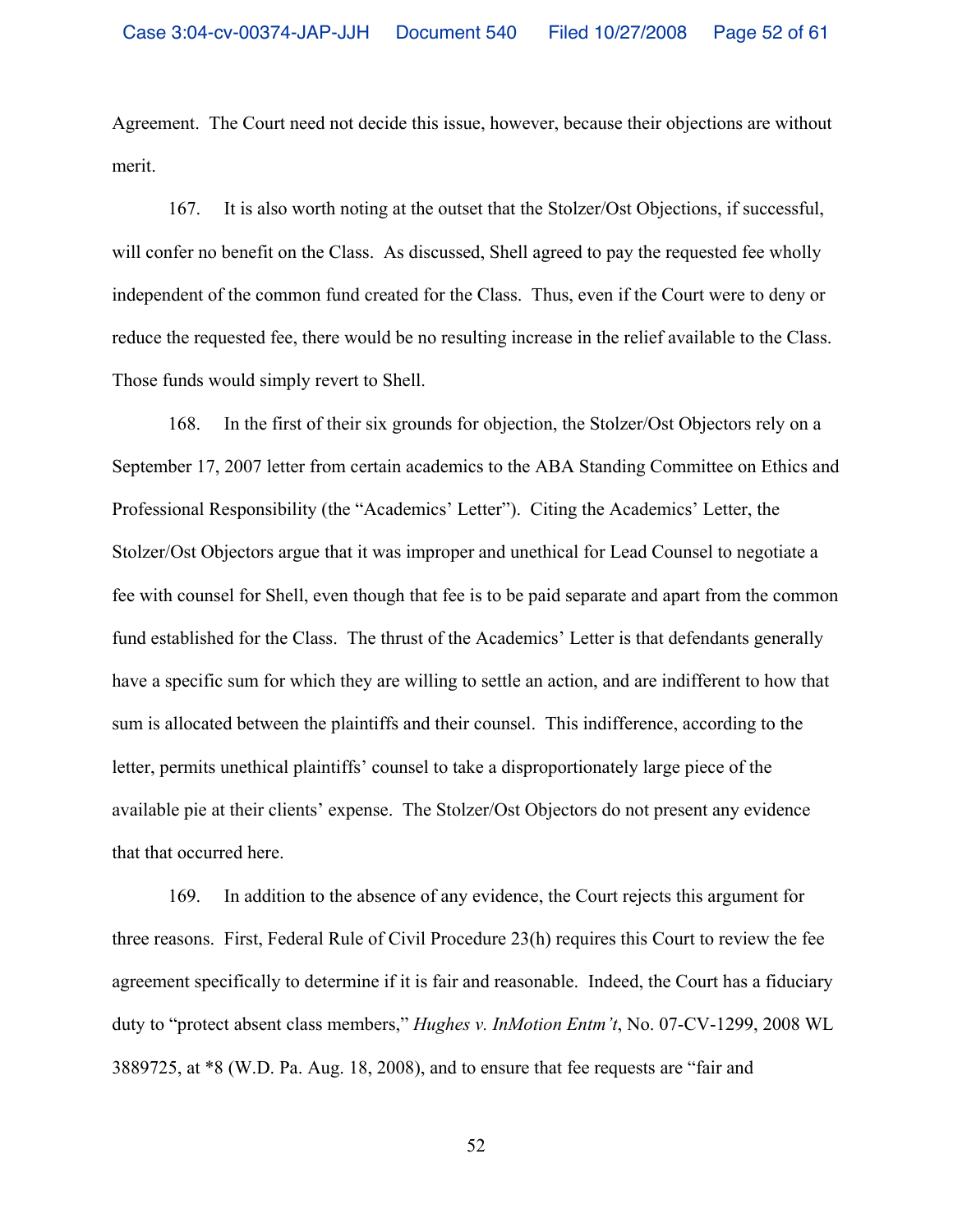reasonable," *In re Lucent*, 327 F. Supp. 2d at 442. As discussed, in the Third Circuit the preferred method for determining a fair and reasonable fee is the percentage-of-the-recovery method. *In re Cendant Corp. Litig.*, 264 F.3d at 256; *see also* 15 U.S.C. § 78u-4(a)(6). That is, courts evaluate a fee, in part, by determining the percentage of the total recovery it represents. By its very nature, this method ensures that the allocation of the total pie, as between the plaintiffs and their attorneys, is equitable and proportionate – the very concern expressed in the Academics' Letter. *See*, *e,g,*, *GMC*, 55 F.3d at 822 (observing that fee awards range from 19% to 45% of the settlement fund).

170. Indeed, the Third Circuit has established no fewer than seven factors that district courts must consider in determining whether a fee request is fair and reasonable. These are the G*unter* factors that the Court discussed above, concluding that each factor supports the requested fee request.

171. Second, as noted, the settlement and fee negotiations were overseen by Judge Politan, who acted as a court-appointed special master in this action, as well as an independent mediator. Judge Politan's oversight of the fee negotiation acted as an additional safeguard of the Class' best interests.

172. Finally, the mediation at which the fee was negotiated was attended by in-house legal representatives of the two sophisticated institutional investors acting as lead plaintiff in this lawsuit – SERS and PSERS. Based upon the declarations of Gerald Gornish of PSERS and Brian E. McDonough of SERS, there is no doubt that PSERS and SERS have taken their fiduciary obligations seriously, including their responsibility to ensure the fairness of the fee request. They approved the settlement because they believed it to be the "best settlement that could be achieved," and they approved the fee request because they believed it "represents fair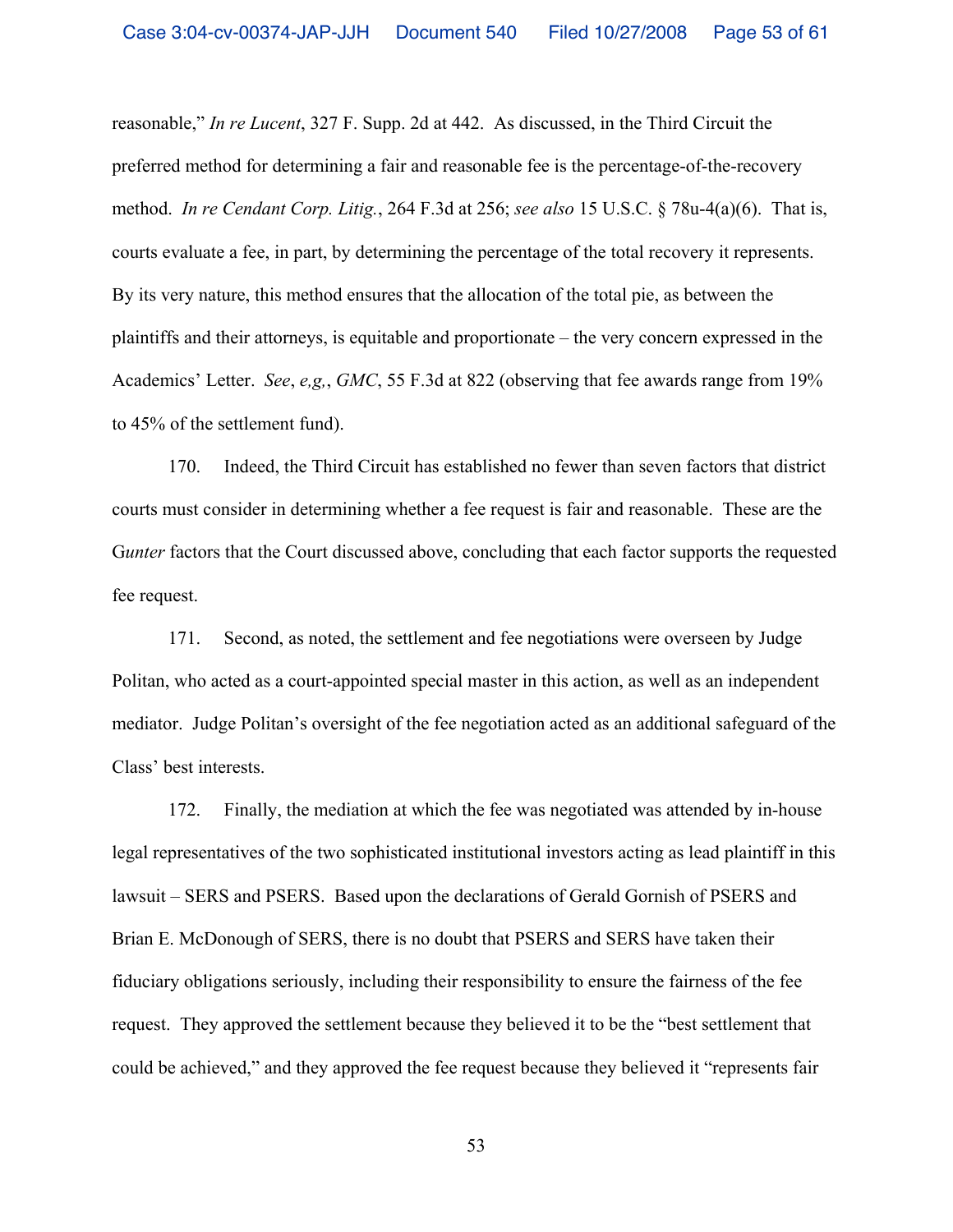and reasonable compensation to Lead Counsel for its efforts, for the excellent result achieved, and the substantial risks undertaken in this case."

173. Thus, because there were numerous safeguards ensuring that Lead Counsel acted in the bests interests of the Class, the Court rejects the Stolzer/Ost Objectors' first objection.

174. Second, the Stolzer/Ost Objectors cite a 2003 study by the consulting firm of Logan, Moshman and Moore (the "Logan Study") to argue that the Court should limit Plaintiffs' Counsel to a fee "not exceeding approximately 15% of the Settlement Fund." They *fail* to cite, however, a 2006 decision by the Third Circuit rejecting this very argument (citing the same study), even though Mr. Siegel was one of the lawyers asserting that argument on appeal. *In re AT&T*, 455 F.3d at 172.

175. In *AT&T*, the Third Circuit recited this objection as follows:

Objectors contend "courts are increasingly finding that class counsel can be reasonably compensated by a fee award that is substantially less than 20% of the settlement fund." (Appellants' Br. 14.) They cite a study, which they cited to the District Court, concluding the average award for fees and costs in class action cases whose settlements were valued over \$100 million was 15.1%, and the average award for fees and costs in all cases was 18.4%. See Stuart J. Logan, Jack Moshman, and Beverly C. Moore, Jr., Attorney Fee Awards in Common Fund Class Actions, 24 Class Action Rep. 169 (2003).

455 F.3d at 172.

176. The Third Circuit rejected this argument. Rather than impose an arbitrary cap of 15% (or any other percentage) on fee awards in "mega" class actions, the Court emphasized the importance of a district court's undertaking a "fact-intensive" analysis to determine an appropriate fee. The Court wrote:

> [W]hile it may be appropriate in some circumstances for fee percentages in large recovery cases to be smaller than those in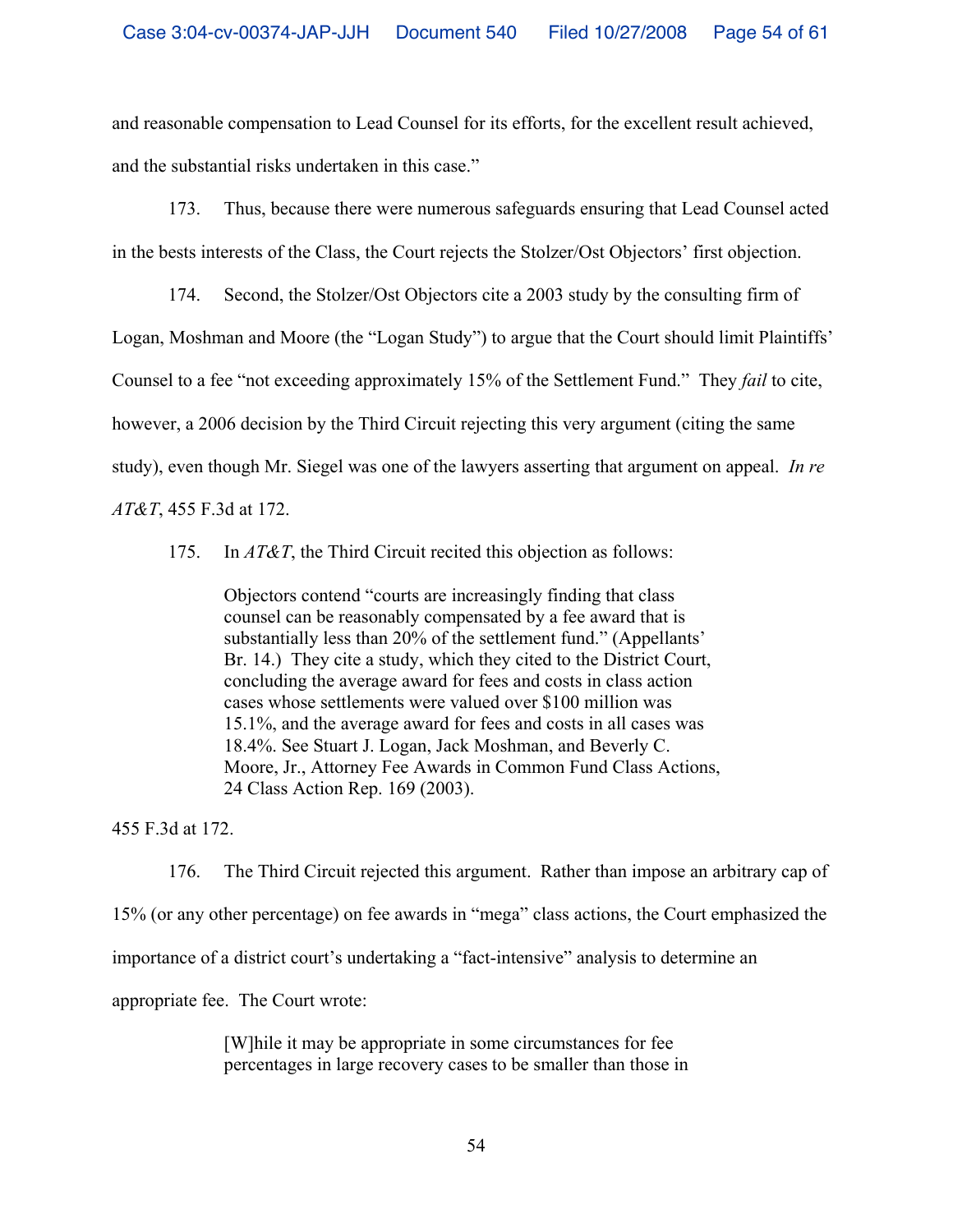smaller recovery cases, "there is no rule that a district court must apply a declining percentage reduction in every settlement involving a sizable fund." *Rite Aid*, 396 F.3d at 303. In *Rite Aid*, we held the district court did not abuse its discretion in declining to apply a percentage fee scale that decreased as the size of the settlement increased, concluding *"the declining percentage concept does not trump the fact-intensive Prudential/Gunter analysis*." *Id.*

*Id.* at 174 (emphasis added). Concluding that the district court had undertaken the required factintensive analysis, the Court endorsed the district court's fee award of 21.5%, and a multiplier of 1.28. *Id.* at 172 n.8, 173.

177. Moreover, the Logan Study is far too broad to be of any use to the Court. Rather than focus on the recoveries in securities class actions, the Study includes "consumer, labor, mass tort, and other types of class actions as well as securities and antitrust cases." This Court has rejected a similar study in another case for precisely this reason. *See In re Lucent,* 327 F. Supp. 2d at 444 (rejecting objection that fee was excessive in part because objection was based on an "overly broad study that covers every type of class action").

178. Third, the Stolzer/Ost Objectors urge the Court, in performing the lodestar cross check, to "carefully scrutinize[] the use of contract or temporary attorneys." Their concern is that "firms often pay employment agencies some minimal hourly rate (\$50 to \$75/hr) for each temporary/contract attorney, and bill the time out at hourly rates in the \$300+ range." Whether or not this is a legitimate concern in other cases, it is not a concern here.

179. Even if Lead Counsel reduces plaintiffs' counsel's total lodestar by \$7,287,396.25 (the lodestar of the discovery attorneys employed by Lead Counsel) – from \$56,891,317.50 to \$49,603,921.25 – that reduction increases the multiplier only from 1.002 (based upon the total fee of \$57 million) to 1.15, an immaterial difference. A multiplier of 1.15 is less than the 1.28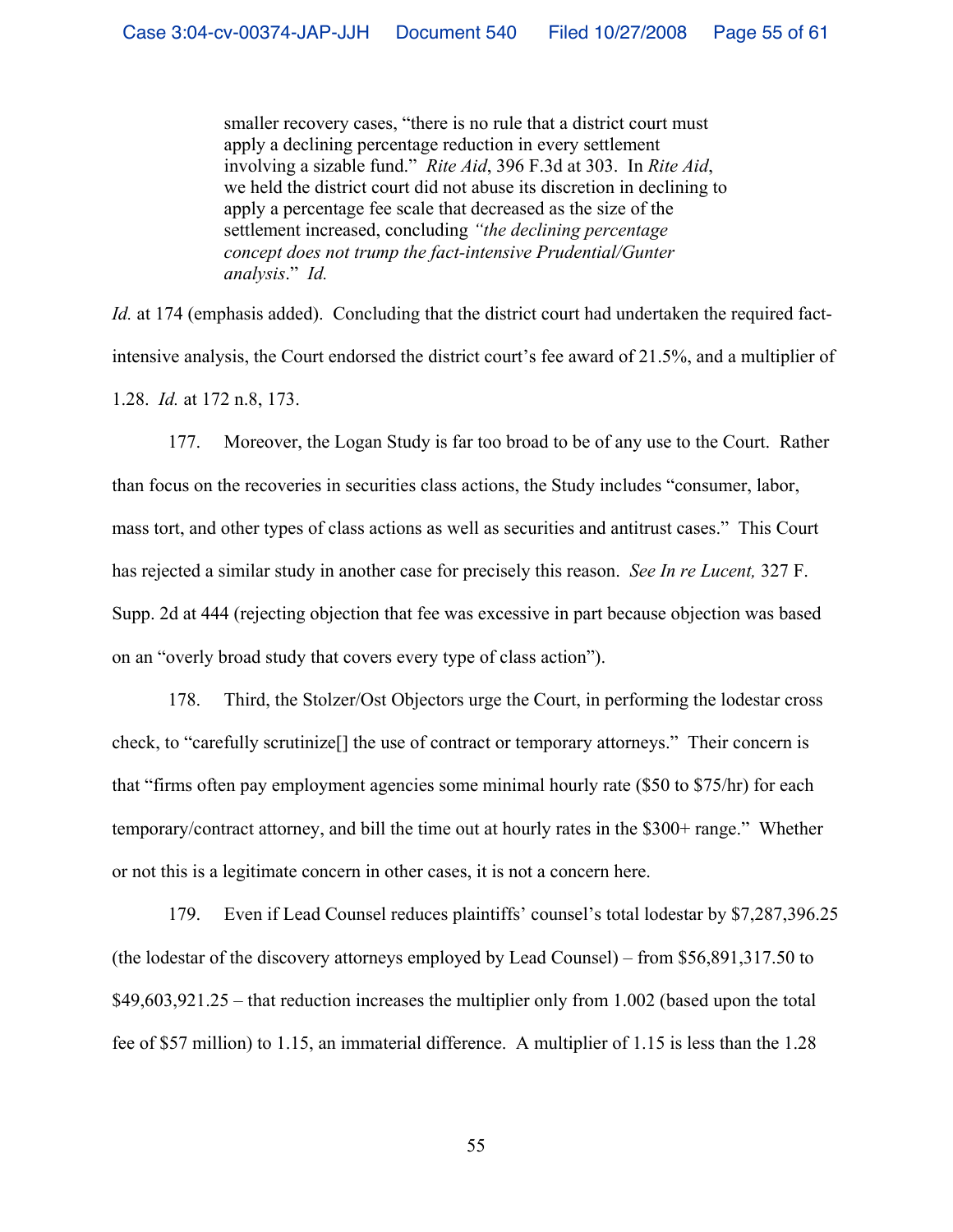multiplier the Third Circuit approved in *In re AT&T*, 455 F.3d at 173, and is well within the range of multipliers awarded by the courts within this Circuit.<sup>9</sup> See, e.g., Rite Aid, 362 F. Supp. 2d at 589 (6.96 multiplier); *In re Aetna.*, 2001 U.S. Dist. LEXIS 68, at \*49 (E.D. Pa. Jan. 4, 2001) (3.6 multiplier); *In re Safety Components*, 166 F. Supp. 2d at 81 ("a [lodestar] multiplier of 2.81 appears reasonable"); *In re Ikon*, 194 F.R.D. at 195 (2.7 multiplier); *In re Remeron*, 2005 U.S. Dist. LEXIS 27013, at \*\*47-48 (approving a 33  $\frac{1}{3}$ % fee while noting that the 1.8 multiplier was "on the low end of the spectrum" in recent cases). Accordingly, the Court rejects this objection.10

180. Fourth, the Stolzer/Ost Objectors argue that the Court should consider the earlier award of \$27 million to Lead Counsel in connection with the Non-U.S. Settlement in evaluating the appropriate fee here. Lead Counsel does not disagree, and in fact has asked this Court to consider the total fee of \$57 million as a percentage of the total base cash benefit in both this settlement and the Non-U.S. Settlement. As discussed above, that percentage is 10.6%, well below the range of acceptable fee percentages recognized by the Third Circuit. *GMC*, 55 F.3d at 822 ("Percentages awarded have varied considerably, but most fees appear to fall in the range of nineteen to forty-five percent."). Indeed, it is below the 15.1% cap the Stolzer/Ost Objectors argue for in their Objections. Thus, the Court rejects this objection.<sup>11</sup>

 $\overline{a}$ 

<sup>9.</sup> The Third Circuit has held that "the resulting multiplier need not fall within any predefined range, provided that the District Court's analysis justifies the award." *Rite Aid Corp.*, 396 F.3d at 307.

<sup>10.</sup> Nothing in the Stolzer/Ost Objectors' Supplemental Objections alters this conclusion.

<sup>11.</sup> As discussed above, even if one includes the \$43 million fee that counsel in the Non-U.S. Settlement will receive as part of the calculation (for a total fee to all counsel of \$100 million), the percentage is still only 17.2% of the worldwide base cash benefit, at the low end of the range of acceptable fee percentages observed by the Third Circuit. *GMC*, 55 F.3d at 822 (19% to 45%).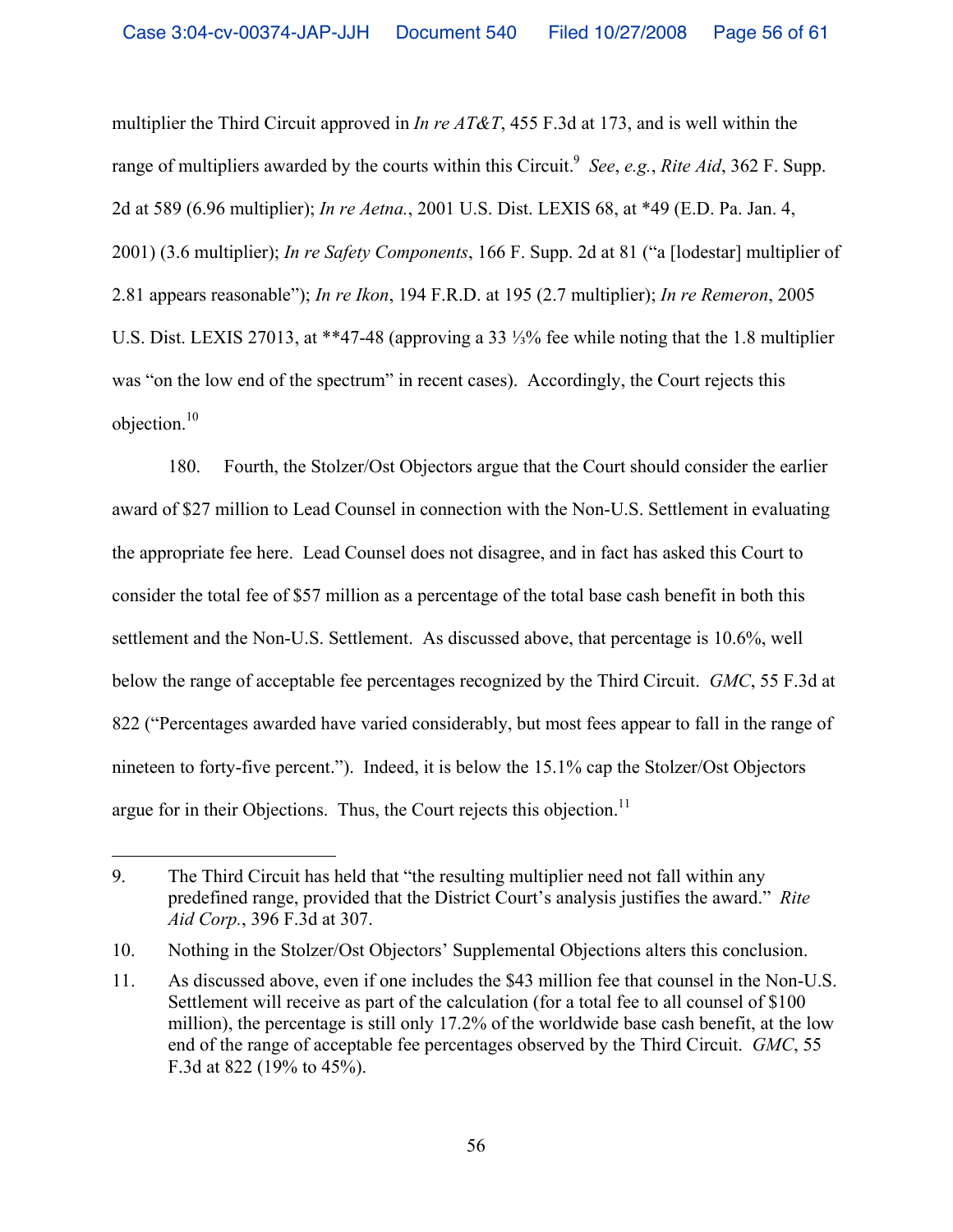181. Fifth, the Stolzer/Ost Objectors contend that, to award an appropriate fee, the Court must determine, possibly after a full evidentiary hearing, whether some percentage of the common fund is attributable to the SEC. The SEC had conducted an investigation into Shell's recategorization of its oil and gas reserves, resulting in an August 2004 consent decree pursuant to which Shell agreed to pay a \$120 million civil penalty (the "Consent Decree").

182. The Court rejects this objection. In the Consent Decree, Shell explicitly denied any liability relating to its recategorization of oil and gas reserves. Moreover, in the four years since the entry of the Consent Decree, Shell has vigorously defended itself against Lead Plaintiffs' allegations of liability. It has produced millions of pages of documents, which Lead Counsel has reviewed, and produced scores of witnesses for deposition. Shell's defense has included, among other things, the filing of two motions to dismiss and a motion for partial summary judgment. Furthermore, Lead Counsel have represented that they received no direct assistance from the SEC in their prosecution of this lawsuit.

183. Thus, this case is distinguishable from *Swedish Hosp. Corp. v. Shalala*, 1 F.3d 1261 (D.C. Cir. 1993), on which the Stolzer/Ost Objectors rely. In *Swedish Hospital*, a quantifiable portion of the class action settlement relief (relating to the reimbursement of photocopying expenses by the Department of Health and Human Services ("HHS")) had already been achieved in a separate action. Nonetheless, class counsel sought a percentage-of the-fund fee award of 20% of the entire settlement amount. The district court rejected this request, concluding that counsel could "claim credit only for enhancing" the fund in the amount of approximately \$.02 more per page than the \$.05 a page that HHS had already put "'on the table when negotiations opened.'" *Id.* at 1264 (quoting *Swedish Hop. Corp. v. Sullivan*, No. 89-1693, 1991 WL 319154, at \*2 (D.D.C. Dec. 20, 1991)). Accordingly, the district judge awarded class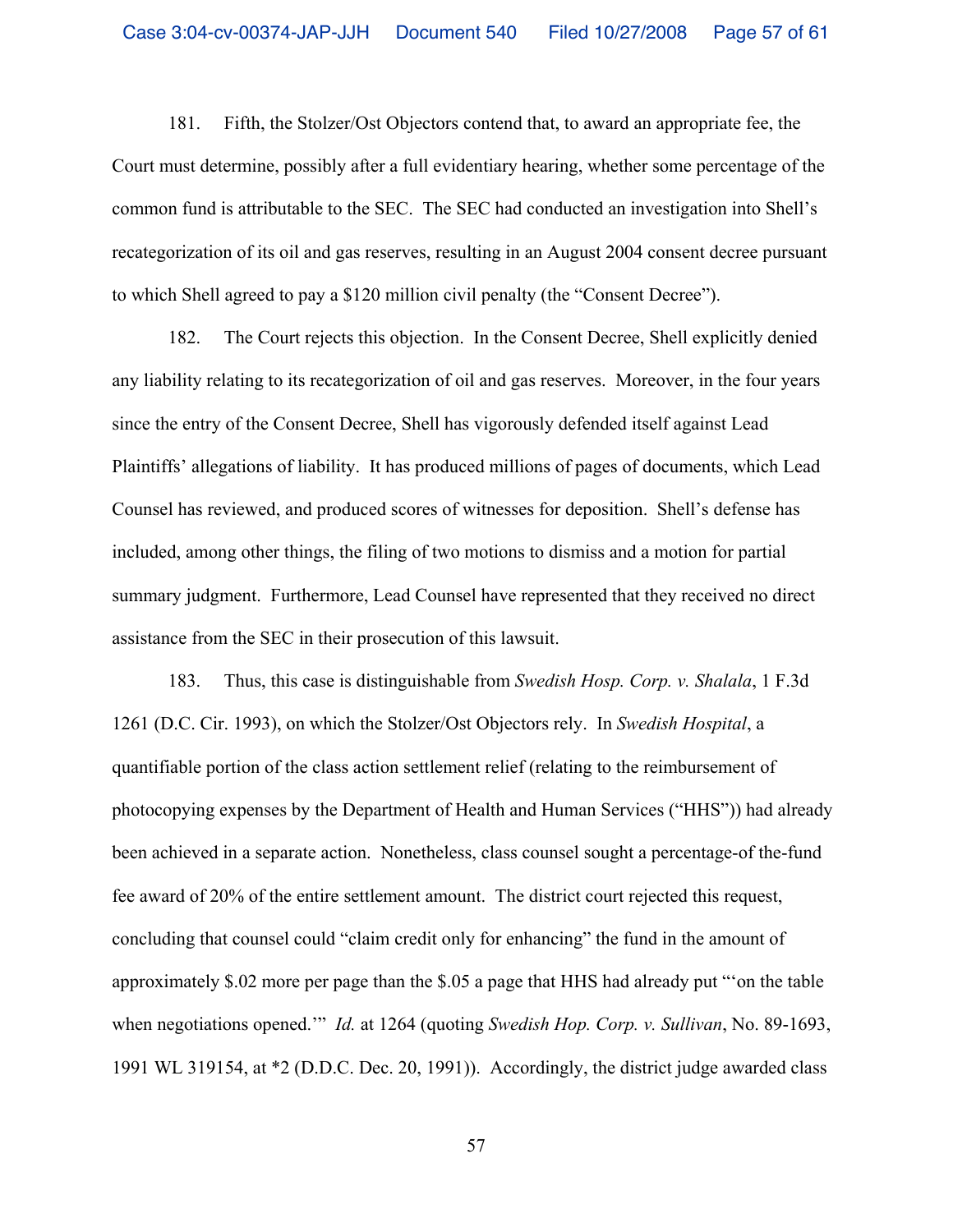counsel a fee of \$2 million, or 20% of the \$10 million portion of the settlement fund for which class counsel was responsible. 1 F.3d at 1264.

184. The D.C. Circuit affirmed, observing that the class plaintiffs' attorneys had, in part, "piggyback[ed]" (a phrase used by the Stolzer/Ost Objectors) on the success of a related litigation; faced no chance of a zero recovery because the central legal issue had been resolved in that related action; faced no collectability issues because the government was the defendant; and did not have to litigate a motion for class certification because the government had "acquiesced" to class action treatment. *Id.*

185. Here, by contrast, the cash benefit Lead Counsel achieved was above and beyond the \$120 million penalty Shell previously paid pursuant to the Consent Decree. Moreover, Lead Counsel developed and prosecuted the case on its own without any direct assistance from the SEC or any governmental agency, and confronted a serious risk of no recovery given the many disputed legal and factual issues that Shell raised throughout the litigation (such as in the motion for partial summary judgment). Given that the risks and hurdles faced by plaintiffs' counsel in this case were far more substantial than those in *Swedish Hospital* and other class actions where liability and collectability appear far less problematic, the Stolzer/Ost Objectors' reliance on *Swedish Hospital* must be rejected.

186. Finally, the Stolzer/Ost Objectors, citing no authority, object that Lead Counsel violated Rule  $23(h)(2)$  by "not giving the class members adequate notice of their fee petition which is, in fact, a motion." Their interpretation of Rule 23(h) is not only unsupported by its text, but also by its context. Unlike Rule  $23(c)(2)$ , which requires "best notice practicable under the circumstances," the far more relaxed standard of Rule  $23(h)(1)$  – notice in a "reasonable" manner" – applies here.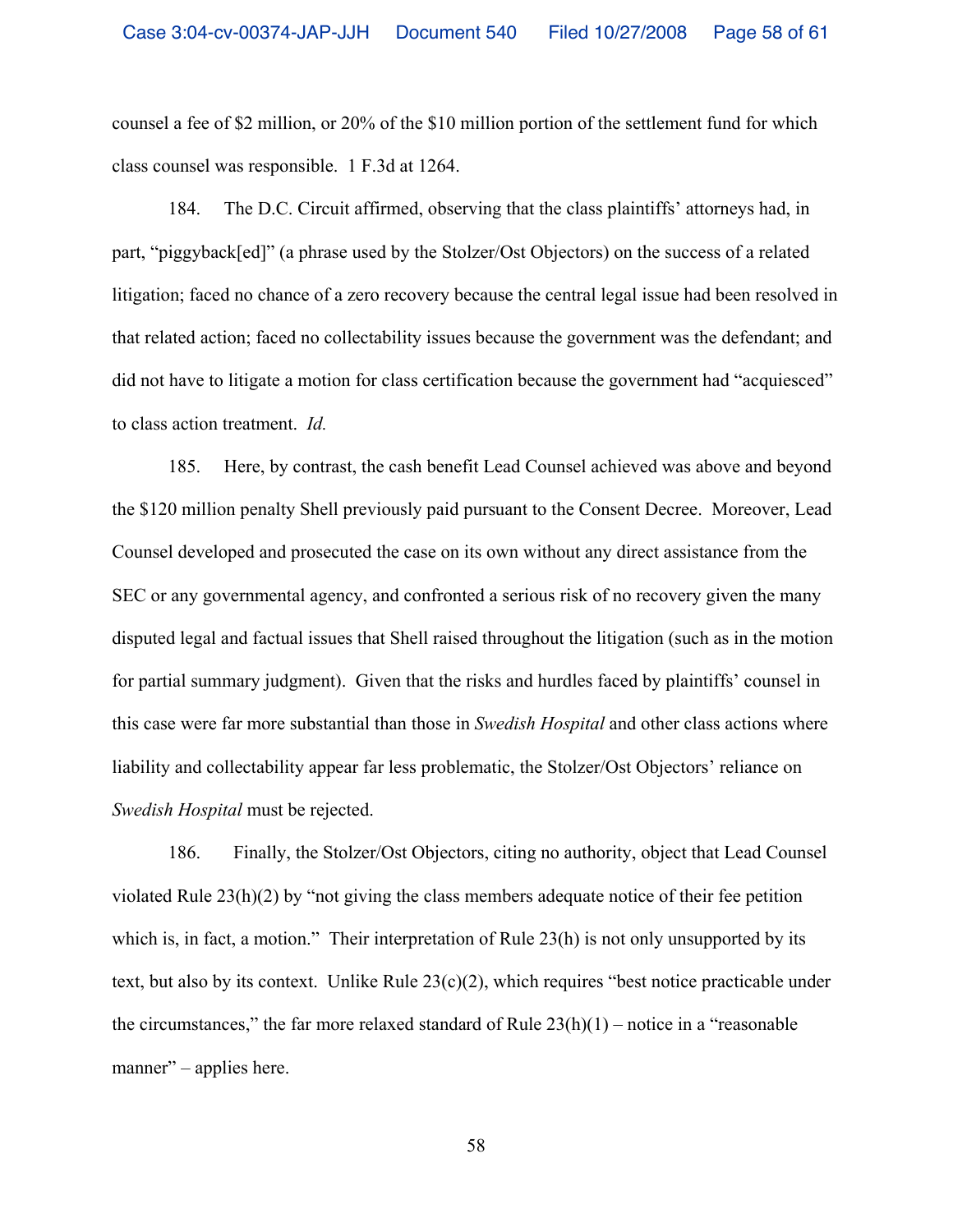187. Lead Counsel provided notice of this motion in the Notice and Summary Notice. In both instances, Class Members were advised that Lead Counsel would move for the approval of the attorneys' fees and expense payment of up to \$30 million and \$3 million, respectively, at the time of the Fairness Hearing. For example, the front page of the Notice, under the heading "Statement Regarding Fees and Expenses," notes that "Class Counsel will make, and Shell agrees not to oppose, an application for attorneys' fees and expenses at *the time of the fairness hearing* in an amount not to exceed \$30,000,000 in fees and \$3,000,000 in expenses. Shell will pay or cause to be paid the attorneys' fee award and the attorneys' expenses award in such or lesser amounts as awarded by the Court." (emphasis added). A similar statement was made under Question 34, "How will Class Counsel for the class be paid."

188. The Stolzer/Ost Objectors also suggest that Rule 23(h) requires Lead Counsel to file its papers in support of the motion for attorneys' fees before the deadline for objections. Rule 23(h), however, does not so state and the Stolzer/Ost objectors do not cite any authority so holding.

189. Rule 23(h) requires that "[a] claim for an award of attorney fees . . . must be made by motion . . . *at a time set by the court*.<sup>"12</sup> In the Preliminary Approval Order of July 17, 2008 (Paragraph 5.j.), the Court clearly stated that it would consider the attorneys' fees and expense application at the September 26, 2008 Fairness Hearing. Lead Counsel served and filed the papers in support of plaintiffs' counsel's motion on Friday, September 19, 2008. Having seven days before the Fairness Hearing "to understand the asserted factual and legal basis for the legal

<sup>12.</sup> The plain meaning of quoted language of Rule 23(h) does not require the moving attorney disseminate the entire text of the memoranda and declarations supporting the motion for fees, only that notice of the motion be given.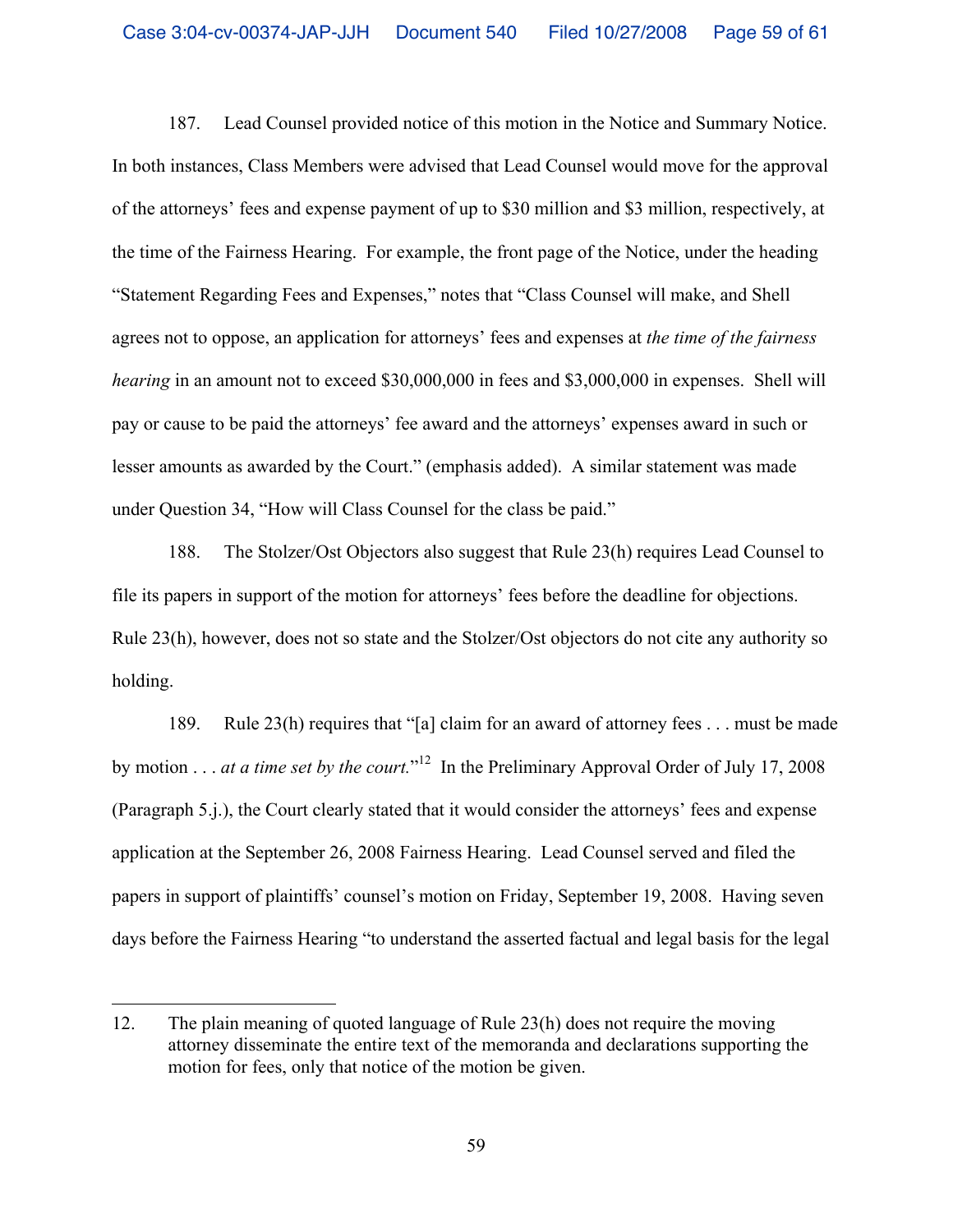fees being sought in the motion" was more than a reasonable time for the Stolzer/Ost Objectors and their counsel to consider the motion and submit a reply.<sup>13</sup>

190. A substantively identical objection that the full motion papers in support of the fee application should have been filed before the deadline for objections was rejected by the court in *In re American Express Financial Advisors Securities Litigation*, No. 04-CV-1773, slip op. (S.D.N.Y. July 18, 2007).

191. Thus, Lead Counsel have complied with Rule 23(h), and this last objection is rejected.

### **XII. CONCLUSION**

1

192. The Settlement Agreement is comprehensive in its scope, is fair and even-handed in its application, and is of substantial economic benefit to the Class. The Court therefore approves the Settlement Agreement as fair, adequate and reasonable.

193. Lead Counsel's request for attorneys' fees satisfies all of the *Gunter* factors, and represents a reasonable percentage of the common fund created for the benefit of the Class. The Court therefore approves the \$30 million fee Shell has agreed to pay independent of the common fund established for the Class as fair and reasonable.

194. For all the reasons given above, the Court approves the payment by Shell of up to \$3 million as reimbursement of plaintiffs' counsel's costs and expenses incurred in prosecuting this Action on behalf of the Class as fair and reasonable. The Court also approves the payment by Shell of up to \$150,000 as reimbursement to Lead Plaintiffs of their costs and expenses incurred in their direct representation of the Class as fair and reasonable.

<sup>13.</sup> The supporting papers were served by e-mail on Siegel and Cochran on the same day on which they were filed.